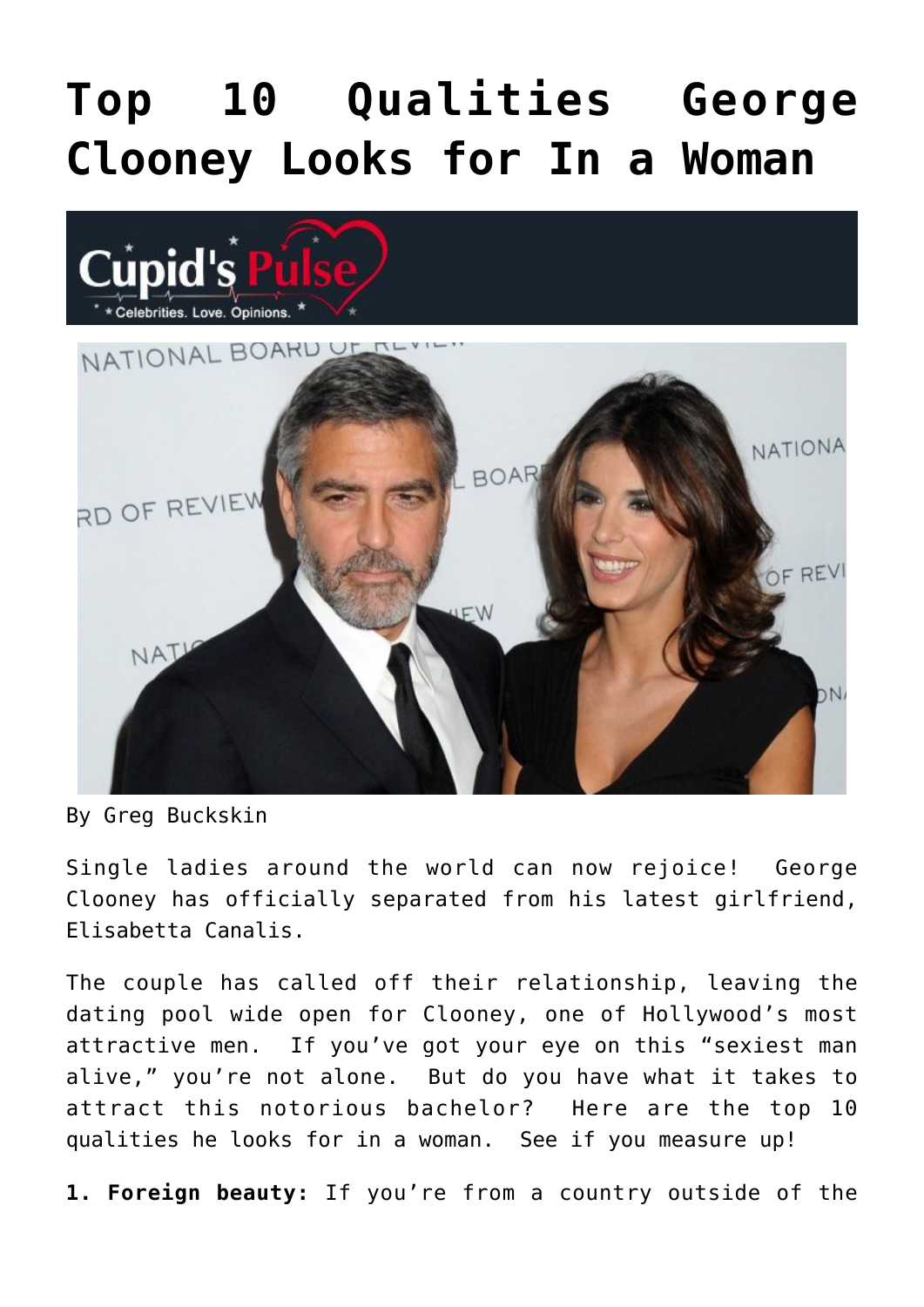U.S., your odds of landing Clooney have significantly gone up. Celine Balitran (France), Mariella Frostup (Norway) and Canalis (Italy) are just a few of his "foreign affairs."

**2. Big name actress:** One of the most successful men in Hollywood would surely be attracted to an equally successful actress. And rightfully so, since both understand the demands and stresses that come with the job. Clooney's past women have resumes almost as impressive as his; just take a look at Julia Roberts, Charlize Theron, Kelly Preston and Renee Zellwegger. But don't plan on starring in a movie alongside George to win his affection. It appears he doesn't date his co-stars – at least, not during filming.

**3. Piercing eyes:** Clooney prefers a few physical features on women, one of them being incredibly piercing eyes. Preston, Roberts, Theron, Lucy Liu and Canalis all share the striking eyes trait.

**4. Pouty lips:** Going along with physical features, Clooney's also attracted to a pouty lips. Exes Karen Duffy, Roberts, Theron, Zellwegger and Canalis have incredibly full lips that they use to their full advantage.

**5. Exotic:** This actor gravitates toward exotic looking woman. We need to look no further than Huma Abedin, Liu and, of course, Canalis to determine that this is certainly a look that draws George.

**6. Astrological sign? Scorpio:** Yes, it must be in the "stars" for a relationship with Clooney to work. Three of his exgirlfriends – Celine Balitran, Roberts and Mariella Frostrup – are Scorpios. He certainly likes a determined, passionate and exciting woman in his life – all famous Scorpio characteristics.

**7. Age:** No cougars need apply! Clooney tends to date women much younger than himself. Sarah Larson was 18 years his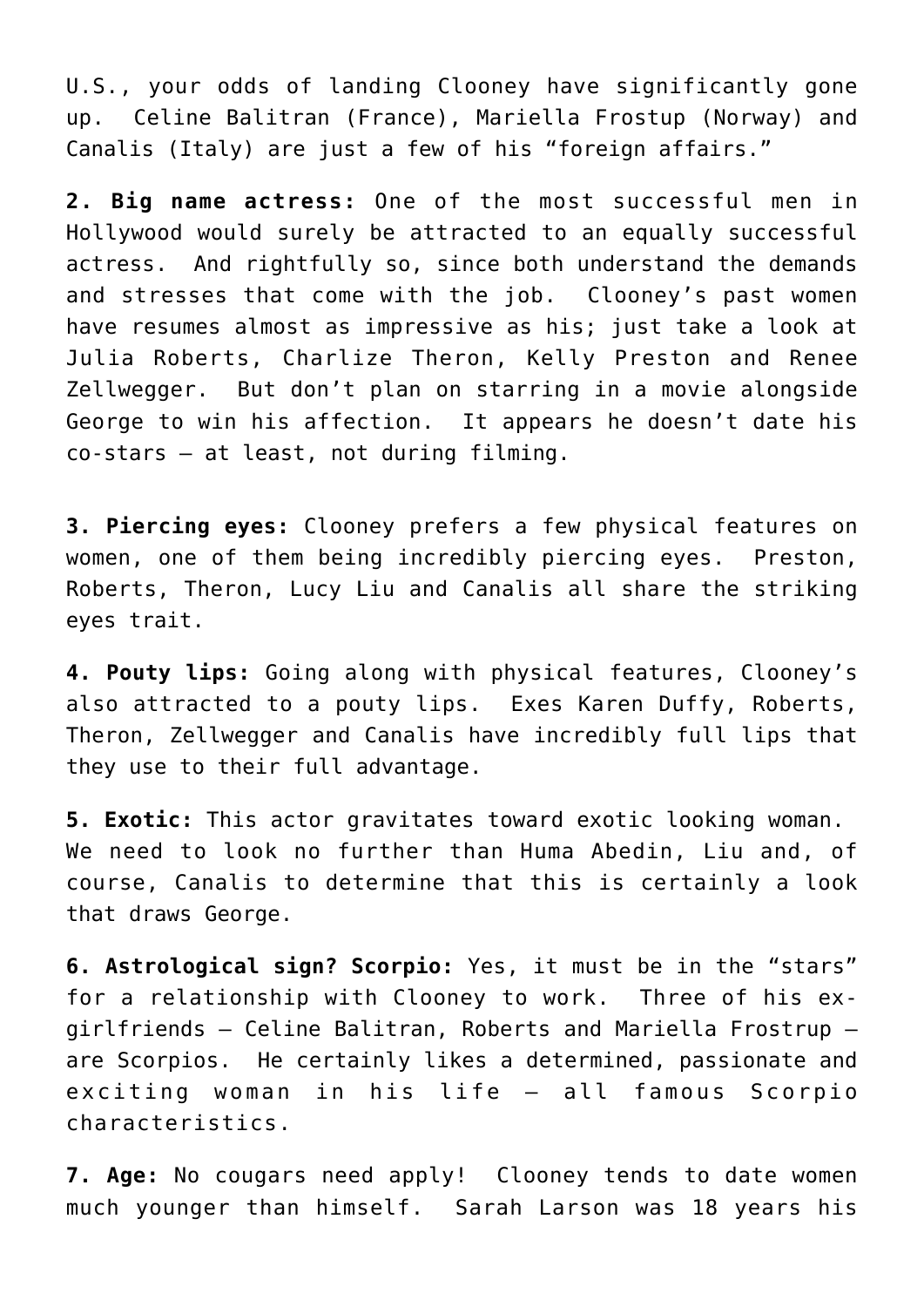junior, while he had a good 17 years on his latest ex.

**8. Not the marrying kind:** If you're the kind of person who wants a commitment that ends with a diamond on your finger, go ahead and look elsewhere. This bachelor is notoriously famous for steering clear of husband-territory. In fact, out of all of his exes, Clooney has only married one – Talia Balsam. After their relationship ended, he declared that he would never marry again. So far, no other woman has been able to convince him otherwise.

**9. Attention seeking:** When you're with Clooney, all attention is on him. If it's your time to shine, move on to the next man. He's dated some pretty famous names, but when it's time for the red carpet or movie premieres, all eyes, all attention and cameras immediately focus on him.

**10. Model-esque looks:** And lastly, if you don't have long lean legs, stunning facial features and gorgeous hair, don't waste your time. This man is definitely attracted to model-type women, including Vendella Kiresbom Thomessen, Traylor Howard and Lisa Snowdon.

Do you measure up? If you can count yourself among at least a few of the top 10 qualities Clooney covets, then what are you waiting for? It's time to see if you can catch the most recent eligible man in Hollywood!

*When he's not out skiing the Utah powder, Greg Buckskin is a writer and blogger for Comcast.USDirect.com – home to Comcast Cable Deal*s.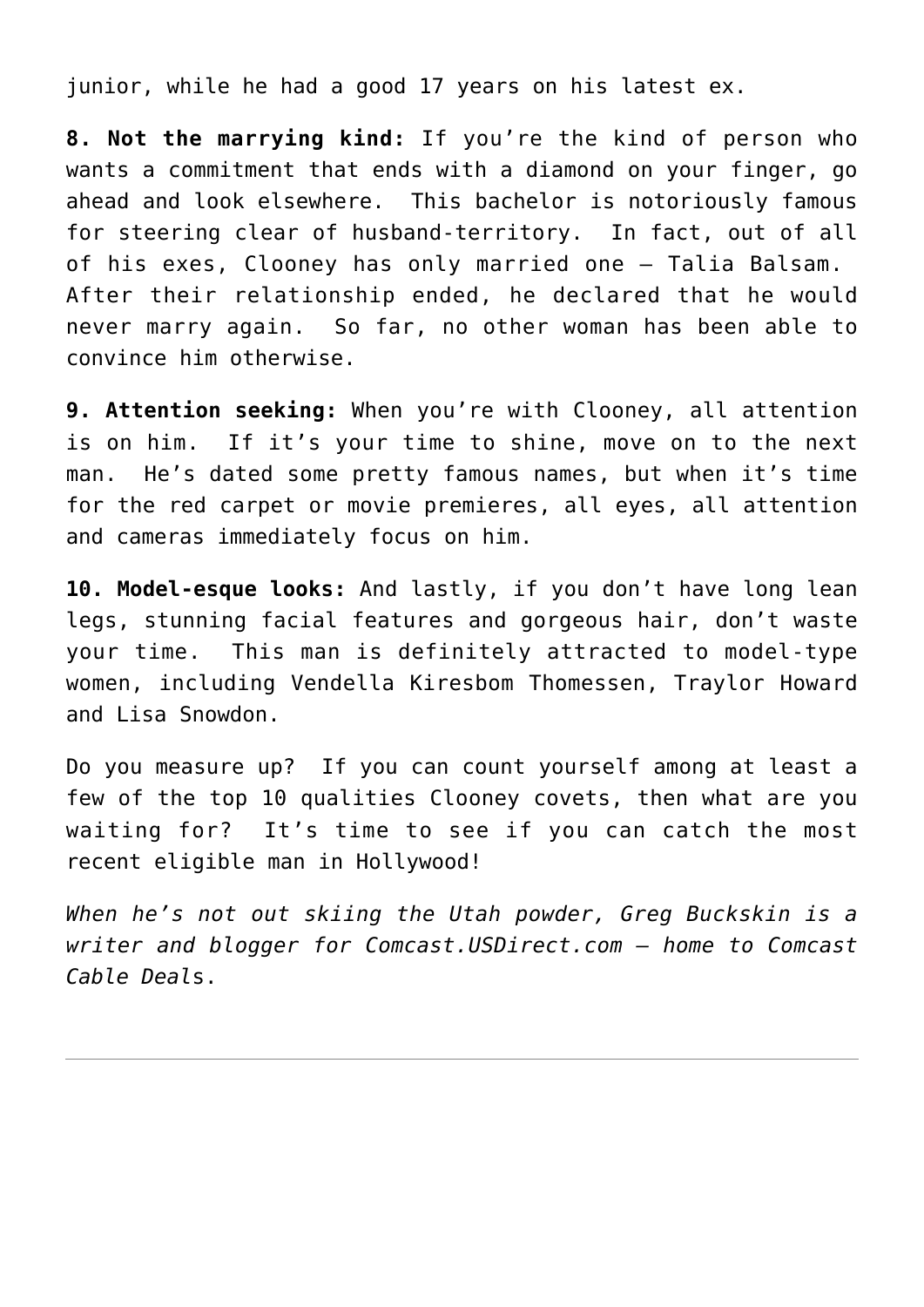## **[5 Ways to Reignite the Spark](https://cupidspulse.com/16163/5-ways-reignite-spark-relationship-dating-tips/) [In Your Relationship](https://cupidspulse.com/16163/5-ways-reignite-spark-relationship-dating-tips/)**



By Andrew Pryor

There are always moments in a relationship when the sizzle fizzles out, the passion becomes predictable and burning desire turns into yearning for a simple spark. This weekend, take the initiative and find a new way to strike a match with your perfect match:

**1. Light a bonfire:** Keep your passion for each other from going up in smoke by lighting a roaring fire, whether you're at the beach or in your backyard. Nothing inspires and creates a warm and soulful connection like sitting together in front of a bonfire.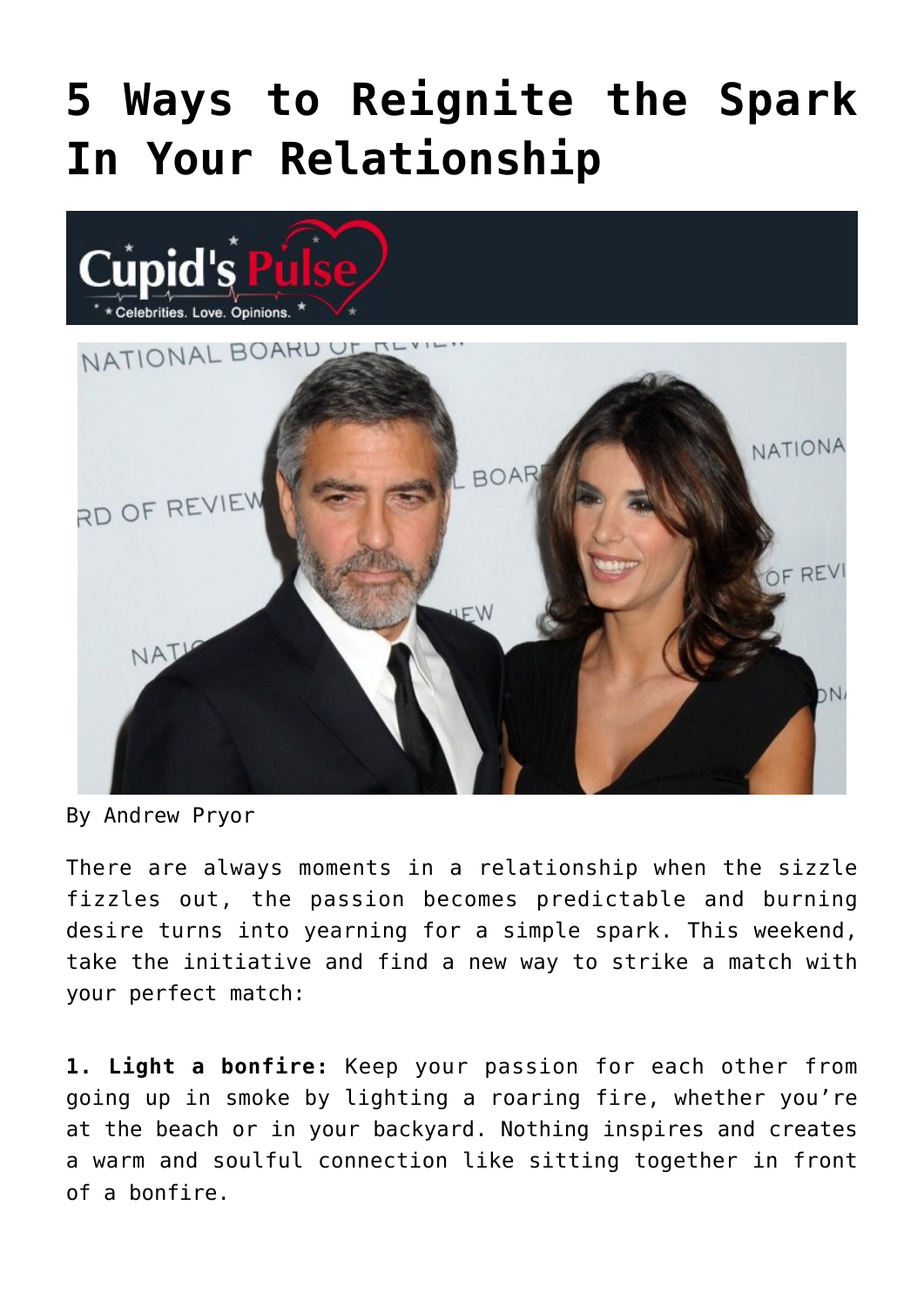**2. Take a camping trip:** If you're super outdoorsy, try living off the land for a few days. Not only is it the perfect opportunity to be at one with nature, but you'll also be close to your significant other. Sparks are sure to fly when you're cuddled up by the fire, roasting marshmallows and making s'mores.

**3. Have dinner by candlelight:** If neither of you like to get your hands dirty, why not spend the night in? The flickering candlelight allows you to see your partner in a new, smoldering light. Just make sure you've picked a designated dish washer before getting too cozy.

**4. Go to a rock concert:** Sure it may be crowded, but when you hold your lighters up during that one special song, you'll each know whom your flame is burning for.

**5. Revisit the past:** The best way to reignite a dying flame is to take each other back to a time when your love burned bright. So take her to an old movie, play an old song for him on the piano, or drive to the hangout where the two of you first met. Remember why you fell in love, and hopefully, your engines will roar back to life.

**What's your favorite way to get your relationship's spark back? Let us know in a comment below!**

## **[9 Frugal Dating Tips for](https://cupidspulse.com/16287/9-frugal-dating-tips-cost-conscious-lovebirds/) [Cost-Conscious Lovebirds](https://cupidspulse.com/16287/9-frugal-dating-tips-cost-conscious-lovebirds/)**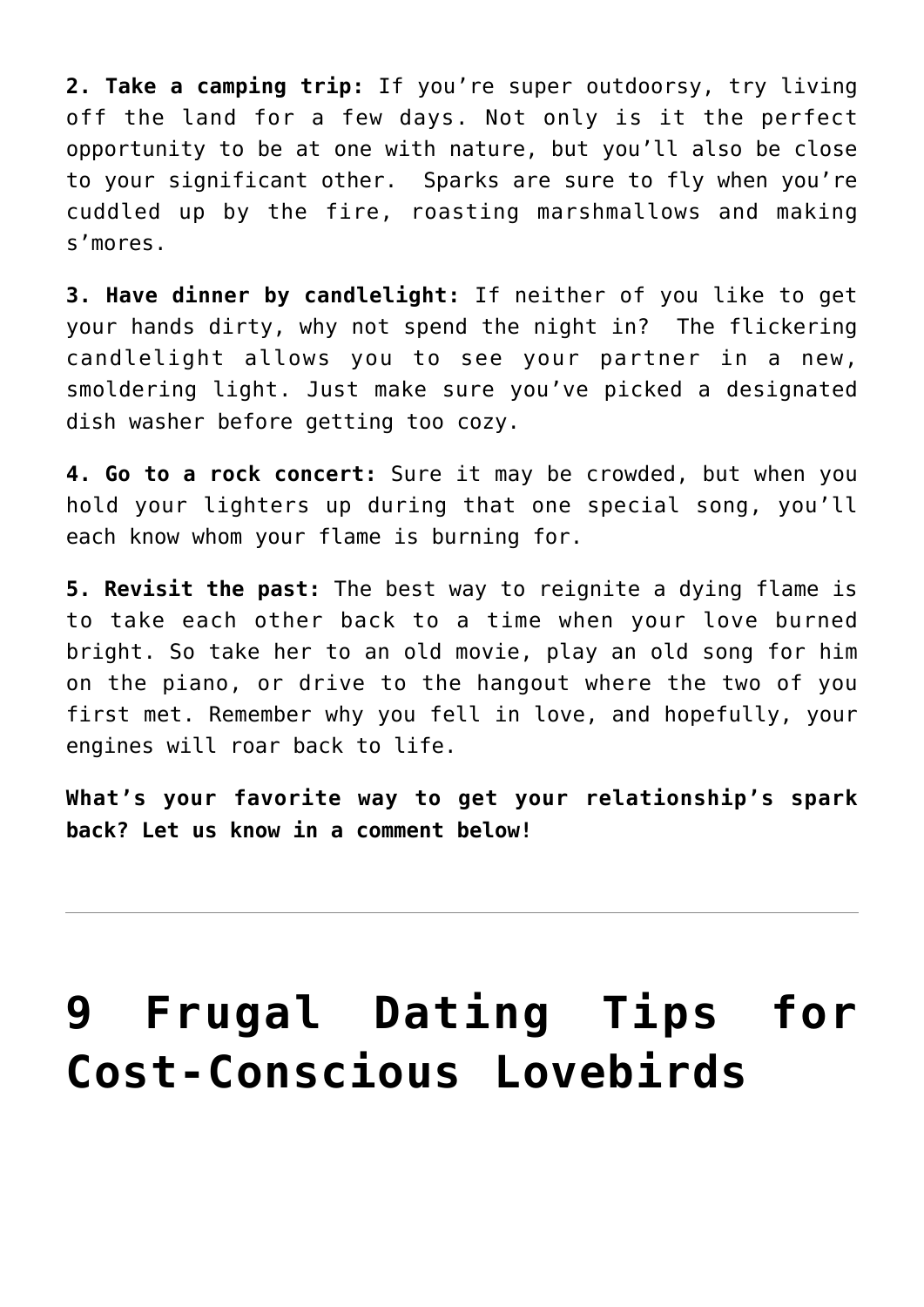



By Andrea Woroch

Summer is the season for romance as singles and couples seek magical moments amid the sunny and hot weather. However, creating a magical date can be a nerve-wrecking experience, depending on the dating situation. Thinking about what to wear, wondering if he/she will like you or stressing over what you will talk about is enough to make someone go crazy. With so much to think about, the last thing you need to worry about is your wallet.

Lucky for cost-conscious lovebirds, there are plenty of ways to spark a romantic connection without blowing your budget. Here are nine ways to enjoy a memorable yet inexpensive summer date:

**1. Time-sharing babysitting:** Finding a competent and dependable babysitter is often an expensive nightmare. It's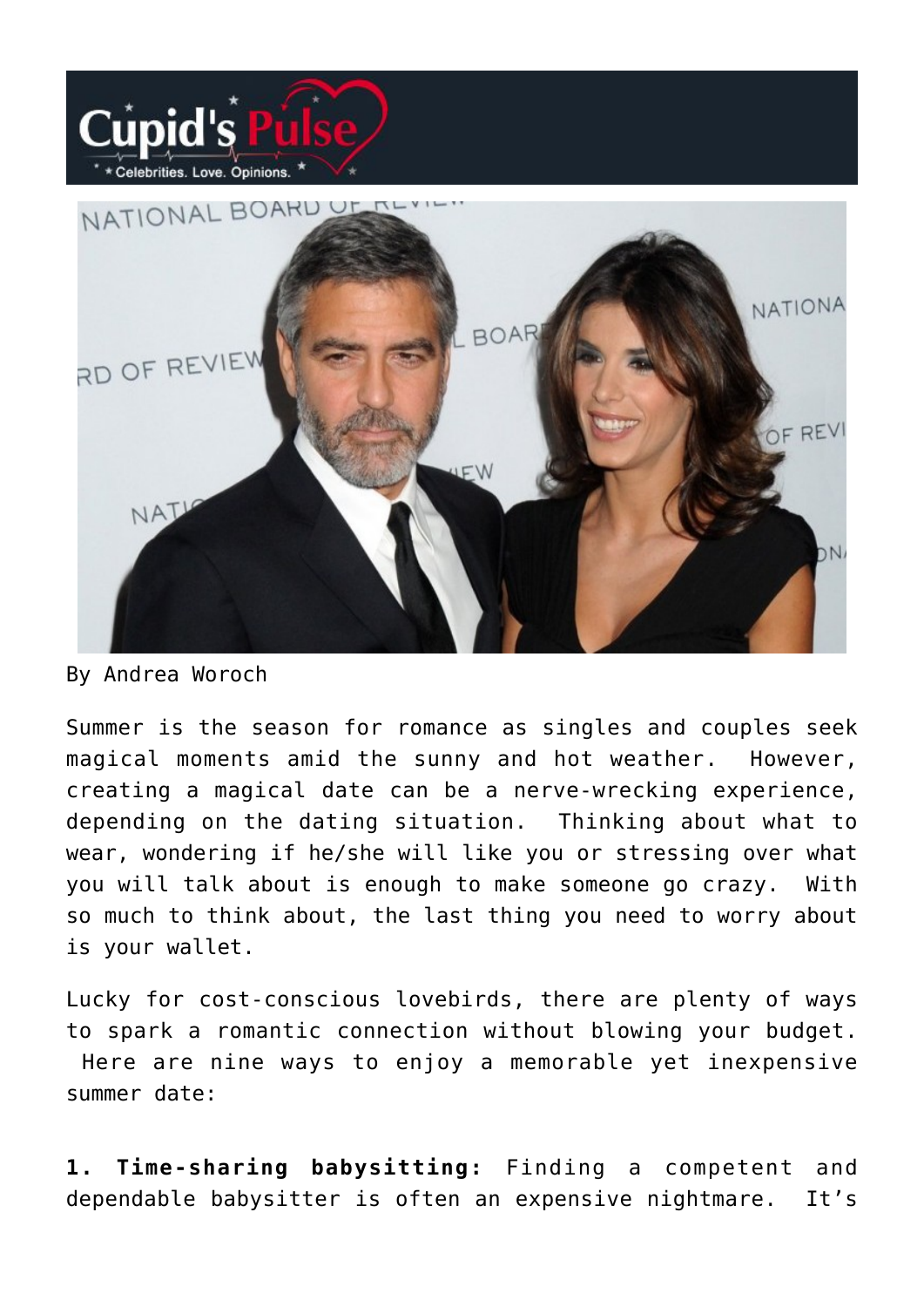almost enough to make a parent want to stay home. When you think about it, however, many others face the same situation. Why not swap services with neighbors, co-workers, family or friends for a free night or afternoon out? Otherwise, consider sharing one babysitter among a coupe of families and splitting the cost. Consider searching SitterCity.com for vetted babysitters in your area who will match your needs and budget.

**2. Avoid alcohol:** Even if you find a cut-rate meal (early bird special, anyone?), a couple drinks can greatly add to the bill. You might want to hit a restaurant that doesn't serve booze or make it an afternoon date. Otherwise, plan to drink and dine at a restaurant or bar that offers happy hour prices which is usually in the early evening. You can enjoy most drinks and food at very reasonable prices.

**3. Date with gift cards:** Buy a gift card at a discount from sites such as CardAvenue.com. They will save you anywhere from five to 50 percent on restaurants and other entertainment activities.

**4. Plan a freebie:** Dating doesn't always have to mean dinner and a movie. Some activities – like hiking, biking or visiting farmers' markets – don't cost a dime and tend to reveal more about your partner than a standard date.

**5. DIY date night:** Create your own dinner with a picnic in a local park. For a romantic touch, pack portable speakers with a pre-mixed playlist on your iPod as well as a bottle of wine and a few chocolate-covered strawberries for dessert. Not only is this DIY date an inexpensive alternative to a night on the town, but you'll score extra brownie points for taking the time to plan this special event.

**6. Get smart advice from smartphones:** Use your mobile phone to find local deals and date ideas. The Date Night iPhone app for example will help you find unique, interesting and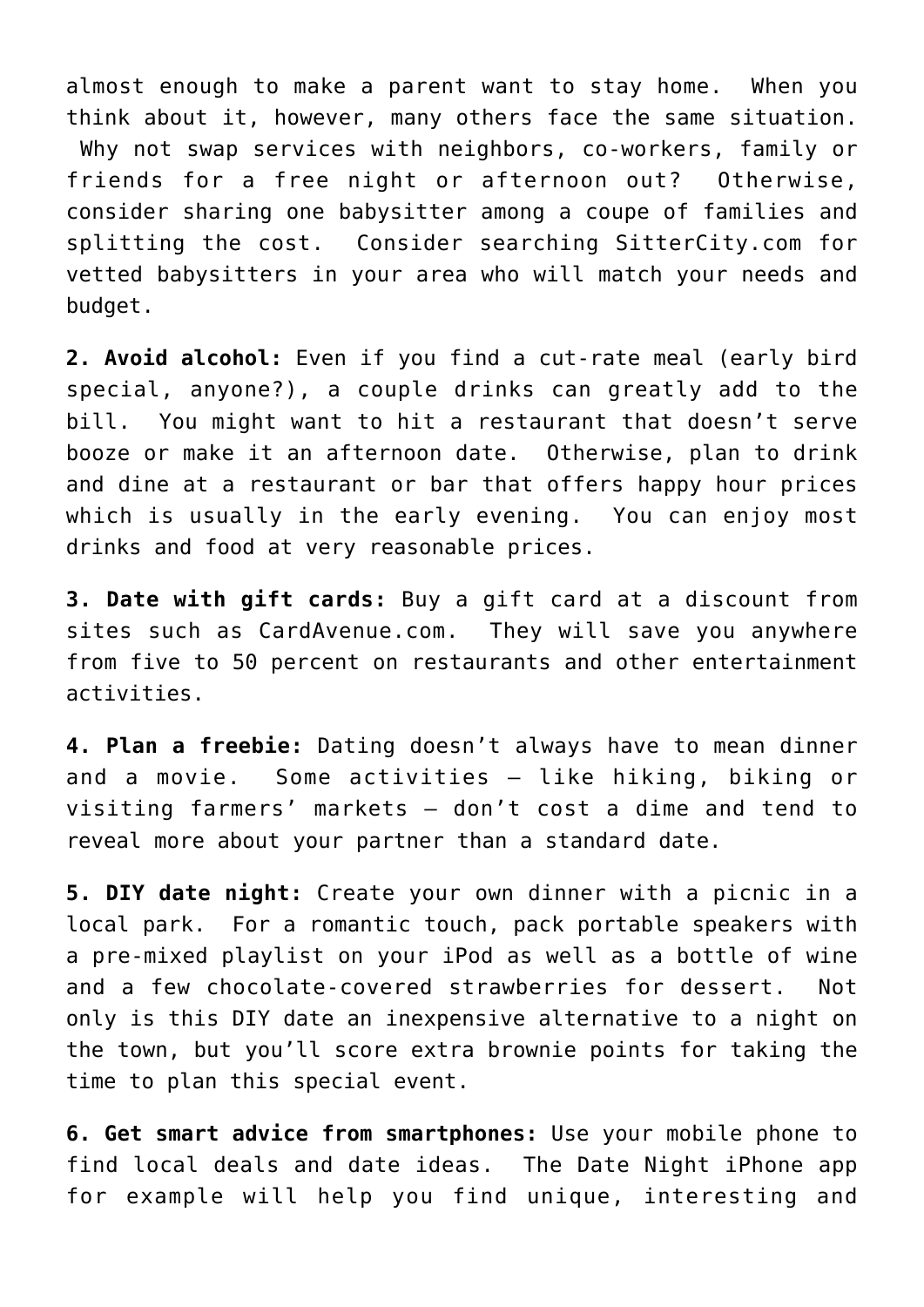affordable events that are sure to impress. The app randomly selects a "thing to do" for your next evening on the town, some of which won't bust your budget.

**7. Dial into daily deals:** Groupon, Living Social and other group-buying coupon companies offer some great deals – up to 50 percent off – on such entertainment experiences as wine tastings, boat tours, museums and comedy clubs. If you're worried about appearing "cheap," redeem the offer when your date is in the restroom.

**8. Go cultural:** Many libraries and coffee shops offer free poetry readings and musical entertainment. Look for art gallery tours or free museum days to improve your cultural IQ while impressing your date.

**9. Create a thrifty movie night:** Instead of dishing out \$20 for two movie tickets plus cost of popcorn, candy and soda, plan a romantic movie night at home. Pick-up a free DVD from your local library or a new release for just a dollar from Redbox. Then dim the lights and serve some freshly popped popcorn or your date's favorite candy for a theater-like experience.

Consumer Savings Expert Andrea Woroch has been featured as a media expert source on NBC's Today Show, FOX & Friends, MSNBC, ABC News NOW and many more. For more savings tips follow @AndreaWoroch.

### **[Our 5 Favorite Celebrity-](https://cupidspulse.com/15874/5-favorite-celebrity-athlete-couples/)**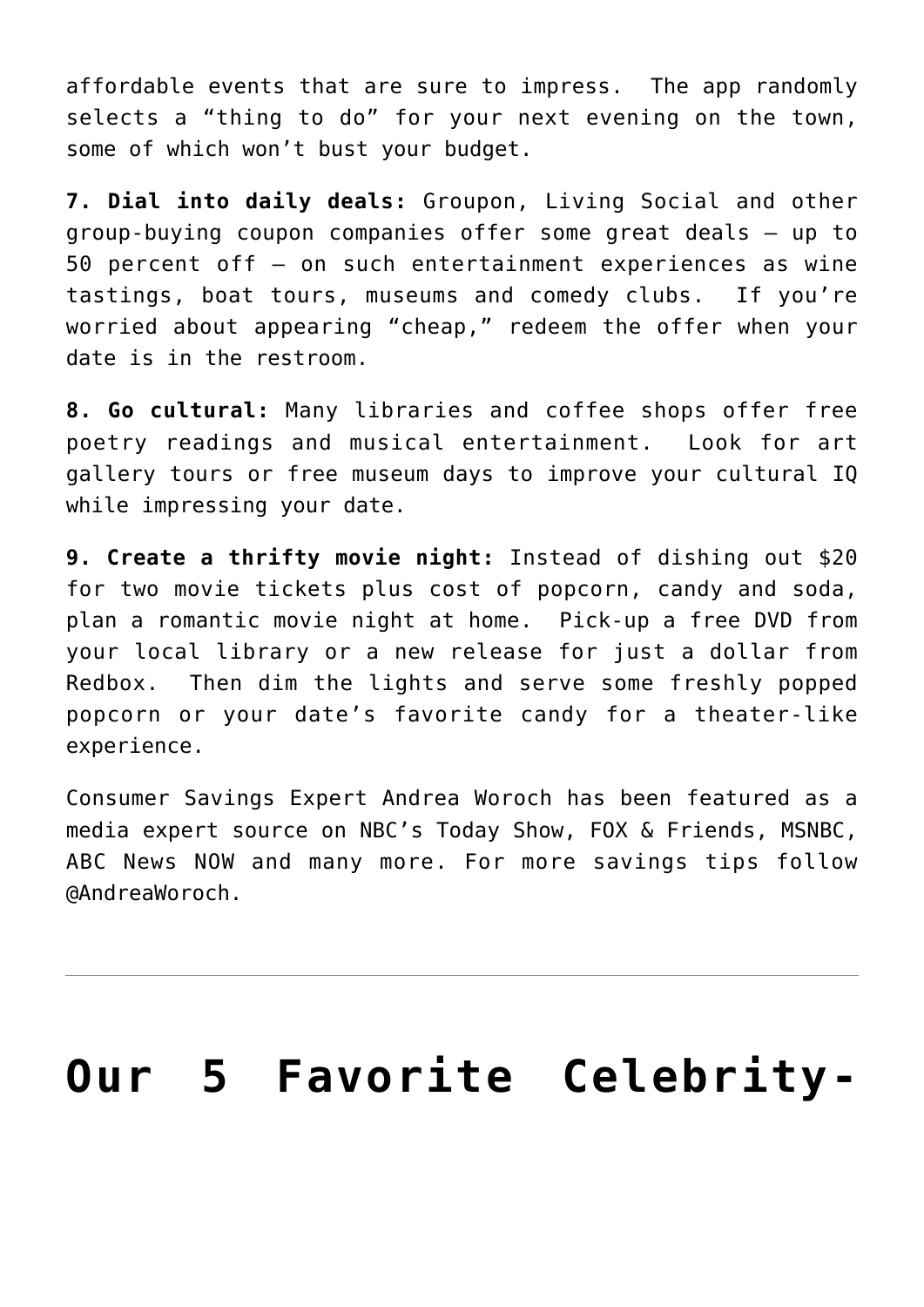# **[Athlete Couples](https://cupidspulse.com/15874/5-favorite-celebrity-athlete-couples/)**





By Diamon Hall

With Kim Kardashian's recent engagement to Kris Humphries and Candice Crawford's late-May nuptials, these lovely celebrities are currently hot topics of conversation. While these two couples are currently reveling in the limelight, there are plenty more popular athlete-celebrity couples in Tinseltown. Check out our favorite five:

**1. Gisele Bundchen and Tom Brady:** This famous Hollywood couple starred in Zimbio's "Top 10 Sizzling Couples" list, so it's only right to include them on this list. The New England Patriots quarterback and gorgeous Brazilian supermodel are a match made in heaven.

**2. Kim Kardashian and Kris Humphries:** There's just no way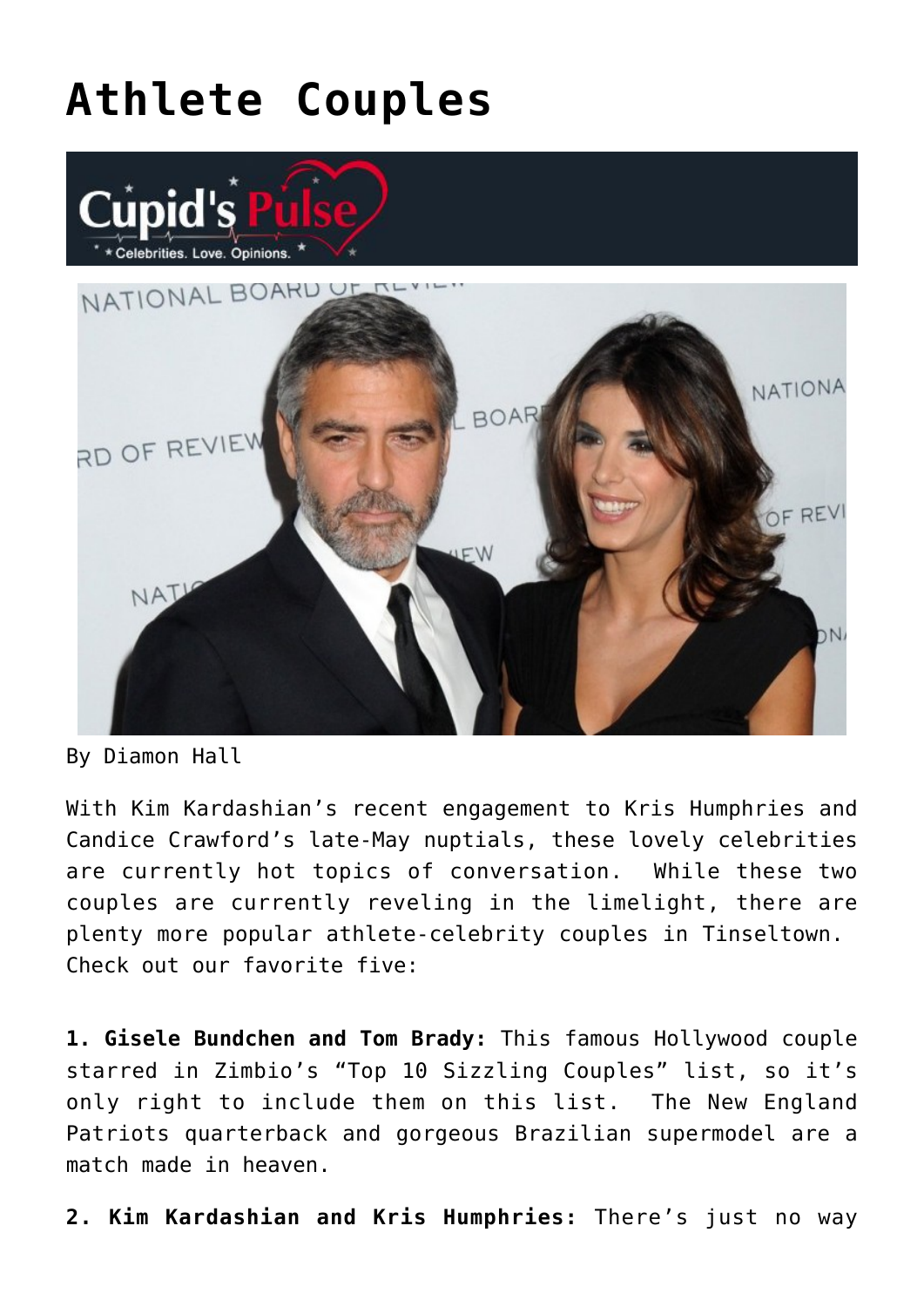anybody could tune this couple out, as they've saturated the media lately after news broke of their engagement. It didn't take Kardashian long to find true love after her relationship with Miles Austin of the Dallas Cowboys faded. Since Humphries is the forward of the New Jersey Nets, and we all know about her previous long-term relationship with Reggie Bush of the New Orleans Saints, it's obvious she's a big fan of athletes. However, since the basketball star dropped nearly \$2 million on the reality star's engagement ring, it seems he's an even bigger fan of hers.

**3. Candice Crawford and Tony Romo:** Crawford didn't receive clothes, shoes, or handbags for her 24th birthday. Instead, she got a ring and a marriage proposal from Dallas Cowboys quarterback Tony Romo. While it's safe to say that Romo is over pop star Jessica Simpson, we all know one thing – this gentleman definitely prefers blondes! Now, Crawford is no longer just known as the younger sister of *Gossip Girl* star Chace Crawford, but for her love life with such a prominent sports figure.

**4. La La Vasquez and Carmelo Anthony:** New York Knicks star Anthony and former television personality and current actress Vasquez tied the knot last July, and the whole world saw how they prepared for their big day on VH1 reality show, *La La's Full Court*. This couple seems to glow in all their pictures together and are still happily married, living in New York with their 4-year-old son, Kiyan.

**5. Khloe Kardashian and Lamar Odom:** Kim certainly isn't the only Kardashian who made this list. Younger sister Khloe and Los Angeles forward Lamar Odom also rank as one of Hollywood's well-known athlete-celebrity couples. Many questioned this pair's relationship because they only dated for a month before they married. However, these two are continuing to enjoy marital bliss, and their E! reality show, *Khloe' and Lamar*, finished its first season on May 31.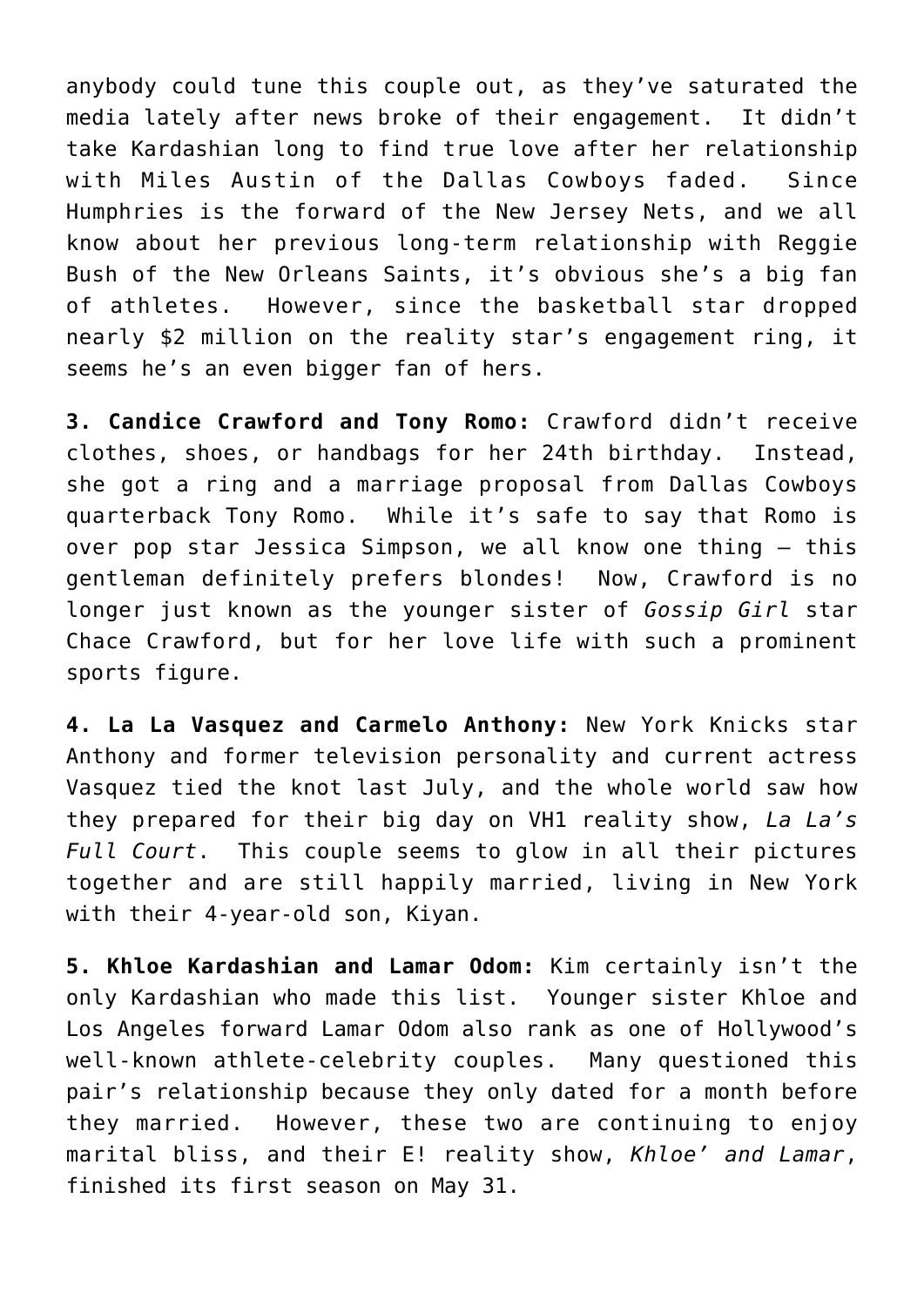**Love is definitely in the air with these five athletecelebrity couples. Which one is your favorite? Let us know below!**

### **[A Healthy Romantic Dinner for](https://cupidspulse.com/16211/healthy-romantic-dinner-for-two-dating-tips/) [Two](https://cupidspulse.com/16211/healthy-romantic-dinner-for-two-dating-tips/)**



By Brian Steele

Making a meal with your partner can be one of the most romantic things you can do. It's a fun and cheap way to enjoy yourself on a date night, and a simple way to get closer to your partner. The best part about this is getting a home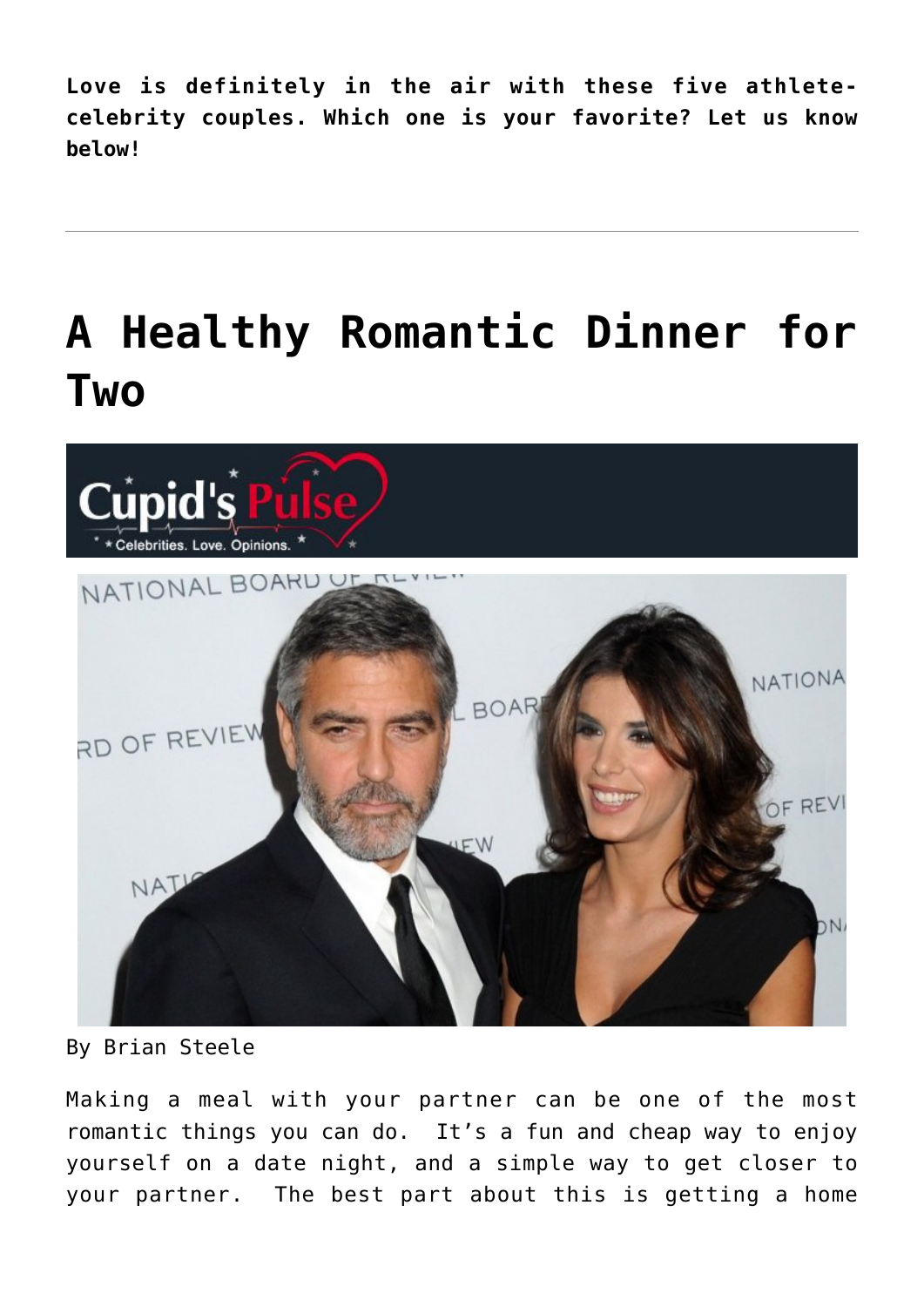cooked meal – and who can resist the simple pleasure of eating in the comfort of your own home?

However, you *do* want to make sure you're enjoying your meals, not suffering through them. Many individuals find it hard to maintain healthy dining habits because they don't want to sacrifice taste for a decrease in calories and fat. Luckily, you don't have to compromise taste for health, as it's possible to have a dining experience that satisfies both your taste buds and your body.

What's more is that it's simple and rewarding to cook a great meal at home and share it with that special someone. Your significant other will appreciate that you care about their health. In addition, dining together will go far in strengthening the romantic bond you already share with each other.

Make the meal with your partner and feed each other while you're cooking. This can be a very intimate and sensual experience, so get creative!

The following is a recipe for two that will not only satiate your hunger, but will provide a romantic evening at home:

#### **Ingredients:**

Four Portobello mushrooms Shredded mozzarella cheese 8 tablespoons of tomato sauce

#### **Steps:**

1. Wash the mushroom and remove the stems. Once removed, the stems should be put aside as they will be chopped and used as a topping.

2. Place the washed and dried mushroom caps in a baking pan. Place two tablespoons of tomato sauce on each cap. Then sprinkle the mozzarella cheese over the sauce. When you are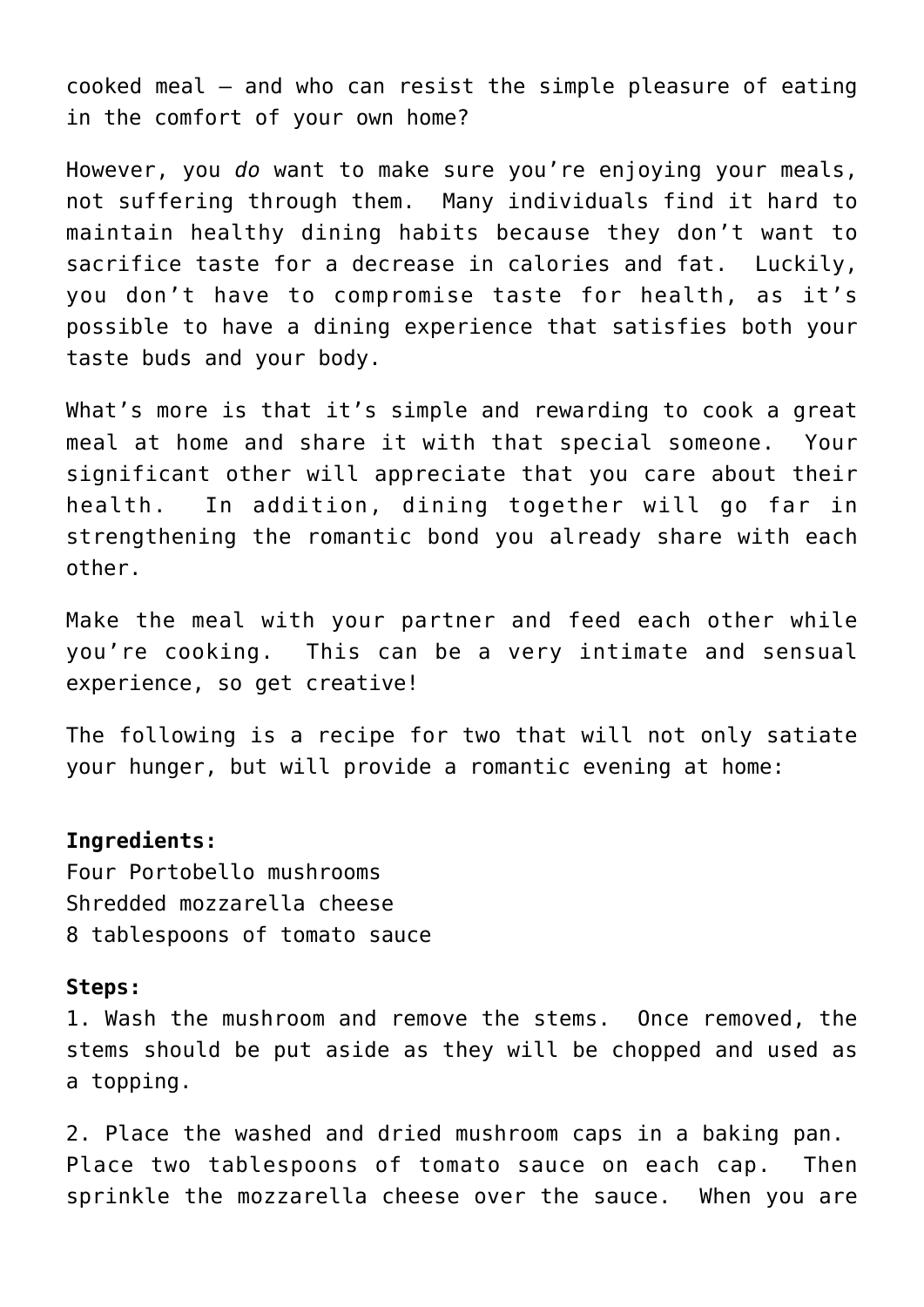finished, set your oven to preheat at 350 degrees.

3. Take the stems that you had removed earlier and chop them up. Once chopped, spread evenly over the four mushroom caps.

4. Once the oven is ready, place the baking pan in the oven and let it bake for 30 minutes.

5. After 30 minutes remove and serve. The cheese may be really hot at first, so be careful!

#### **Wine:**

This dinner pairs well with red wine – in particular, a merlot or cabernet sauvignon. Red wine has two major benefits: It helps set a romantic mood and is also chock full of antioxidants, which research shows is advantageous to the promotion of good health.

#### **Dessert:**

This main course can be followed with a simple dessert of tea and Greek yogurt. Tea has additional antioxidants and Greek yogurt contains probiotics. Probiotics has been shown to aid in proper digestive health and no healthy lifestyle would truly be complete without them.

If you are looking for a great romantic evening in, consider trying this delicious, healthy recipe for two. Your partner (and body) will thank you!

*Brian Steele is a contributing writer at various sites like Probiotics.org.*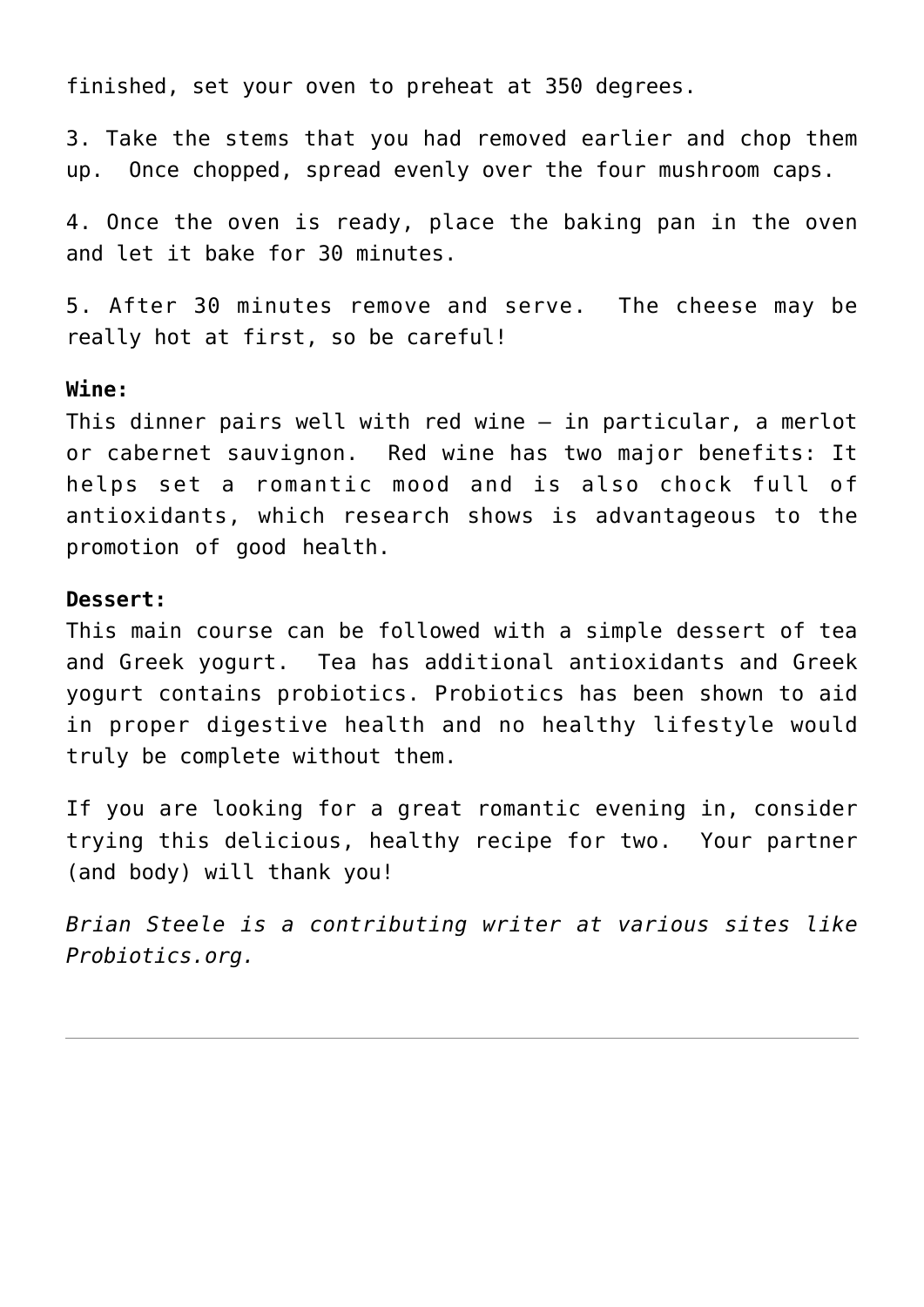### **[10 Ways To Get Into A Summer](https://cupidspulse.com/15746/10-ways-summer-romance-dating-tips/) [Romance](https://cupidspulse.com/15746/10-ways-summer-romance-dating-tips/)**



By Melissa Tierney

Summer is the perfect time to go out and have fun. While you're at it, why not aim to have a season filled with some love and lust. Everyone wants that perfect, warm weather romance that will hopefully last past Labor Day, but how do you find the one that will sweep you off your feet? Here's some advice on how to get into the, passionate relationship that will keep you glowing every single day!

**1. Aim to have fun:** Everyone says you're likely to find someone when you least expect it. Go out with your friends, dance the night away and stop aiming to find 'the one' while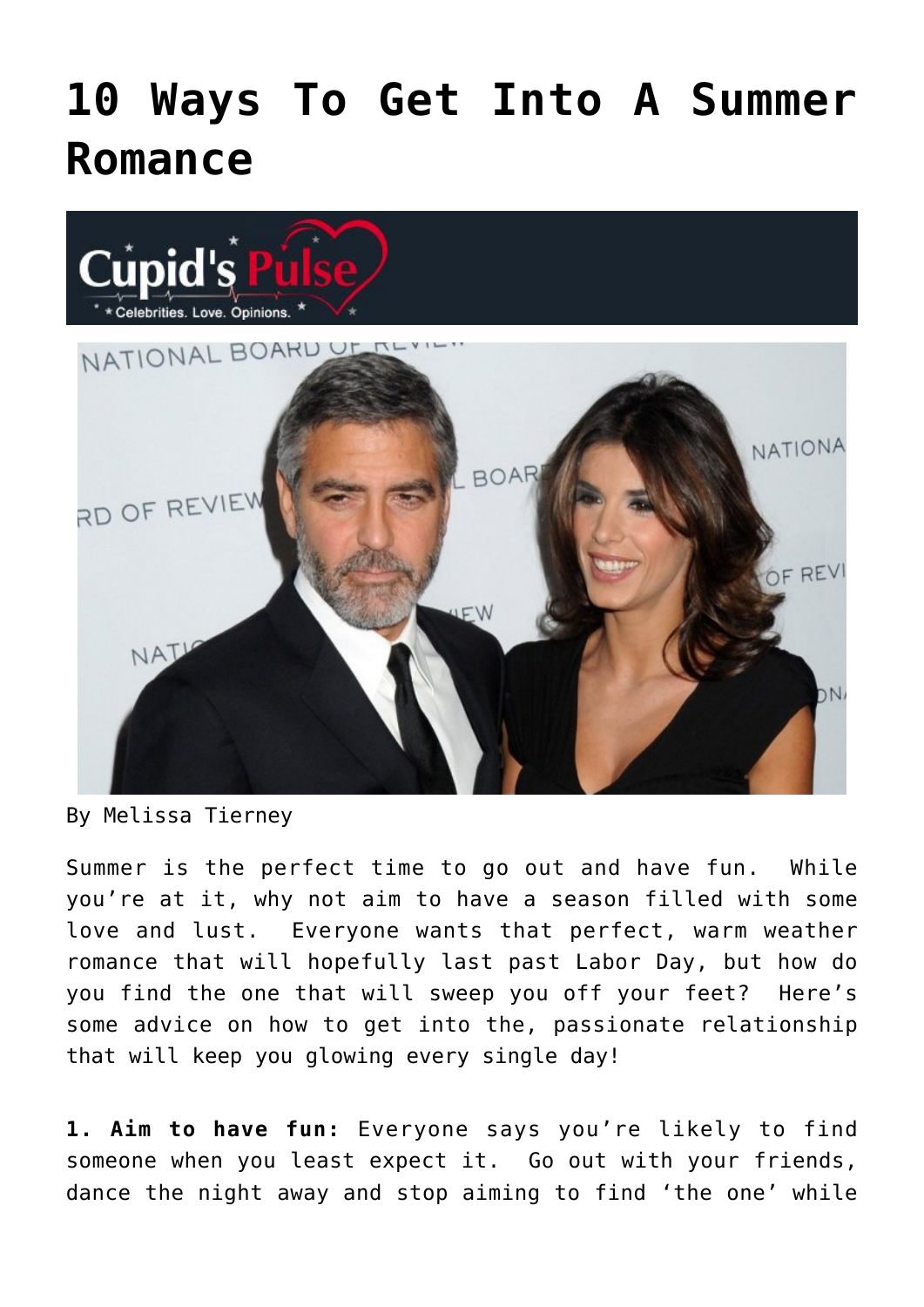you're out. Who knows – you might be having such a good time that your future significant other can't help but notice you!

**2. Have an open mind:** Be willing to go out and meet new people. Keeping your eyes wide open will help you meet someone that may be perfect for you that you would have otherwise overlooked.

**3. Head to the beach:** Relaxing at the beach is a great way to meet that hottie playing volleyball or the new summer lifeguard while also soaking up some rays. If you're calm and relaxed, you're more at ease when chatting up a new guy, which is a great way to start off a summer romance.

**4. Take a break:** Instead of eating lunch at the office, take a break and go to an outdoor café. You may befriend other singles taking a break from work, and one of them could be Mr. Right.

**5. Join a dating site:** Summer is the perfect time to join a site like Match.com or eHarmony.com because everyone is looking to have a good time when the weather gets warmer. If you're already part of these networks, change your profile – maybe an updated interests list or new picture will spark that special someone's interest.

**6. Go to a new place:** Check out a new bar or club over the summer. In addition to enjoying new scenery, you'll meet people who aren't typically at the bar or club scene you're used to.

**7. Be a social networker:** If there's someone you've been crushing on for awhile, why not add him as a friend on Facebook or follow him on Twitter. You might just come home to a Facebook chat or mention in your timeline, asking you out on a date!

**8. Go outside:** Instead of doing activities inside, head outdoors. Go for a run in the park, read a book outside a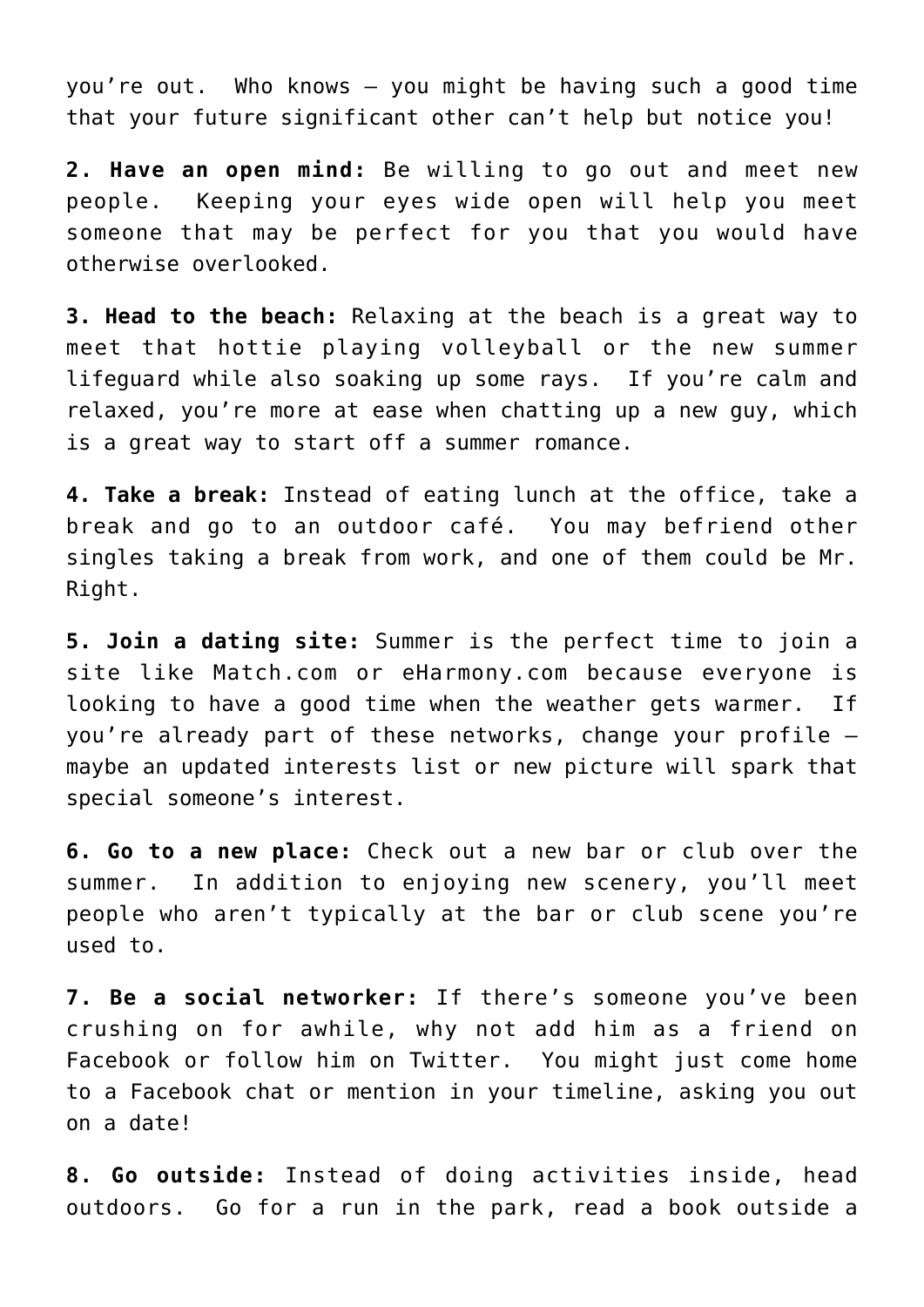cafe, or simply go for a walk. You can't meet anyone new indoors, so expand your horizons and enjoy the weather!

**9. Put down the technology:** When you're out, live in the moment and stay away from your phone. If someone sees that you're constantly attached to your iPhone or BlackBerry, they'll assume you're always busy or preoccupied, which won't open doors if you're looking to meet someone.

**10. Be outgoing:** If you're normally shy, summer is the perfect time to let loose and be yourself. Feel comfortable with who you are and try interacting with people you normally wouldn't chat up. Heading outside your comfort zone may yield to get comfy with your next fling!

**Do you have any tips on how to get into a summer romance? Share your stories below!**

### **[5 Best Wedding Movies Ever](https://cupidspulse.com/16126/5-best-wedding-movies-ever/)**

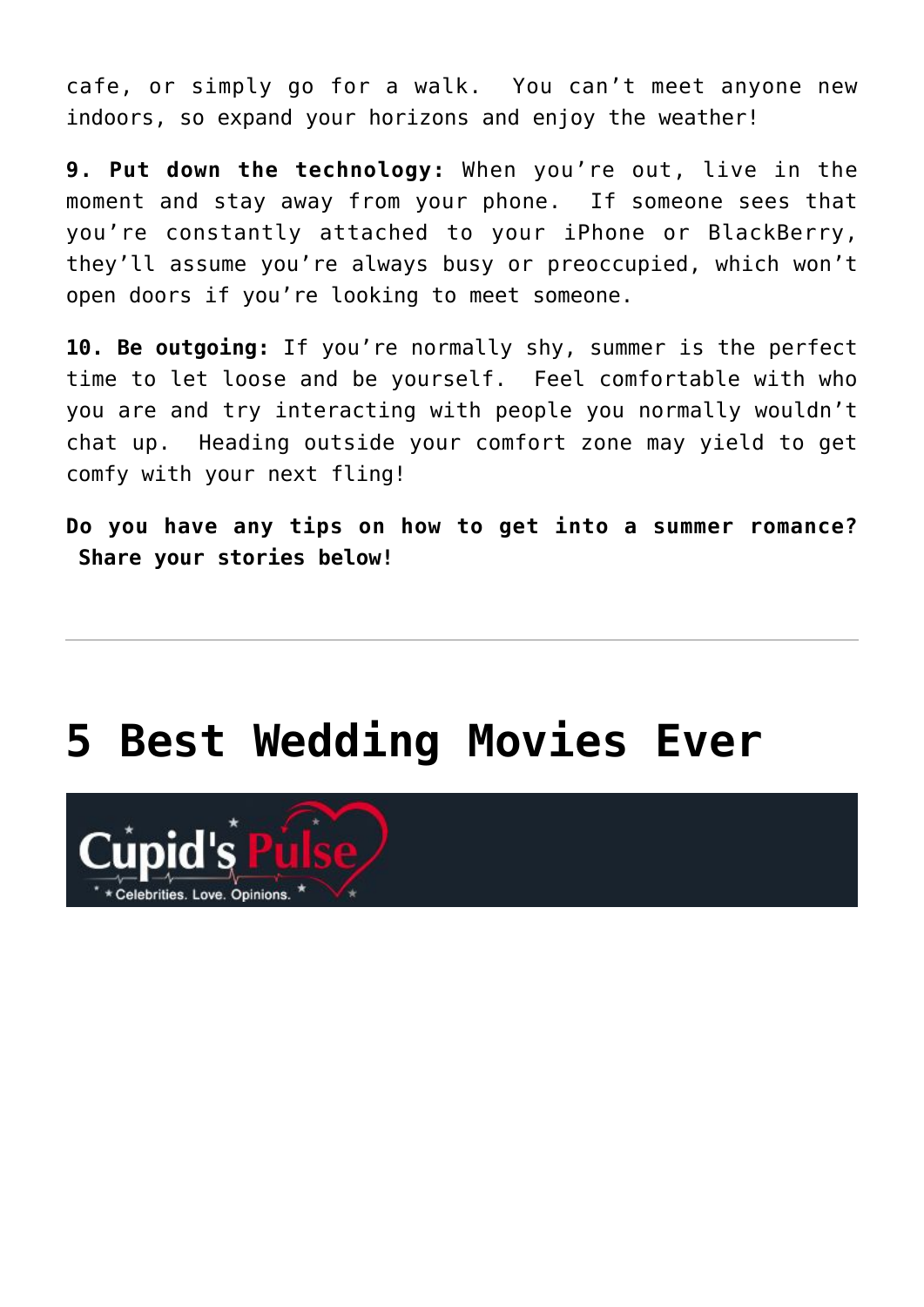

By Jeanne Bowyer

If you love weddings — and let's face it, in their heart of hearts, who doesn't? — there's nothing like a nice wedding movie to fill up a quiet weekday evening, especially if you're spending a lot of time and energy planning a wedding of your own. Break out the popcorn, because we're about to give you a list of the five top wedding movies you won't want to miss!

**1. 4 Weddings and a Funeral:** How much funnier can you get than this movie? The opening scenes alone are enough to make grown men cry with laughter, and the rest of the film has long rendered it a comedy classic. Interlaced with moments of real humanity and poignancy, this film will have you laughing — and crying — all the way through. The characters are real and the storyline will touch your heart — and, of course, it's the first starring role for the swoon-worthy Hugh Grant, too!

**2. The Wedding Singer:** Adam Sandler and Drew Barrymore make the silver screen come to life with their romantic antics in this gorgeously sweet comedy about love in the eighties! Set in 1985, the story follows the falling in love of Robbie Hart  $-$  the wedding singer  $-$  and Julia  $-$  a waitress  $-$  who are both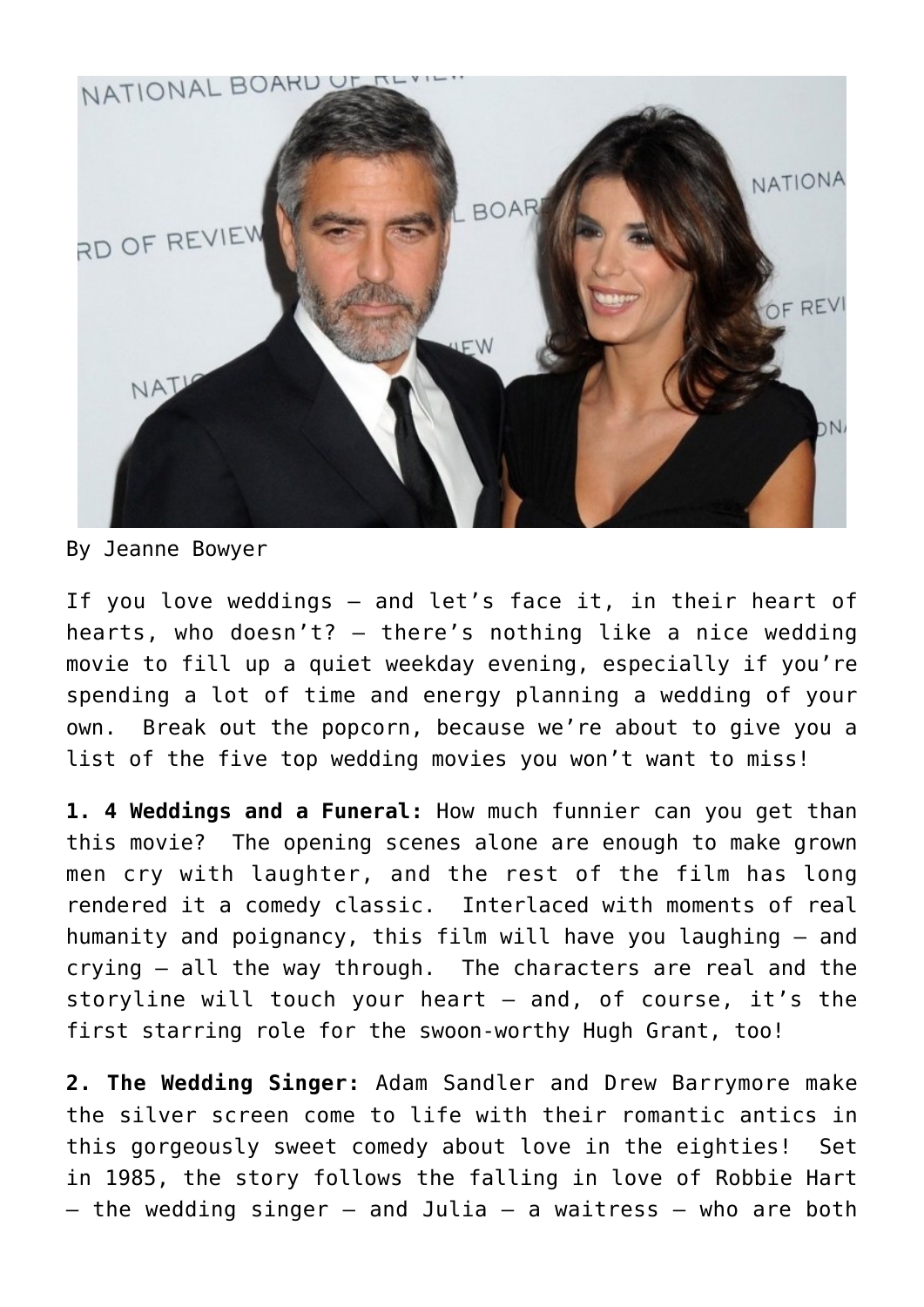initially engaged to the wrong people. Possibly one of Sandler's finest career moments, this movie is bound to become a favorite and a resident in your DVD or Blu-ray collection.

**3. Father of the Bride:** Who could forget this absolutely awesome classic? A very fine remake of the 1950's original, this movie stars Steve Martin in an endearing and captivating role as the father of a bride-to-be (played by Kimberly Williams). His wife Nina, played by the ever-stunning Diane Keaton, is the perfect sidekick, and of course, who could forget the flamboyant Franck  $-$  the wedding planner  $-$  as he rushes around installing geese on the lawn? … Unmissable!

**4. My Big Fat Greek Wedding:** This movie is one of the sweetest wedding flicks ever made. It's not sensationalist or bold in the classic Hollywood sense; it's simply the following of a couple as they fall in love and start planning their wedding. Of course, that doesn't mean there's no drama. It's quite the opposite, as it's full of real down-to-earth comedy as the bride's Greek family attempts to mesh with the groom's middle class white American family. The laughs are huge and the film worth every second spent watching it!

**5. The Princess Bride:** It's impossible not to put this utter classic on the list of wedding movies; it's just simply one of the most fun romantic comedies ever made! Follow Westley (played by Cary Elwes) and his Buttercup (played by Robin Wright) as they prove that the course of true love never does run smooth, but can be very entertaining! The Dread Pirate Roberts, the Six Fingered Man and an early appearance by Mandy Patinkin (who played Gideon in Criminal Minds) provide many a humorous moment. It'll have you kissing your sweetheart with gusto for days to come, as well as whirling around in the grocery store boldly declaring "you killed my father…prepare to die!"

*Jeanne Bowyer writes tips about how to plan the best*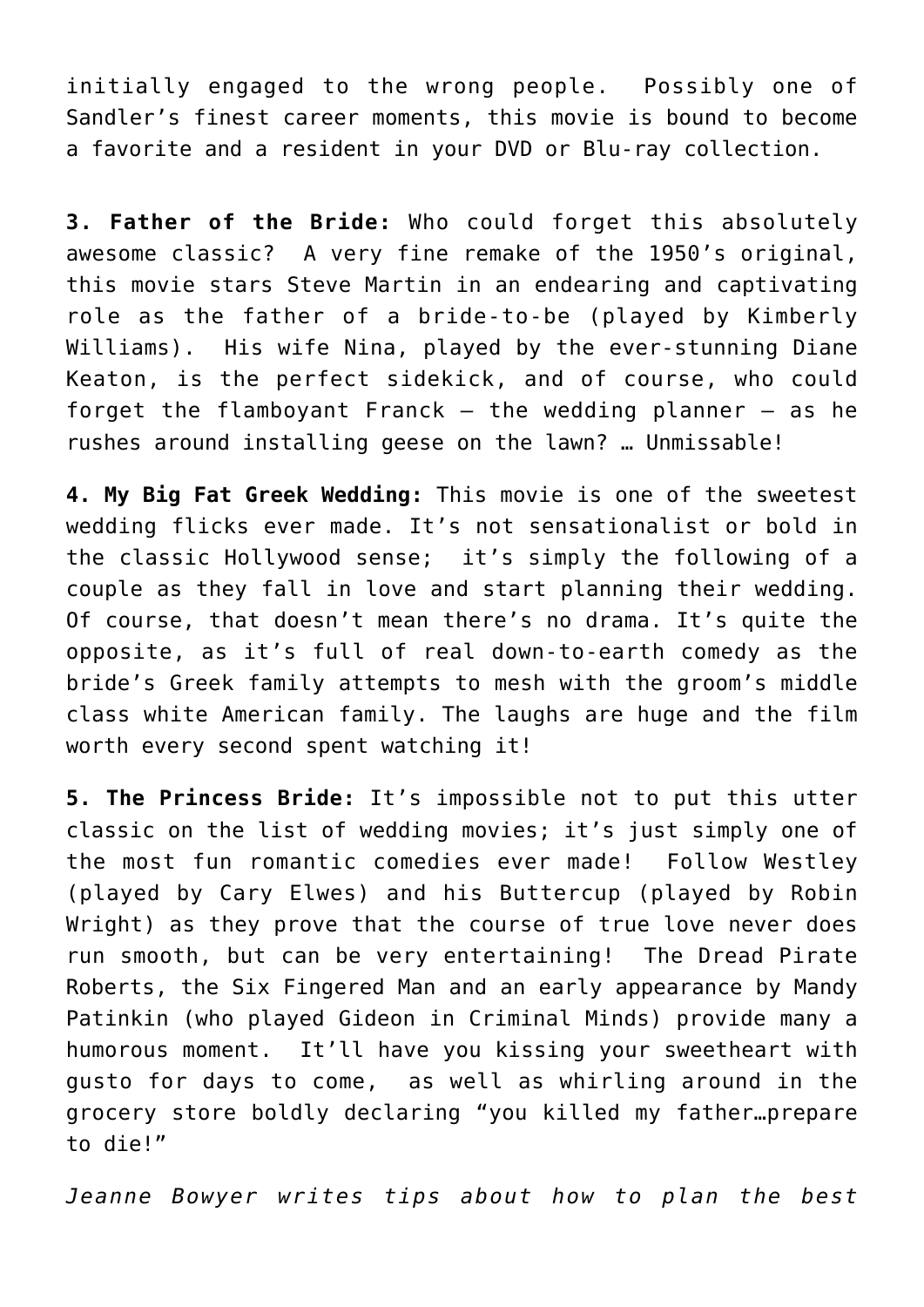*Westchester weddings. Check out what the wedding business marketing insiders have to share.*

### **[The 5 Best Steamy Movie](https://cupidspulse.com/15958/5-best-steamy-movie-kisses/) [Kisses](https://cupidspulse.com/15958/5-best-steamy-movie-kisses/)**





By Tanni Deb

From the spaghetti dinner kiss between Lady and the Tramp to John and Savannah's passionate liplock in *Dear John*, Hollywood love scenes never fail to make our hearts race. Although there are plenty of romantic movie kisses that are listworthy, here are our five favorite onscreen smooches ever: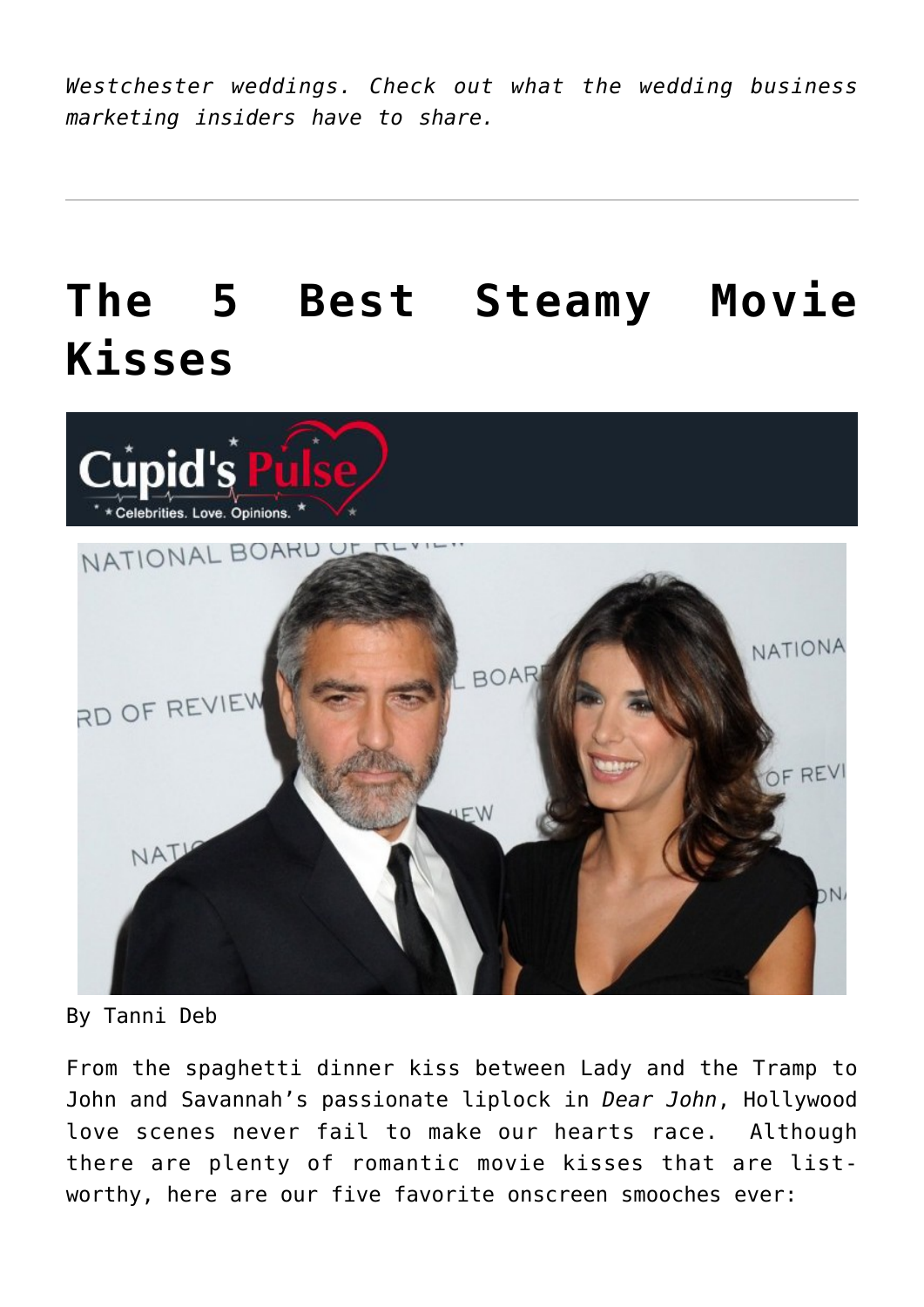**1.** *Titanic***:** James Cameron made us laugh, cry and fall in love with leading characters Jack (Leonardo DiCaprio) and Rose (Kate Winslet) in his most romantic movie to date. Coming from different classes, Jack, a penniless American who won the tickets in a poker game, and Rose, the uptight daughter of an English aristocrat, fell in love and sealed their first kiss on the bow of the movie's namesake.

**2.** *The Notebook***:** This love story is another tale of love that knows no boundaries, with country boy Noah (Ryan Gosling) and southern socialite Allie (Rachel McAdams) finding themselves in a heated summer romance. After seven long years of no communication, the two find themselves passionately kissing in the rain. This long awaited kiss, filled with both unrequited love and ashes of a teenage angst, is fit for anyone's teen dream.

**3.** *Pride and Prejudice***:** Although Elizabeth (Keira Knightley) and Mr. Darcy (Matthew Macfadyen) had nothing but distaste for each other when they first met, sparks flew when they fell in love. After taking a stroll at dawn on a field, Mr. Darcy expresses his undying love for Elizabeth. Since the two went from resenting one another to finally holding hands, their kiss at the end of the movie was gladly accepted by the audience, who has come to know this classic Jane Austen movie quite well.

**4.** *Spider-Man***:** Who would have thought that watching a man wearing a spandex hanging upside down in the rain while kissing his heart's desire could be romantic? Since he's a superhero, anything's possible! The smooch between Tobey Maguire's alter ego and Kirsten Dunst's Mary Jane was so amazing that they were awarded the best screen kiss by MTV in 2003.

**5.** *Breakfast at Tiffany's***:** Locking lips in the rain must make for a great kiss, since this is the third smooch on our list that occurred during a shower! When Paul (George Peppard)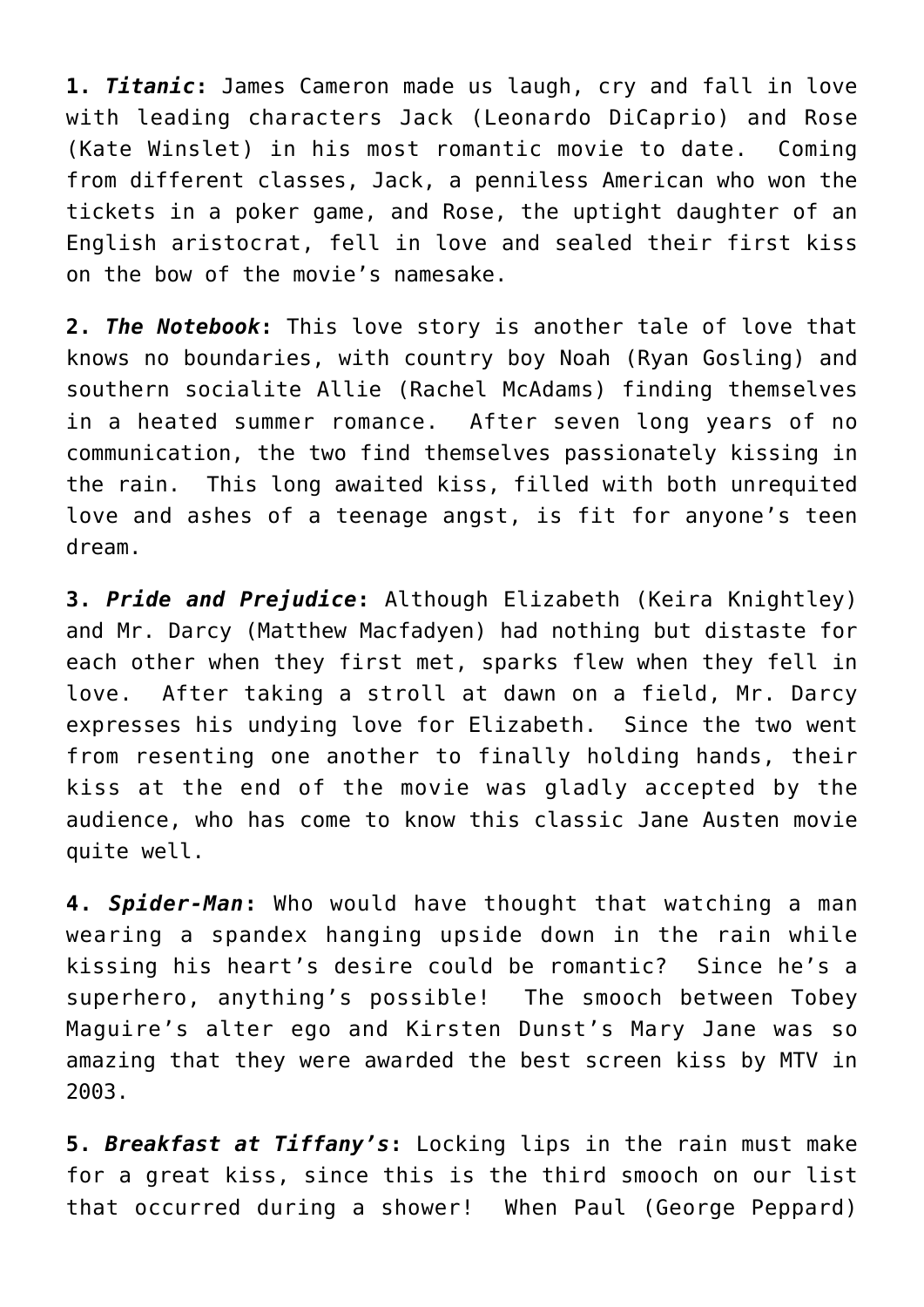leaves Holly (Audrey Hepburn) in the car after wondering how and why people fall in love and belong to one another, she runs after him. As rain pours down, their lip lock expresses the love they have for each other – and sort of answers Paul's question! *The Sun* reported that the 1961 film was voted cinema's best snog in 2004 by a poll of 4,000 movie fans for Valentine's Day.

**Which of these movie kisses is your favorite? Share with us in a comment below!**

### **[The Premise of Monogamy](https://cupidspulse.com/16026/the-premise-of-monogamy/)**



By Richard Woods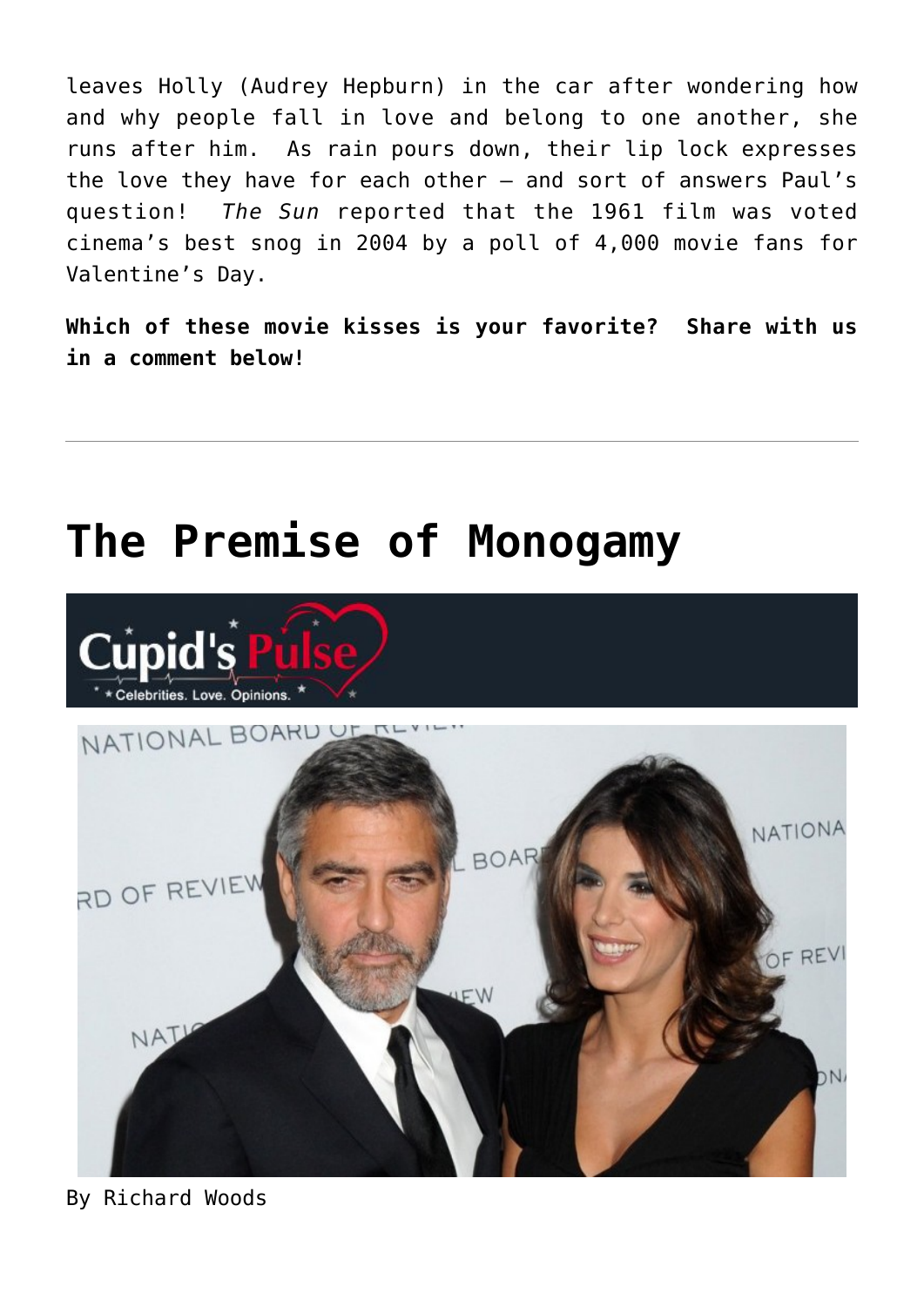In our celebrity-driven American culture, it's become all too common for us non-celebrities to sit on our expanding posteriors and criticize public figures whenever they make headlines for being romantically reckless. The truth is that despite our moral indignation, there are fewer of us who could resist similar temptations than we'd like to admit. For many, monogamy is merely caused by a lack of opportunity.

But much of the difficulty we have coping with monogamy and infidelity may very well be due to how we operate. Is monogamy instinctive, or even healthy? For many, our natural inclinations are in direct contradiction to what we've been taught to believe regarding how we should express love for one another in committed relationships. However, this contradiction leads to dishonesty, which is the root of infidelity in the first place. In a modern world where Americans have their libidos constantly engaged, the reality is that monogamy is becoming a less realistic expectation.

Still, even though most Americans know better, we continue to engage in this failed romantic notion. Moreover, when we correlate committed relationships with celebrity gossip, it often comes at the expense of being able to make rational choices within our own relationships. We tend to view the entire concept of "cheating" as if loving commitments occur in a vacuum, and that circumstances, emotions and a suppressed libido are incidental dynamics where it concerns monogamy. It's rarely as black and white as we'd like to believe.

Consider what our collective view might be if we took the lie that accompanies the romantic premise from which we operate out of the equation? What if honesty about expressing our intimate predispositions became the standard? What if we were able to stop apologizing for our libidos without fearing any social reprisal? What if we were able to put jealousy in its proper perspective? What if, rather than "cheat," we were able to negotiate non-monogamy?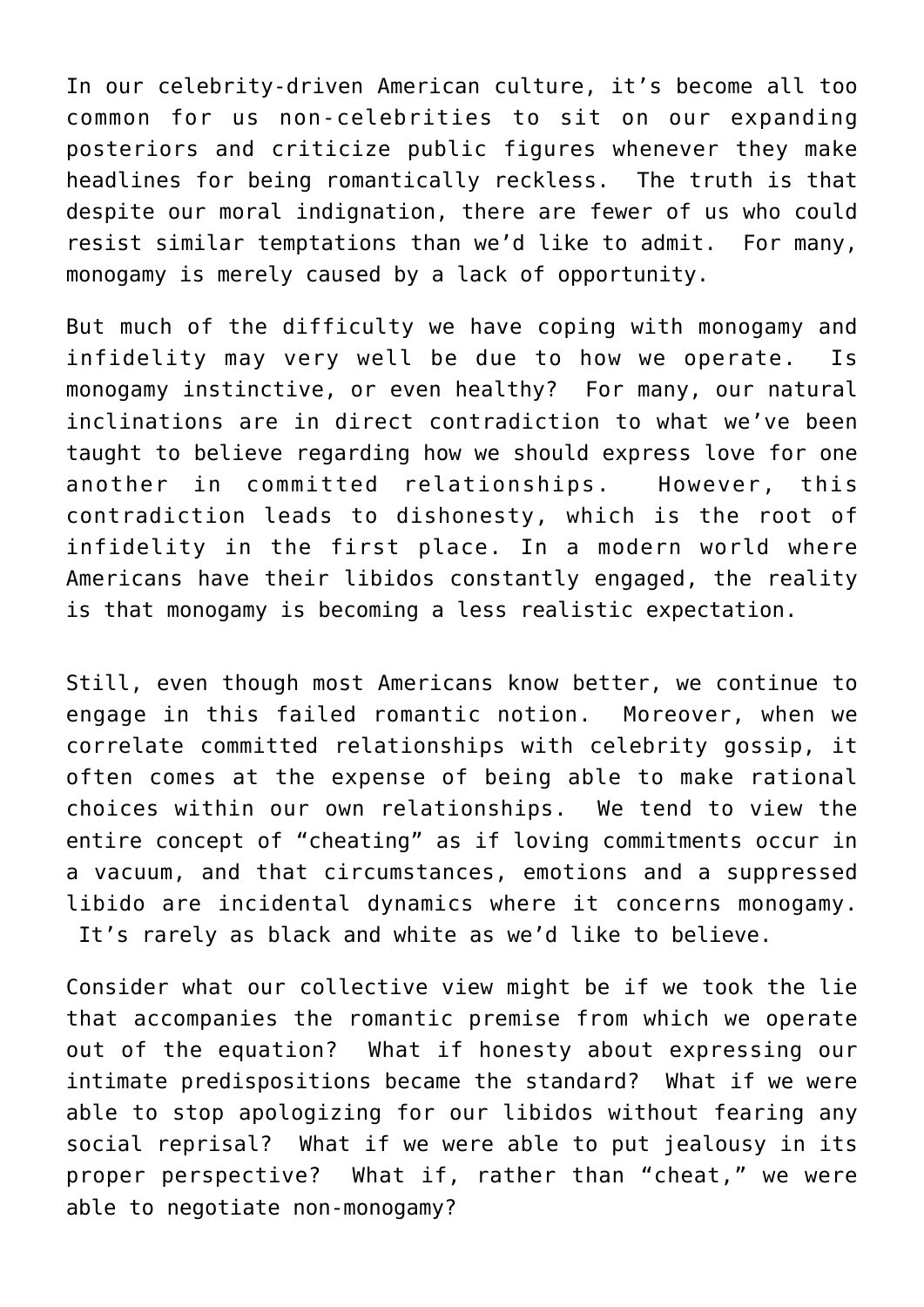Whether we like it or not, the very nature of the way men and women romantically interact is evolving. And as with other forms of evolution — unless we're able to unlearn many of the "vanilla" precepts we have been inundated with regarding monogamy as the singular marital standard — there will be unnecessary pain associated with the process.

*Richard Woods is a Published Author, Public Speaker, and Syndicated Columnist. You can order Rich's recently released book* **Unlearn Vanilla Marriage – A Different Approach to a Failing Institution**. *To get more information, you can visit his website www.unlearnnow.com, or watch his weekly Socio/Political Satire "Unlearn with Rich & Tony" @ www.unlearn.tv . Catch it Live every Tuesday @ 7pm EST.*

### **[5 Ways to Flag Down Your Love](https://cupidspulse.com/15749/5-ways-flag-down-love-tonight/) [Tonight](https://cupidspulse.com/15749/5-ways-flag-down-love-tonight/)**

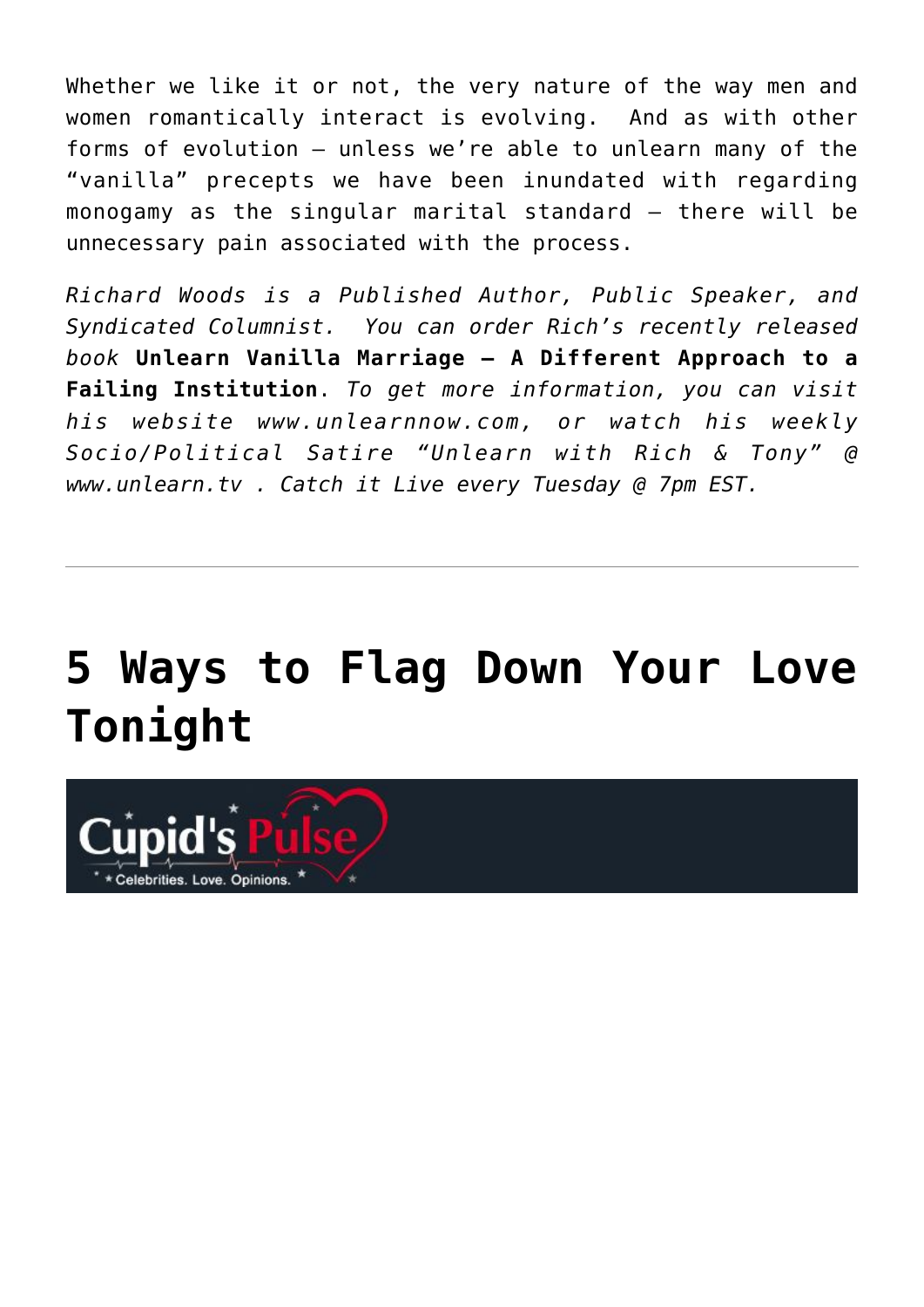

By Tanni Deb

With the arrival of June, days become longer, nights become shorter and summer flings are perhaps the most popular activity taking place. Though Flag Day (June 14) is a holiday that celebrates the adoption of the American flag, why not use it as an excuse to throw a party – or better yet, attend one. Whether you go all out or stay simple, take advantage and get noticed by that special person. Not sure how? Take a look a these five tips to flag down a hottie:

**1. Eye contact:** If you're anything like me, then you're not fond of people who stare. But in order to get noticed by your crush, making eye contact and throwing a few glimpses his way is a must – it's a simple wordless gesture that can be just as captivating as a moving speech. Don't forget to smile!

**2. Wear red:** As the color of fiery romance, a LRD (Little Red Dress), pair of crimson lips or the backs of Christian Louboutins are sure to catch the gaze of any man. Red embodies passion, lust and of course, screams sex appeal – Psychology Today did a study and found that a woman wearing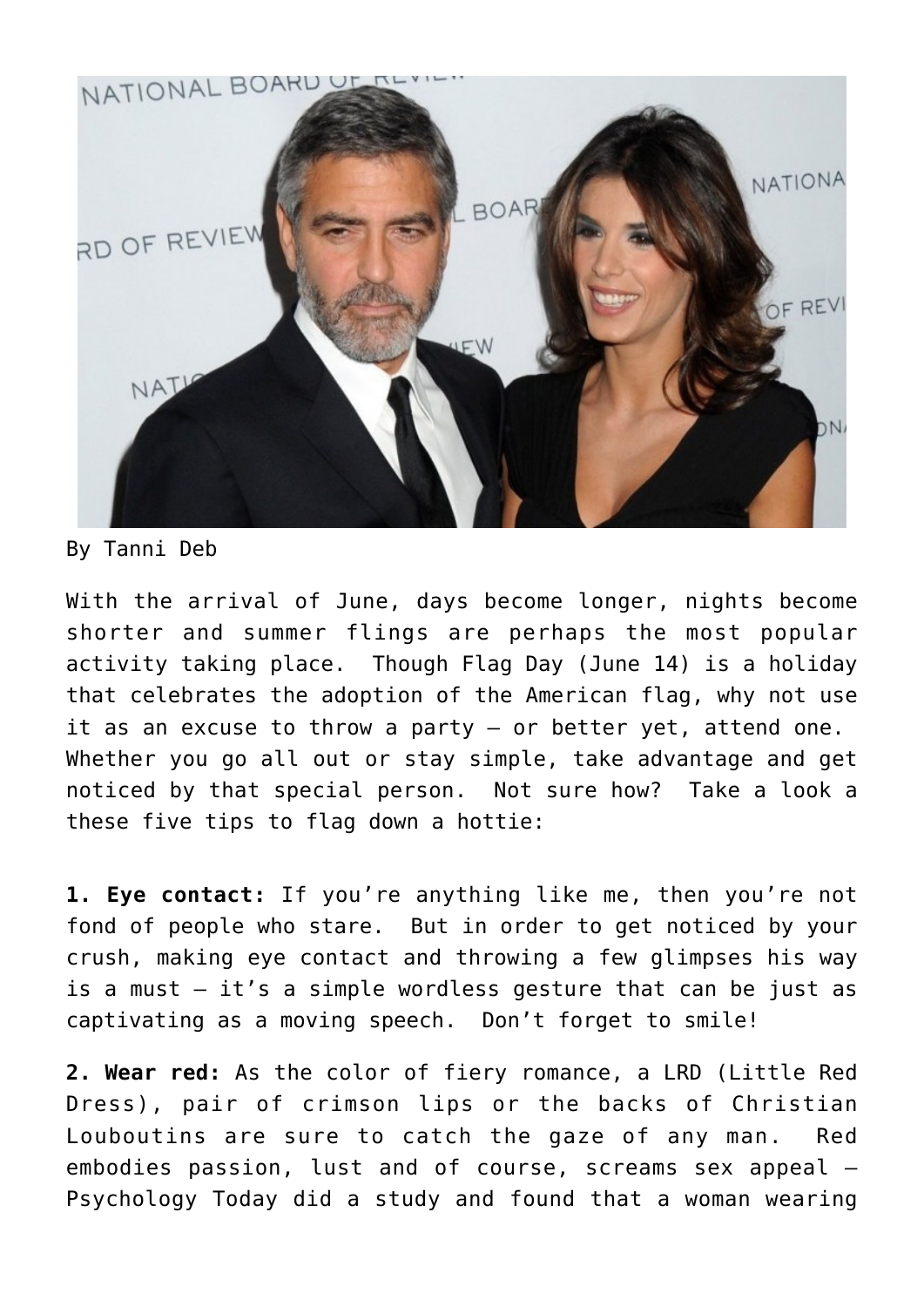red was seen as sexier than when she was wearing a different color shirt. Red will not only attract your future squeeze, but you'll also keep in tune with the red, white and blue of the American flag. If you plan to spend Flag Day at the beach, wear some All-American swim wear. You're bound to turn heads!

**3. Initiate contact:** Nothing's worse than being a standing wallflower, staring at the cutie across the room. If you want him to be interested in you, just strike up a conversation. If you just be yourself, you'll realize whether or not this person is someone worth pursuing. Have nothing to say? Ask him if he likes your red outfit (we told you this was a good tip!).

**4. Paint your face:** If you can't find the perfect outfit to wear, try perfecting your makeup. Smokey eyes and bright eyeliners are in this summer, as well as red lipstick and body shimmer that will make your skin glow. *Allure* recommends these five summer makeup colors to help you stand out among the crowd.

**5. Scent it up:** If you've followed the above four tips and you're chatting up the guy of your dreams, don't bet on him to stick around for more than a few minutes if you don't smell good. That *doesn't* mean you should swim in a pool of your favorite perfume or body splash, but a hint of your signature scent (whether it's fruity, clean or woodsy) is bound to get you noticed. Try mixing a few complimentary scents to make your own unique blend!

Follow these tips and hopefully, the guy of your dreams (or the guy for right now) will notice you. Need somewhere to go? Downtown New York will hold a Flag Day parade on June 14. Don't miss this opportunity; you just might meet someone special. If you do, don't forget to thank us later. Happy Flag Day!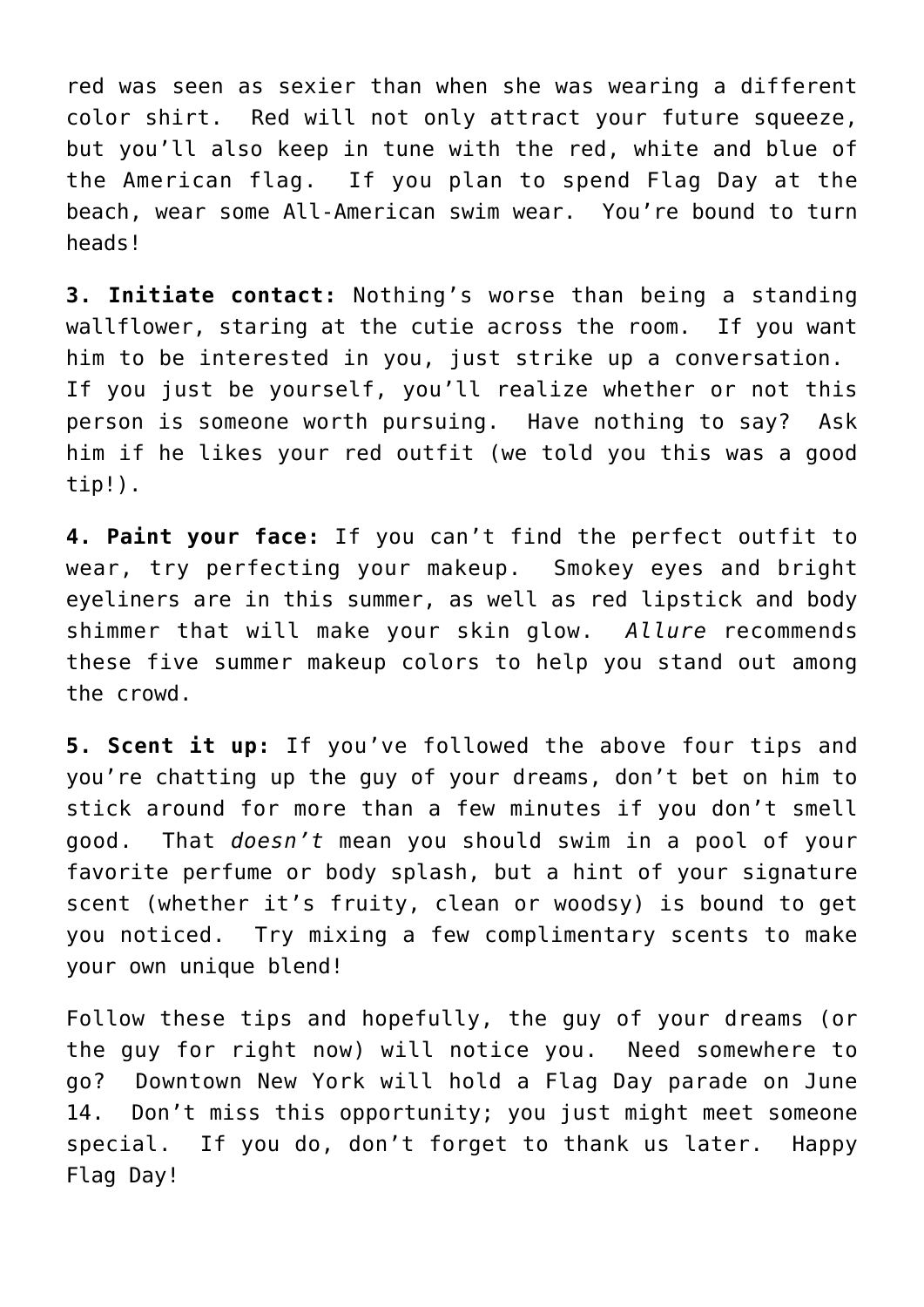# **[How To Approach Financial](https://cupidspulse.com/15672/how-to-approach-financial-issues-in-a-relationship/) [Issues In a Relationship](https://cupidspulse.com/15672/how-to-approach-financial-issues-in-a-relationship/)**



By Stephen L.

Being in debt can be an embarrassing situation, but talking about it can feel even worse; especially when discussing it with someone you plan to live with for the rest of your life. However, it's important that you explain any financial problems that you have with your partner and that they discuss theirs with you before you head down the aisle. There are many problems that can arise if you hide your situation and the deceit could cause the end of your relationship before it has the chance to begin.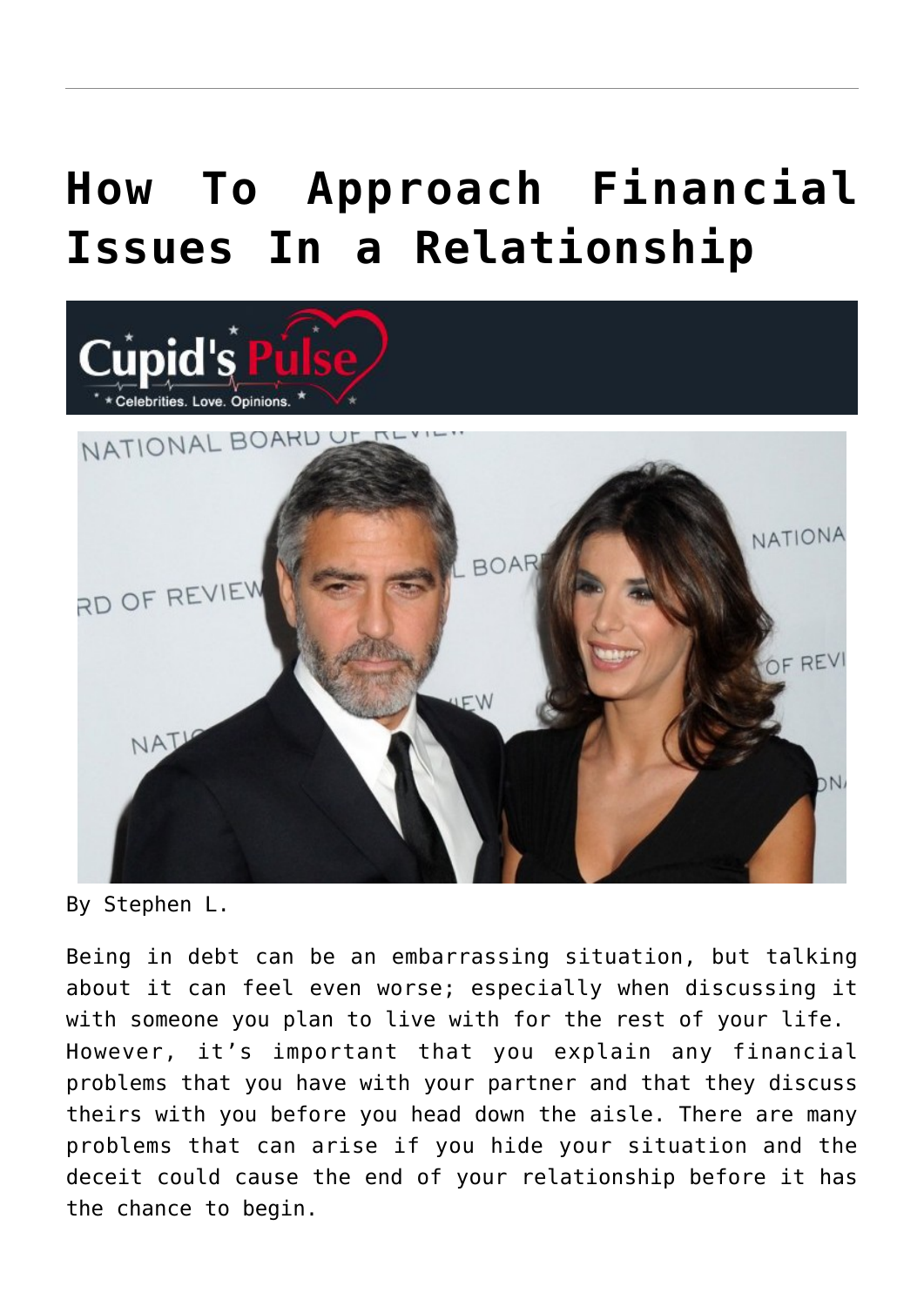#### **Hiding Does Not Help**

Hiding your debt will never help you or your relationship with your partner. Not to mention that the people you owe that money to will eventually find you. If you know you owe money, arrange to pay it off slowly; most people, even big companies will be more inclined to do this if you call them early on and let them know your situation. You also need to make a list of all of your debt, as scary as it may seem. When it's done, sit down with your partner and explain that you want to talk about finances. This will show them that you are serious about the relationship; and it may give them the platform to open up and do the same. You should go through the entire list of debt with your partner and explain if and how you are trying to pay it off. This can help significantly when it comes to discussing living together and how much you can both afford in rent, or if obtaining a mortgage is out of the question.

#### **Credit Cards are the Biggest Downfall**

Having a credit card can be beneficial if you have an emergency, but you have to stay on top of payments and not let the debt and interest accumulate each month. Before you head into forever after, it's important that you ask your partner about their credit cards. If you both happen to own a Master Card issued by the same company, see if you can consolidate your cards and maintain a joint credit limit. Coming to an agreement to clear the debt as soon as you can, and making extra payments each month, will put you in a situation where the debt is worked off much quicker than you had anticipated.

#### **Consolidate Your Debt**

Another idea is to consider consolidating your debts with a bank loan. If you can't get a loan due to your credit rating, but your partner can, see if he will get the loan for the both of you. If you aren't married, and you're worried what will happen with the loan if you break up, ask your partner to sign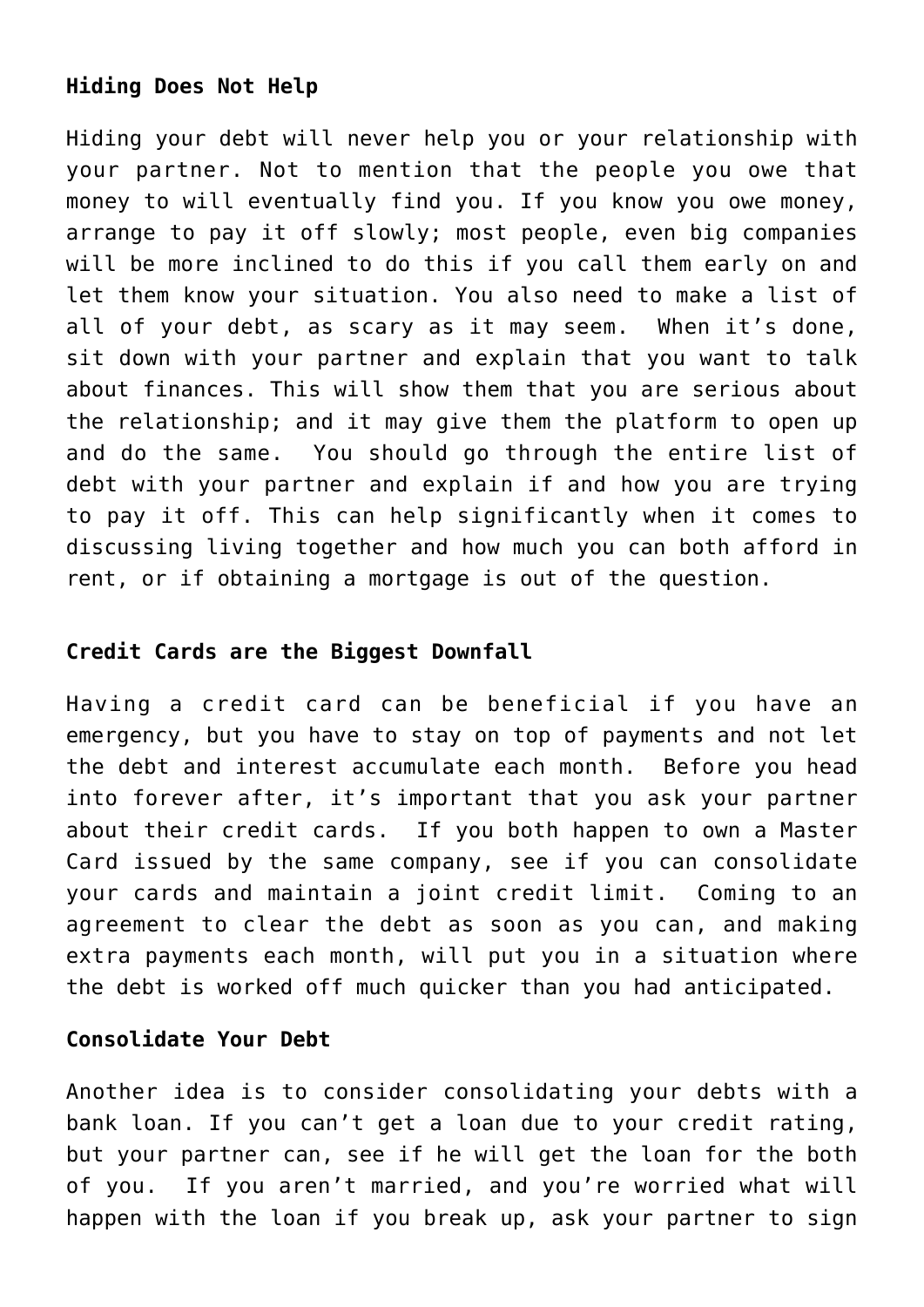an agreement to pay it off.

When you do marry, your credit ratings will be joined together; an unfair advantage if one of you has bad credit and the other person's credit is good. That's why it is important to talk this out and be open with one another. If your partner has hidden debt and you decide to put your home in both of your names, you could find it repossessed if you aren't aware of the situation. Discussing it does not have to be hard but it is one of the best things you can do for your relationship.

*Stephen L. is a guest writer for Brookside Patio Furniture which specializes in resin wicker patio furniture that one can store in this recommended Toledo storage facility.*

### **[How to Get Back Into Dating](https://cupidspulse.com/15675/how-to-get-back-into-dating-after-a-divorce/) [After a Divorce](https://cupidspulse.com/15675/how-to-get-back-into-dating-after-a-divorce/)**

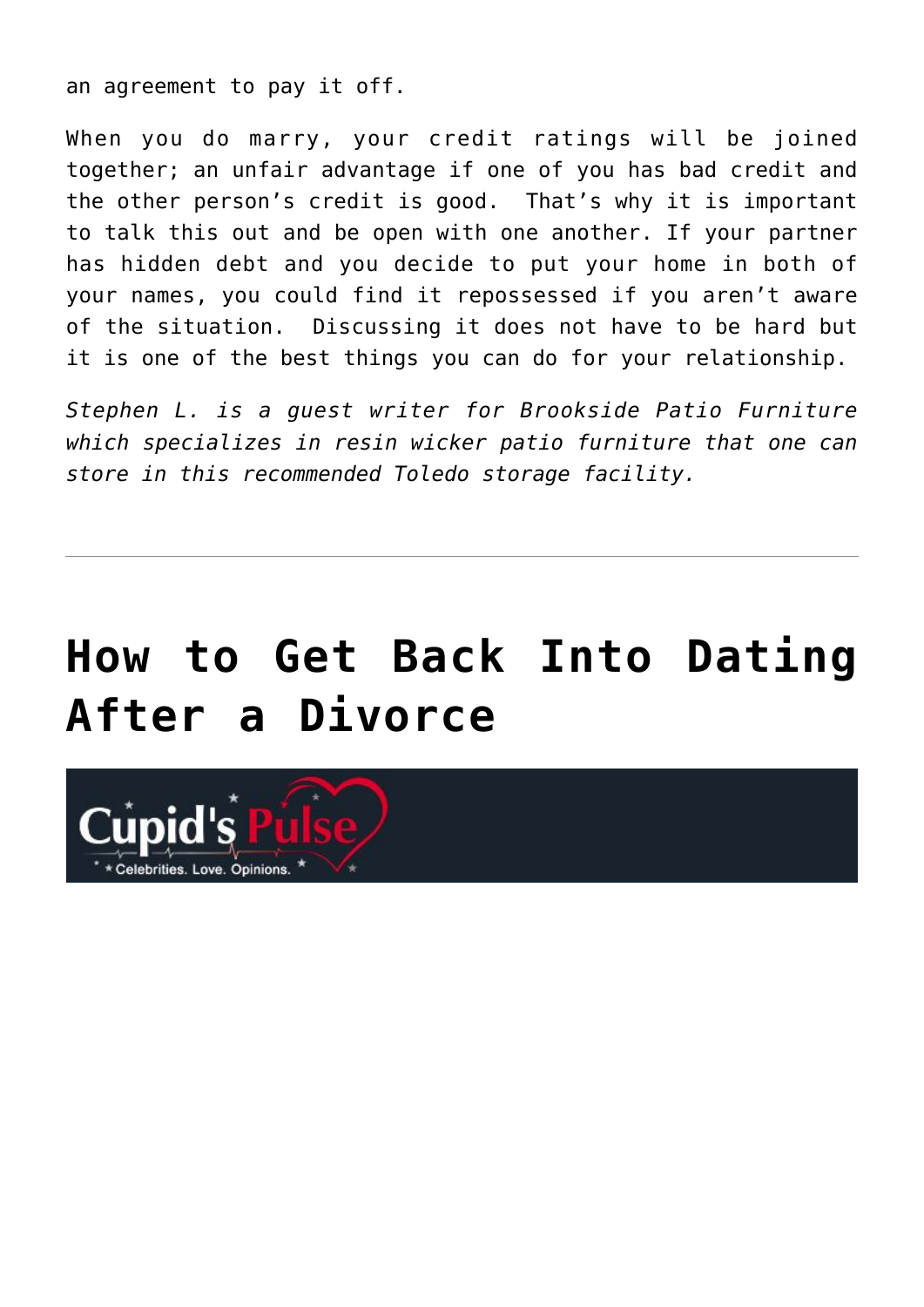

By Elizabeth Cutten

Divorce can be a stressful process, especially when you consider all of the worrying you have to do about what you're getting, what you're going to owe, and the attorney fees. It may seem like it's going to never end! That said, it's important to stay positive about love. Eventually, you'll find that there's going to be a point where you will want to settle down with someone again.

The question is, how do you date after you get divorced? While I haven't personally been divorced, I have had some friends that went through the process, and this is what I've learned.

#### **Things to Do Before You Start Dating Again**

**Be patient:** Make sure not to jump into anything too quickly. While you may feel lonely without a significant other, it's not good to rush a relationship. Set your priorities straight and know what you want in life before you take your leap of faith.

**Fix the problem:** Why did you get divorced in the first place?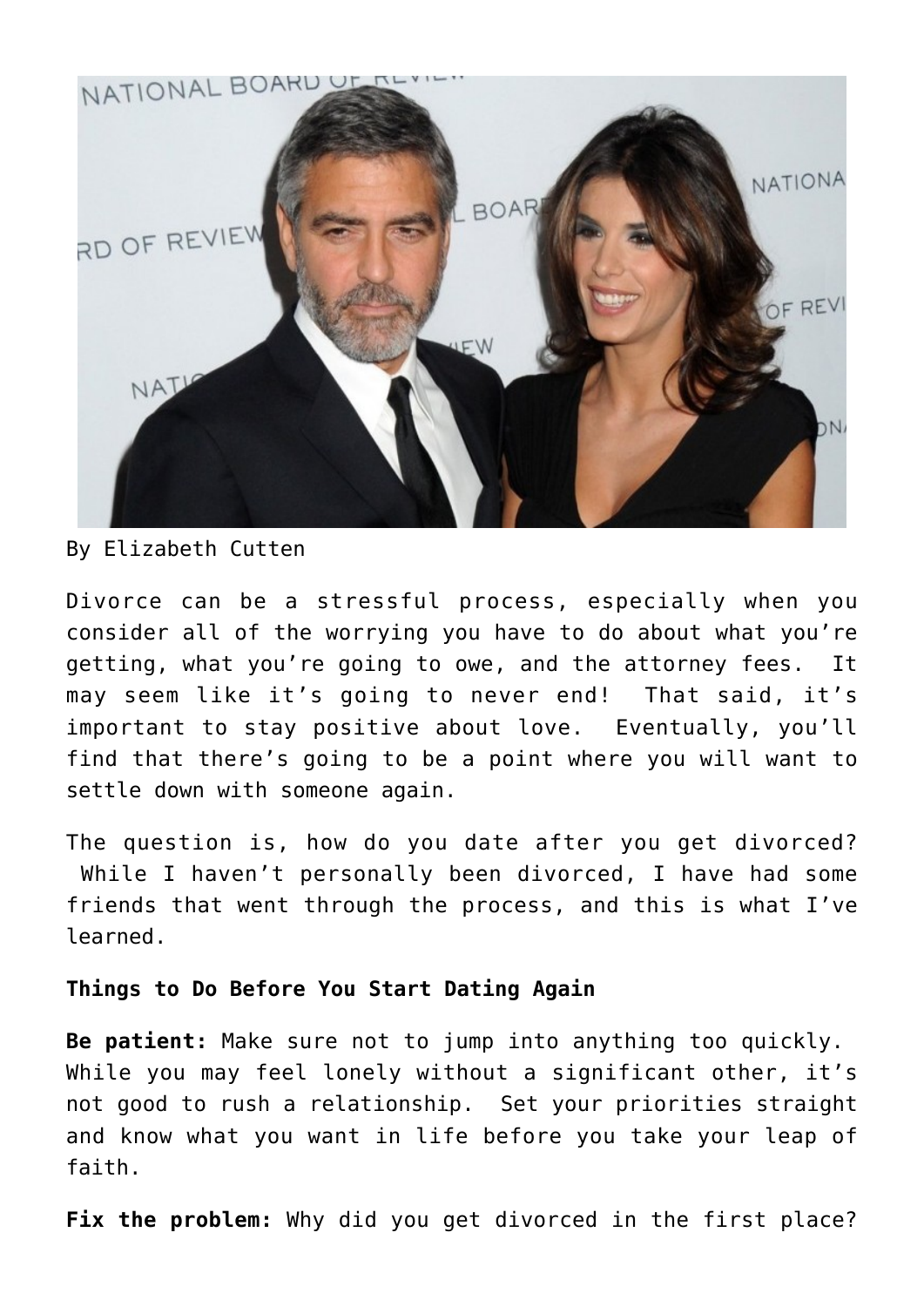Be honest with yourself. Were you the problem? Did things you used to do annoy your significant other? While you can't be perfect, try your best to fix your own issues before you start dating again.

**Enjoy yourself:** Find your single friends and hang out together. Check out all of your favorite bars and restaurants. The more you do, the more you can take your mind off of things. This is a great way to release stress and avoid sitting at home thinking about your ex.

**Don't get revenge:** Don't start dating someone because you want to get back at your ex. Not only is this going to hurt another person, but it's going to cause more stress for yourself. Set out to find someone that you want to start a relationship with, and move on.

#### **How to Start Dating Again**

**Try online sites:** There are a lot of great dating sites out there that can match you up with others similar to you. Sites such as OkCupid.com and Match.com are a great place to start. While many frown upon online dating, be open to it. Just make sure that you always meet in public places.

**Speed dating:** Find speed dating clubs that can help you meet with people in your local area. The cool thing is that if you instantly know there's no connection with someone, you're on to the next person in less than five minutes!

**Hang out with friends more:** By doing this, you're able to let loose and have fun. Plus, you may even be able to network with some single friends of theirs. You will find that just like your career, networking is always a good idea.

Keep your head up high, and keep your stress level low. You're going to find that as long as you don't jump into things, a new life can work wonders in the long run. Good luck!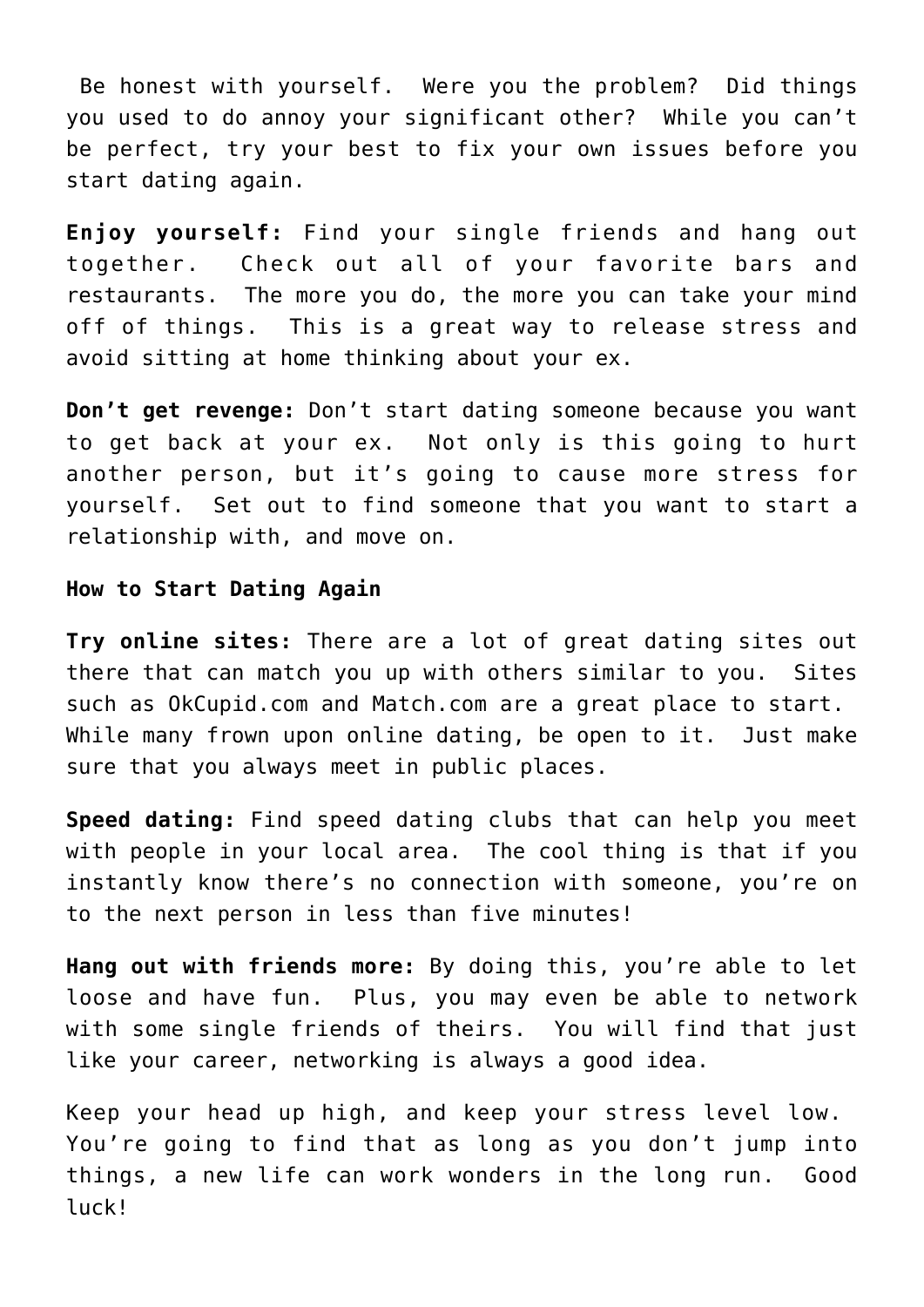*This was a guest post written by Elizabeth Cutten. You can find more of her work over at FindSecuredCards.com, a blog /resource helping those in debt get out of it for good!*

### **[Summer Lovin': 10 Ways to](https://cupidspulse.com/15635/summer-lovin-10-ways-heat-up-relationship/) [Heat Up Your Relationship](https://cupidspulse.com/15635/summer-lovin-10-ways-heat-up-relationship/)**



By Diamon Hall

Relationships require just as much attention as a newborn baby. While they start off sizzling with love and affection, they can easily fizzle out if they aren't handled with care. Since summer is almost here, the heat under your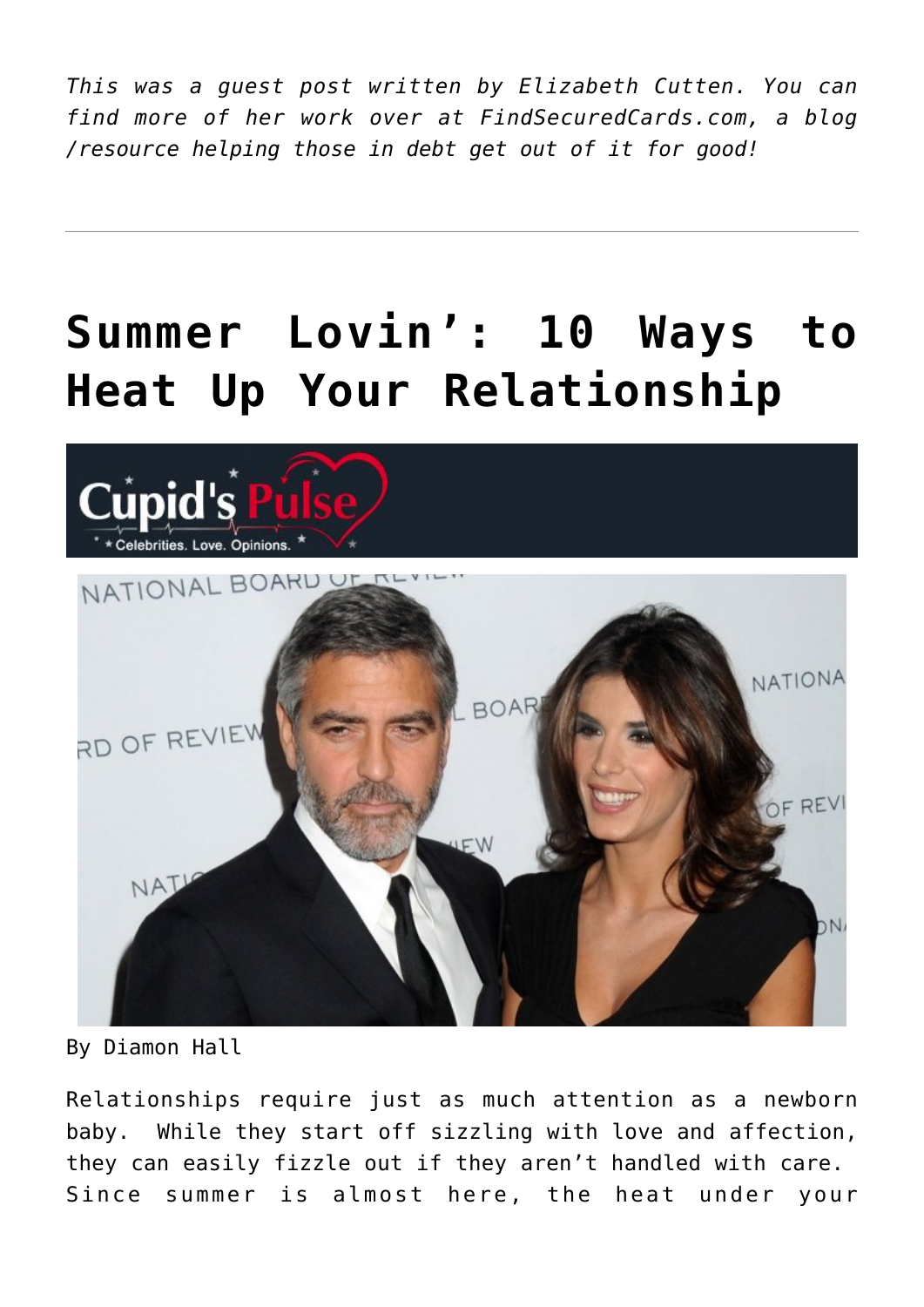relationship's fire should be kicked up a few notches! Here are 10 tips to keep the blaze alight:

**1. Reminisce:** Go back to the very first moment you met each other and the feeling that came with it. Remember the fire in your partner's eyes when they were first laid on you? Bring back that fiery moment time and time again.

**2. Hold the phones:** Turn off your BlackBerry. Shut down the laptop. Cut off all outside communication and focus on your significant other.

**3. Surprise, surprise:** Men,you can never go wrong with sending flowers to her job. Ladies, light some candles and put on his favorite lingerie for when he returns home from a hard day at work. Occasional, unexpected treats keeps the suspense and awe alive in any relationship – even long-term ones.

**4. Communication is key:** No partnership can sizzle without it.

**5. Plan a getaway:** A weekend trip by yourselves, especially if you have children, may be just what you need. Alone time gives a couple the opportunity to tune the world out and bond.

**6. Thank your partner:** Let your better half know how much you appreciate him or her. Whether your mate has done something for you recently or not, just thank him or her for being a part of your life.

**7. Spoil your companion:** Without spending too much money, pamperyour lover in the comfort of your own home. Massage his or her back. Bring out the strawberries and whipped cream and feed it to your guy or gal. Have fun showering your partner with some extra love and affection – who knows, you might get some extra lovin' in return!

**8. Compliment your helpmate:** A praisecan go a long way. Tell your loved one how hot he or she looks today. If your significant other changes hairstyles, make it known that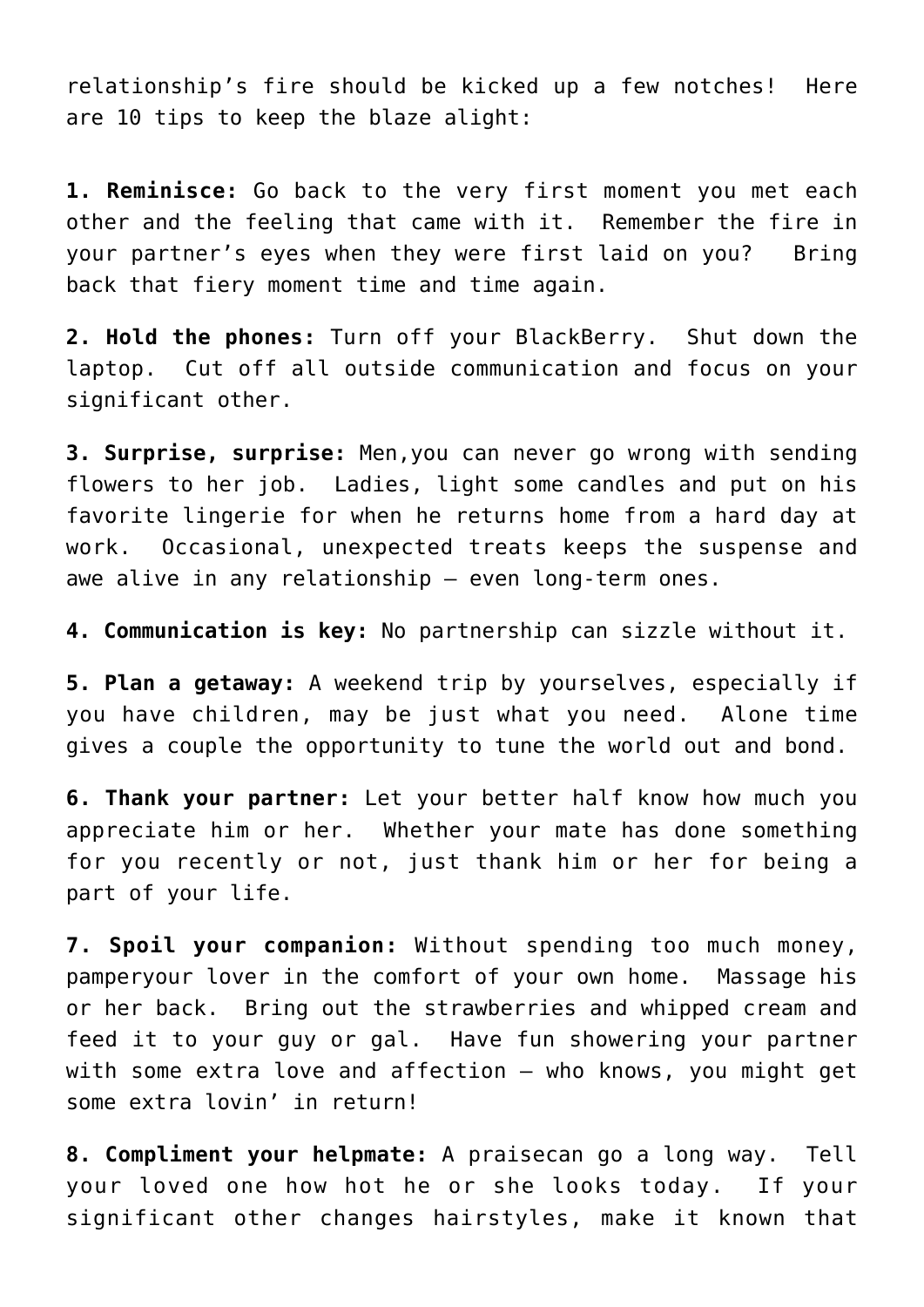you've noticed it. A simple positive may be just what your partner needs to boost his or her confidence.

**9. Little things:** Pack a lunch for your beau or gal the night before work with a love note attached. Wash the car and cross that extra thing off his or her to-do list. Prepare a hotbath to soak in after a long day. Sometimes it's the little things that can make a big difference.

**10. Three simple words:** Last, but certainly not least, let the three words "I love you" roll off your tongue every single day. These words are the fuel that keeps every relationship afire.

If you follow these 10 tips for summer lovin', your relationship should be one of the hottest!

### **[How Internet Dating Creates A](https://cupidspulse.com/14907/how-internet-dating-creates-a-new-mindset/) [New Mindset](https://cupidspulse.com/14907/how-internet-dating-creates-a-new-mindset/)**

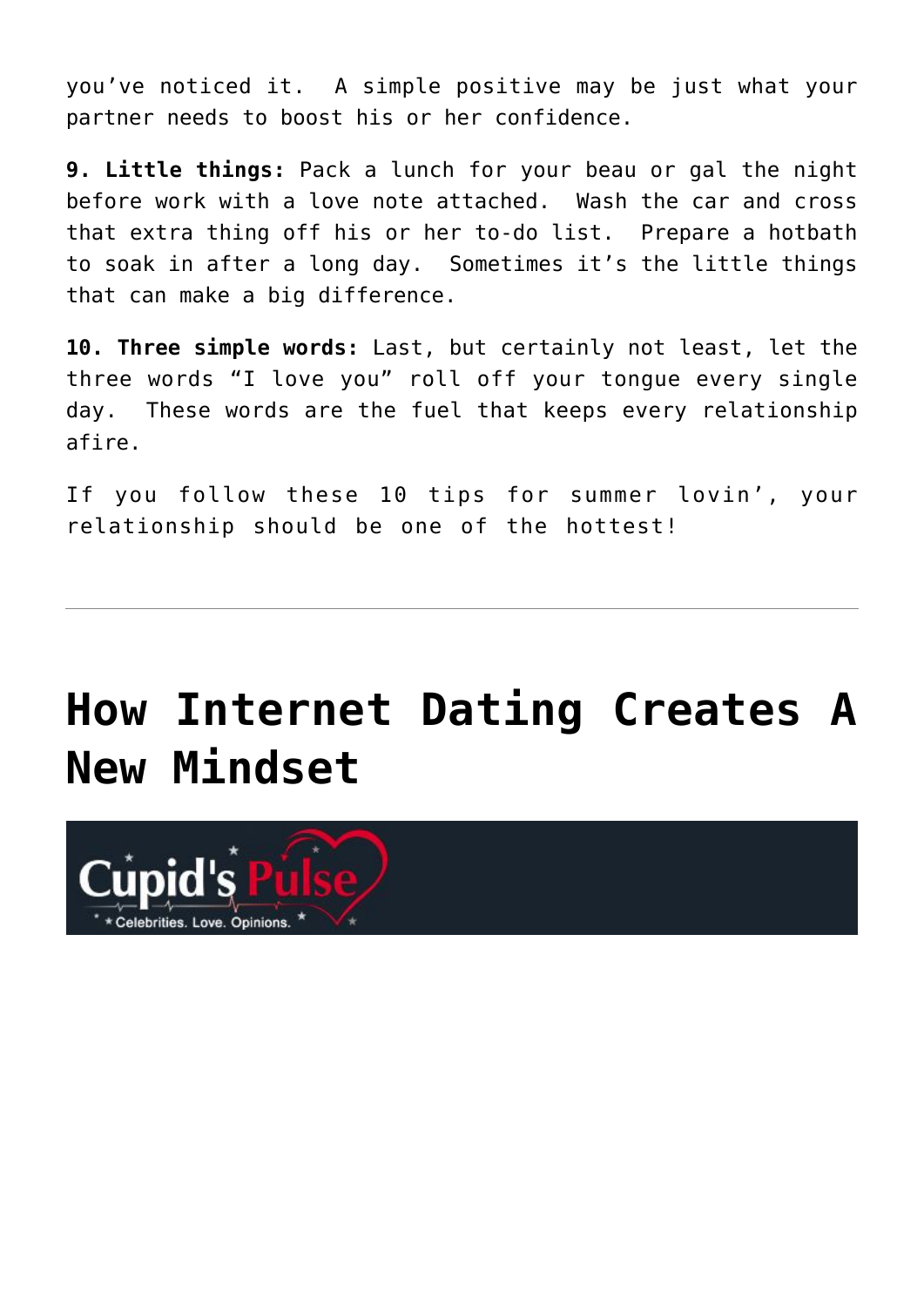

By Dr. Simon Casey

Internet dating has created a different mindset among individuals and has changed the dating game forever. There are some people who may give the appearance of exclusive dating, but they aren't giving up their online profiles. There are two major reasons for this:

**1. Doubt:** About 40 percent of people fall into this category. What happens is, after the first couple of dates, one person starts realizing that something is missing in the relationship and/or that the other person doesn't completely meet his or her expectations. As casual dating slowly starts turning into more of a relationship, one partner becomes more committed (while believing that the other person is feeling the same way), and the other one choose to be pretentious and somewhat dishonest with his/her feelings. Keeping an online profile active is a clear indication that someone wants to keep his or her options open. This is what I call "emotional cheating."

Any relationship that starts with this kind of dishonesty is doomed to fail. If you find out your partner is still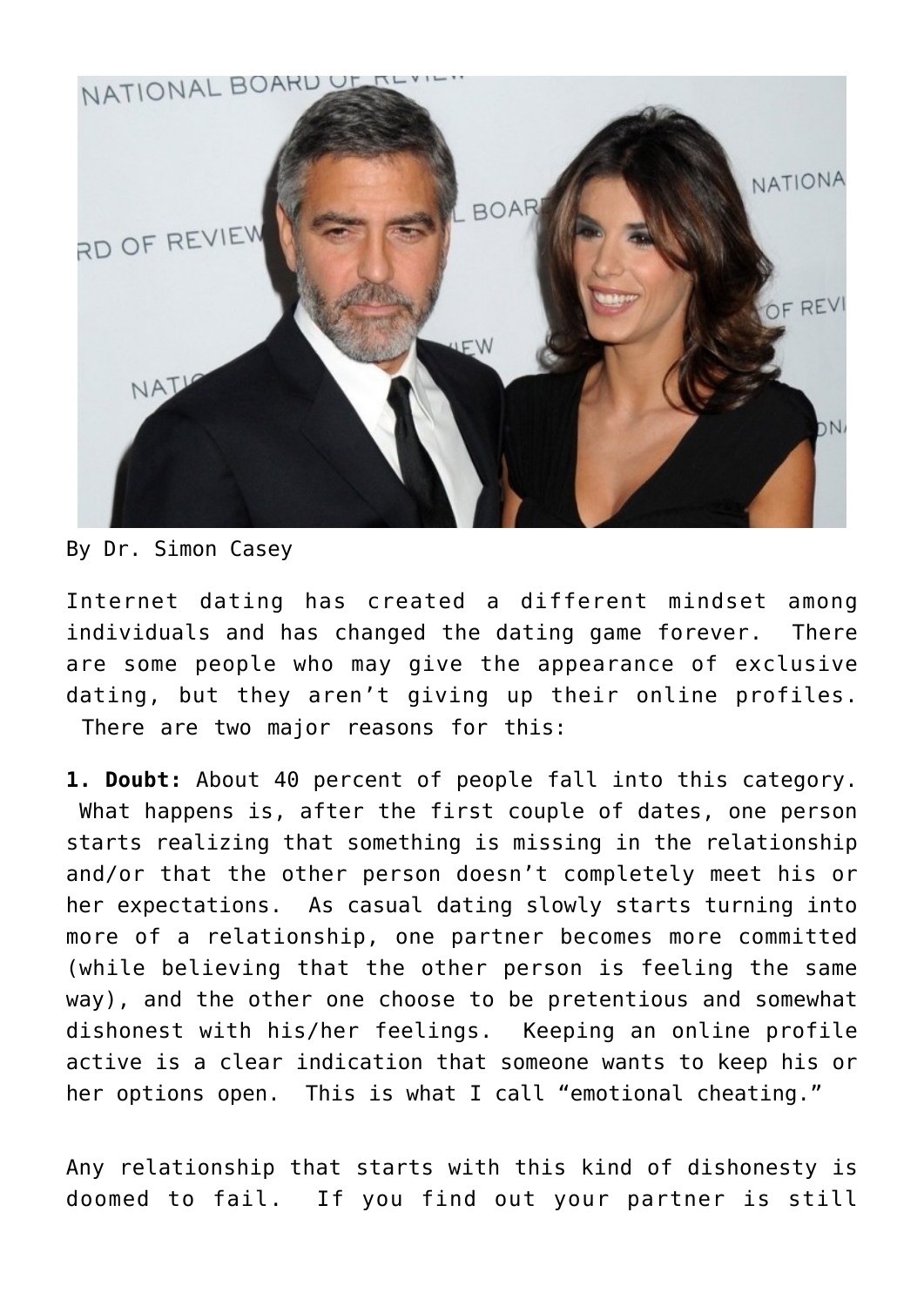involved in the online dating community after you've committed to each other, walk as far away from that person as possible. Any person who starts a relationship in this fashion is more than likely to continue their dishonesty even after marriage.

**2. Inability to commit to one person:** There are many people who love the excitement of internet dating. Creating relationships without leaving your home can also be called "fantasy dating." This built-in excitement is a modified addiction and a large ego booster. The score and mind games are a priority. There's always an agenda and being honest in order to form an intimate and loving relationship is not one of them. But don't fret! There are ways to find out about your date's motives providing you are willing to ask the right questions. If you're somewhat emotionally involved or have some feelings for the other person, it may blind you or hold you back. Remember, desperate people end up finding other desperate people. Knowing what you want comes from achieving emotional mastery. Don't ever settle for less because, you're worth more!

### **[5 Memorable Summer Fling](https://cupidspulse.com/15525/5-memorable-summer-fling-movies/) [Movies](https://cupidspulse.com/15525/5-memorable-summer-fling-movies/)**

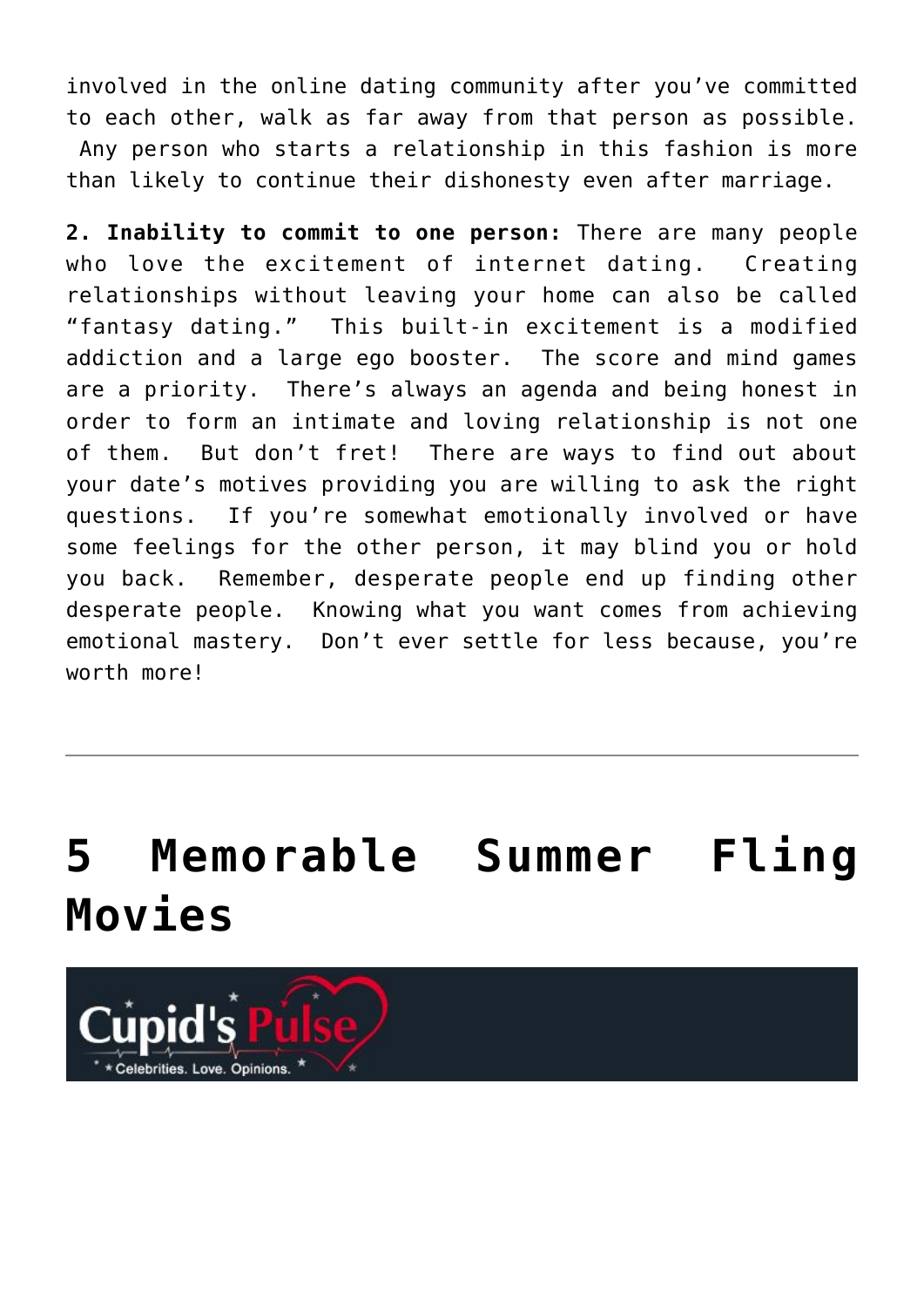

By Andrew Pryor

It's true that movies take inspiration from real life, but real life can also take inspiration from a good movie. So if you're not looking forward to this summer because you think the passion's gone away, get inspired by these five movies about summer romance. These tales of fair-weather flings are sure to raise your temperature and make you want to go looking for your own co-star – or create a love scene with the one you already have:

**1. Grease:** Starting off senior year with some passion-filled "summer lovin,'" there's no way this movie wasn't going to top our list. John Travolta is greased lightning in a bottle all throughout this rocking tribute to Rydell High, and his duet with Olivia Newton-John is the perfect ode to all that is loved and lost in the summer months.

**2. Dirty Dancing:** The movie that launched a thousand dance programs, this sizzling dance-floor drama defined Patrick Swayze's career through his dynamic moves, along with his chemistry with his dance partner (and future *Dancing With the*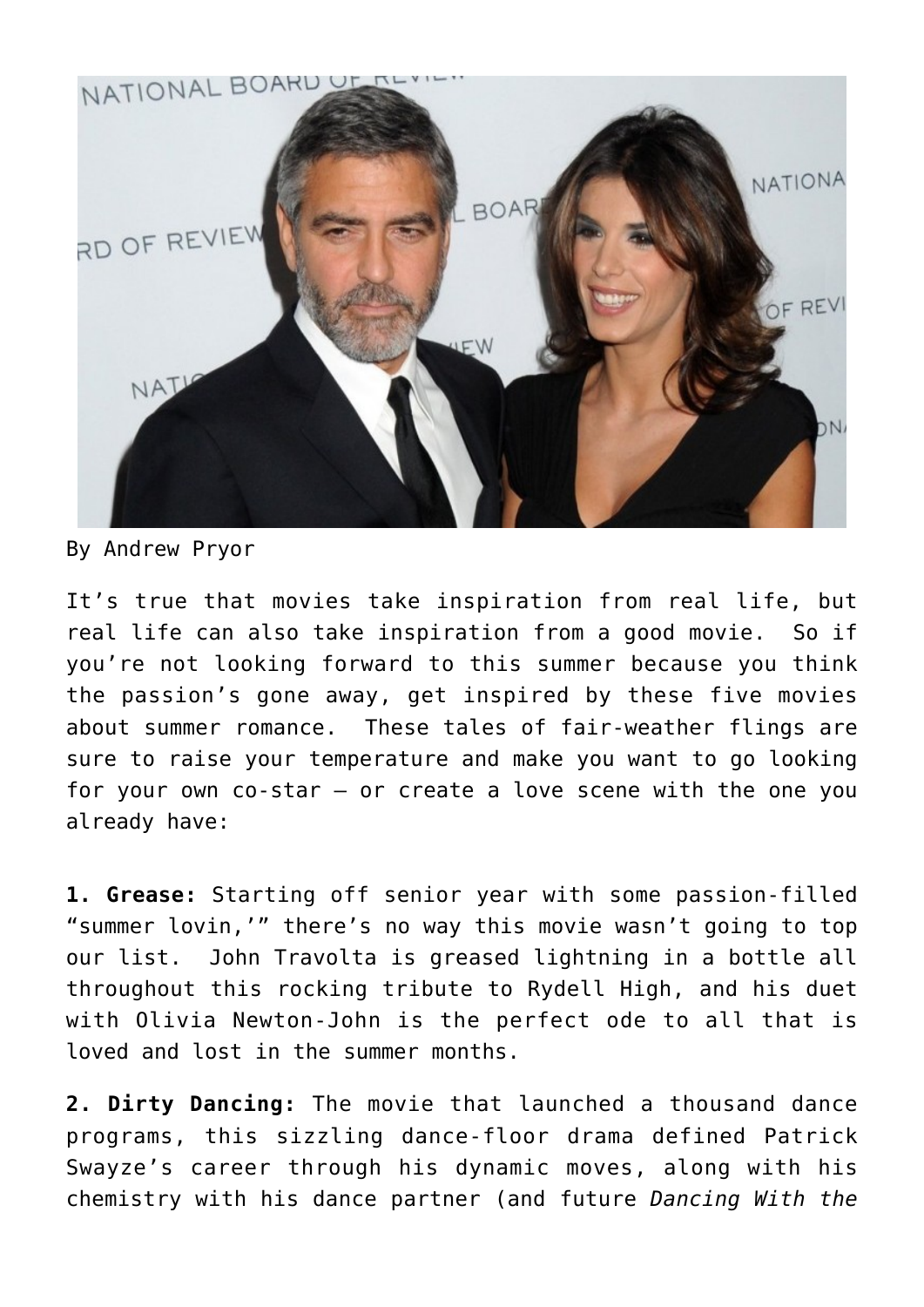*Stars* contestant and winner), Jennifer Grey. Watch it and be amazed at how much grace and passion is in one summer movie romance.

**3. Body Heat:** William Hurt is a womanizing lawyer and Kathleen Turner becomes his vice. When they meet, sparks fly and things begin to burn – including their chemistry. A reminder of the all-encompassing – and sometimes dangerous – nature of passion and romance, *Body Heat* depicts what happens when a torrid affair turns into "all is fair in love and war" during a dry and unforgiving summer.

**4. How Stella Got Her Groove Back:** For every woman who needed a vacation and found so much more, *How Stella Got Her Groove Back* centers around Stella's (Angela Bassett) summer fling with an exotic islander (Taye Diggs). It's a reminder to every lady that love can be found in the most unexpected places.

**5. The Notebook:** This tried-and-true tale of mismatched love between Noah, a lowly country boy with a modest upbringing and Allie, a girl from the upper-crust of society with the world at her feet, is a movie-interpretation of romance king Nicholas Sparks' bestseller. This 2004 hit proves that happiness with your soul mate trumps sticking to class ranks any day!

### **[The Dating Double Standard](https://cupidspulse.com/15050/the-dating-double-standard/)**

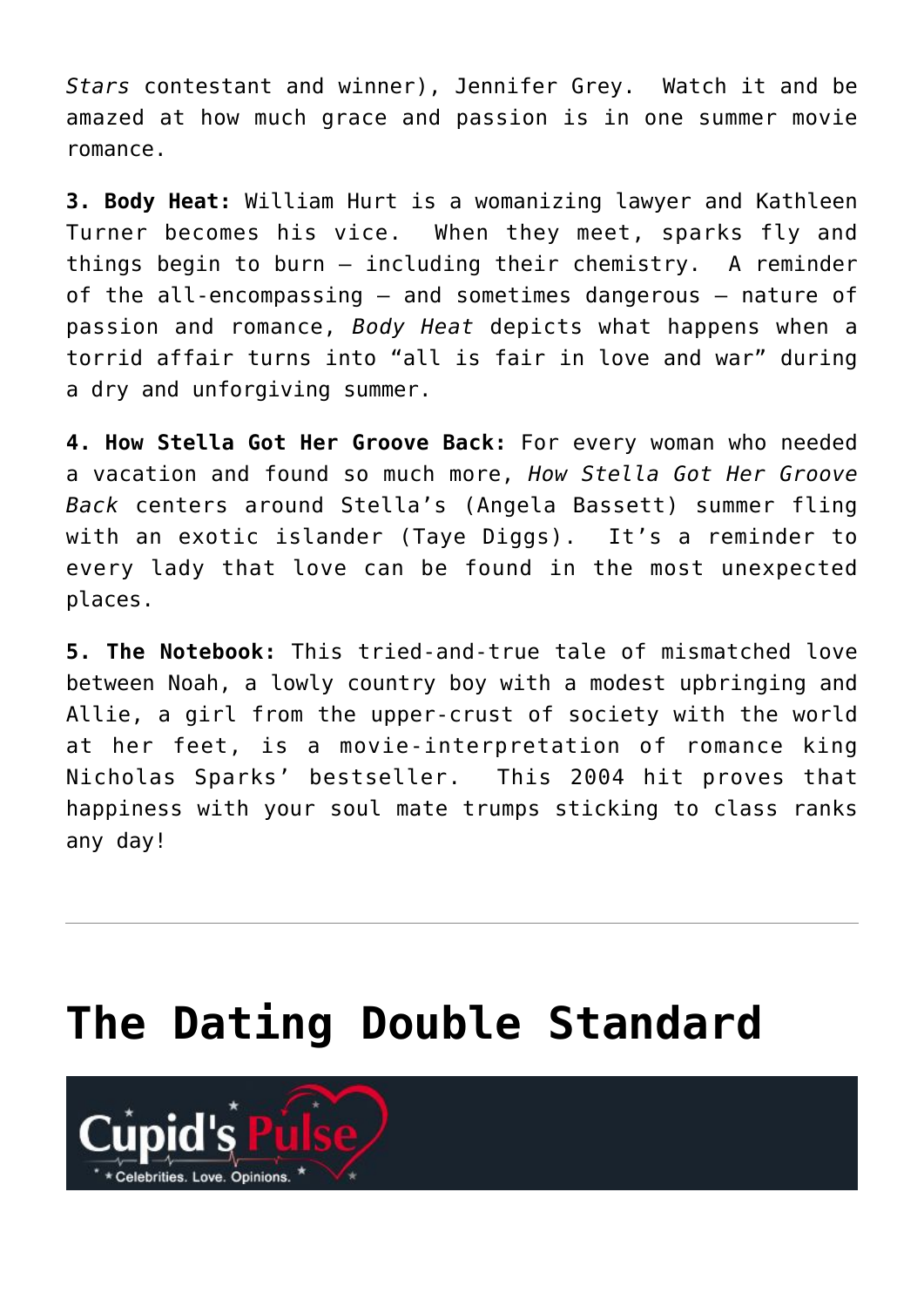

By High Yield Hottie

Ever thrown a drink in a man's face because he said something piggish? I have (and highly recommend it). However, while recently out to dinner with a male friend – let's call him Master Key – I curbed my natural reflex and listened to what he had to say. As we cocktailed, our conversation turned to how many intimate partners were acceptable for men and women in this day and age. Master Key crudely summed it up as follows:

"It's a key/lock situation. Well, a man is naturally the key. The woman is the lock. A key that opens many different locks is an amazing key. But a lock that is opened by many different keys isn't worth anything at all."

Cue my desire to give him a martini facial and poke his eyes out with the plastic olive skewer.

Yet despite my disgust for his sexist point of view, he has a point. While women have been tirelessly shattering glass ceilings and income bracket double standards professionally, there's one area where the double standard seems to persist,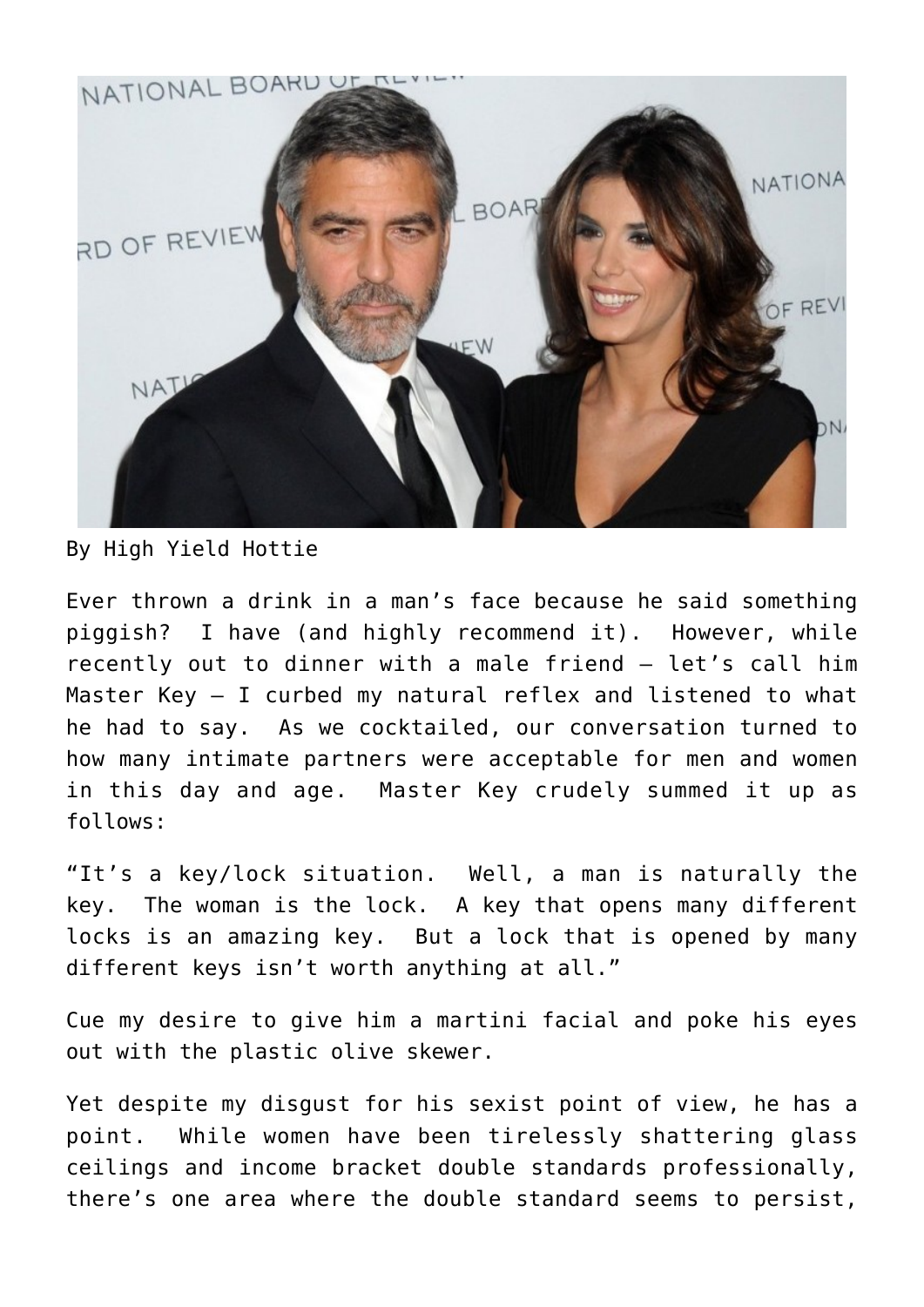and that's in dating. Even as adult women, in the eyes of many men (and women, too), we're still held to the binary categorization of "slut" or "nice girl." So what's a gal like you to do with this infuriating double standard? Take a cue from some of our celebrity friends and choose to own it, call it out, hide it or accept it.

**1. Own It:** In the words of Rihanna, "I might be bad, but I'm perfectly good at it!" You're comfortable with your sexploits and prefer to flaunt them.

*Ex.* Madonna: Not only was she the "material girl," but she was the ultimate alpha female. She embraced her sexuality and made a whole career out of it, which has since been emulated by many.

**2. Call It Out:** Not quite rising to the level of an "Own It" woman, you operate in a gray area between "nice girl" and "slut." You prefer to fight the double standard with verbal double entendres, rather than with double Ds in people's faces.

*Ex.* LeAnn Rimes: Labeled a home wrecker, she spoke out against this double standard. While I certainly don't approve of dating a married man, her comments are right on the mark; a cheatin' woman is always lambasted more than a cheatin' man. This woman might slink around, but she never slinks away in silence.

**3. Hide It:** This woman seems to be your classic "nice girl" on the surface, put together and demure looking. While she might not show her naughtiness to the world, someone has seen it. There might even be irrefutable proof!

*Ex.* Natalie Portman: Knocked up. Is there any other way to say it? Despite her good girl image, she shocked us when she got herself prego (sans ring) with her *Black Swan* co-star.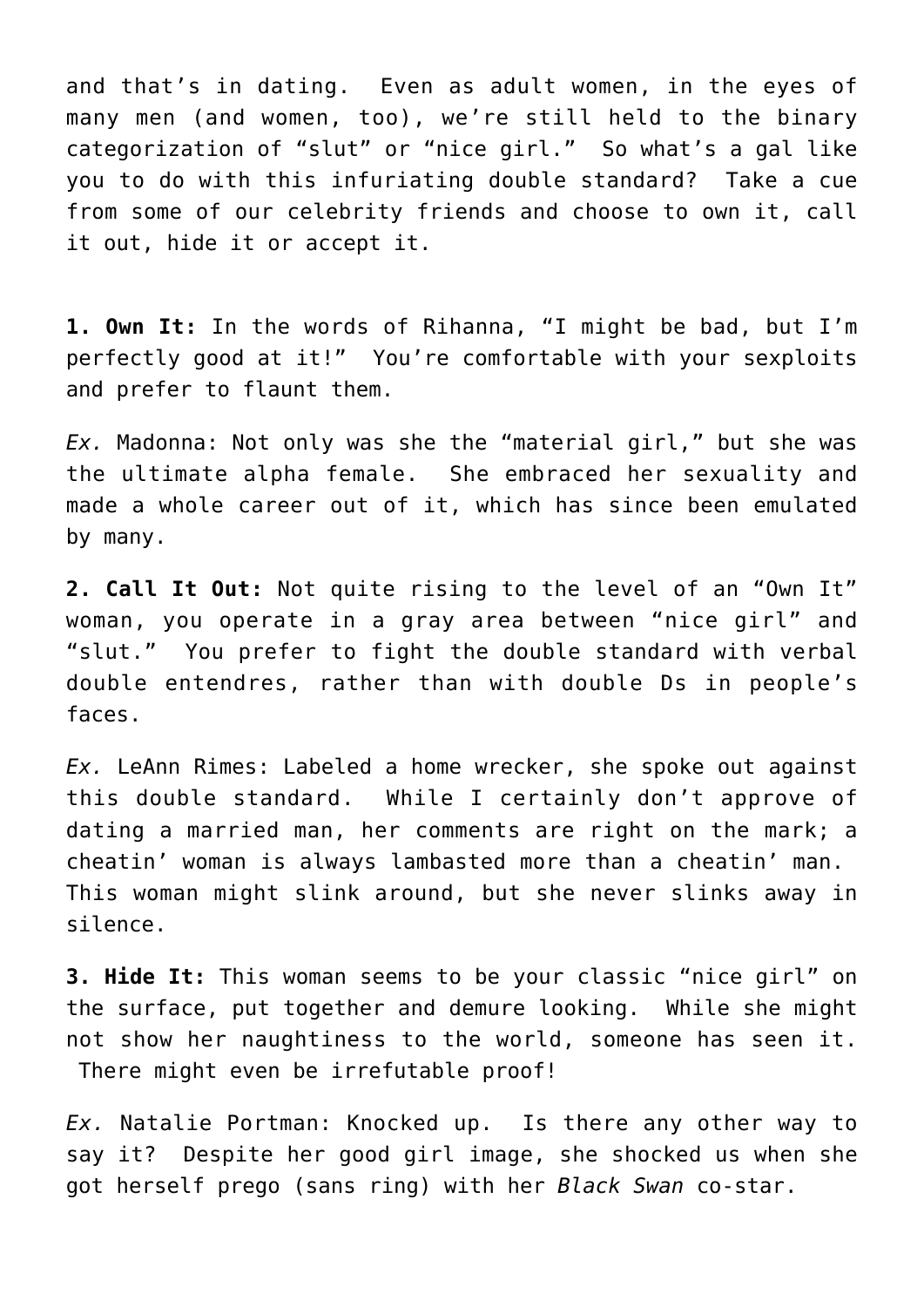**4. Accept It:** If you can't beat 'em, follow along. You're the type of woman who adheres to the Sandra D 1950's nice girl code: "Keep your filthy paws off my silky drawers!"

*Ex.* Jessica Simpson (well, before Nick Lachey): She took Master Key's lock/key theory to heart and kept her own lock key-less until marriage.

While Master Key may disagree, there's no universal right choice when it comes to how you feel about the dating double standard and how many keys unlock your lock!

*High Yield Hottie is an independent (and sometimes intimidating) woman. Originally from a flyover city in the Midwestern United States, she now lives in a major metropolitan city and has spent the last decade pursuing both her romantic and career goals. Her blog, Six Figure Siren, explores dating as a successful professional woman. You can friend Six Figure Siren on Facebook or follow her on Twitter: @SixFigureSiren.*

# **[5 Reasons Why Powerful Men](https://cupidspulse.com/15403/5-reasons-why-powerful-men-like-arnold-schwarzenegger-cheat/) [Like Arnold Schwarzenegger](https://cupidspulse.com/15403/5-reasons-why-powerful-men-like-arnold-schwarzenegger-cheat/) [Cheat](https://cupidspulse.com/15403/5-reasons-why-powerful-men-like-arnold-schwarzenegger-cheat/)**

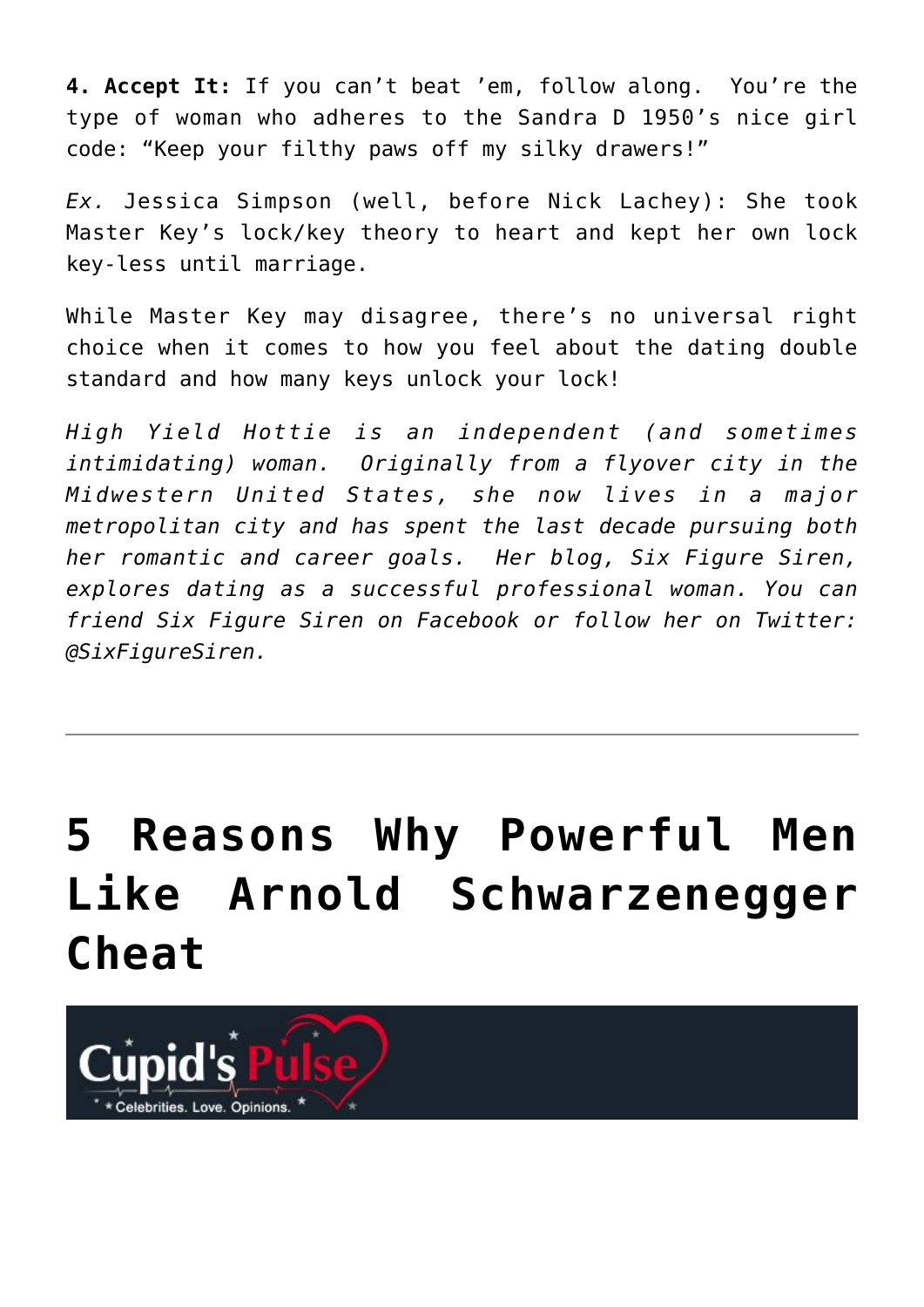

By Terri Orbuch PhD, The Love Doctorâ, $\phi$ 

As a researcher and psychologist who's been studying marriage and divorce for more than 25 years, I'm interested in the motivations of men who seem to "have it all" and then throw it all away, facing public humiliation in the aftermath and subjecting their families to the same.

Here are five ways to understand why men like Arnold Schwarzenegger, Tiger Woods and John Edwards risk it all to have an affair:

**1. The illusion of invulnerability.** Often, powerful men have affairs because they think they won't get caught. And even if they do, they believe they won't get in trouble because they have the resources to cover it up. These men often don't worry about the long-term effects of their actions on others, only the short-term gains for themselves.

**2. Ample opportunities for temptation.** Wealth, fame and power are attractive to many women, who make themselves available to powerful men, sometimes aggressively and without scruples. Then such men are away from home for days at a time, and the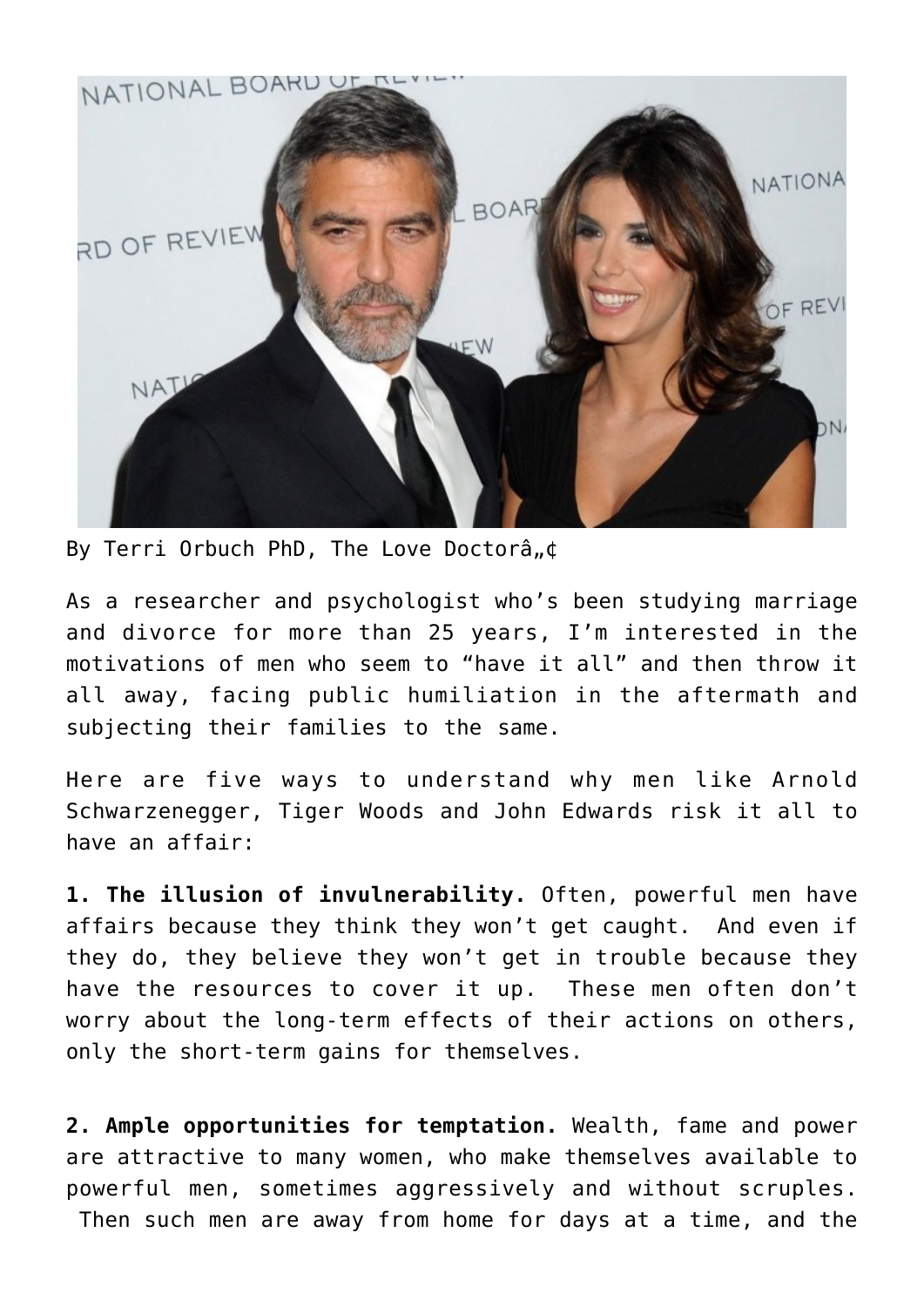loneliness and the desire for female companionship can trigger infidelity.

**3. Adrenaline dependency**. Many powerful men have positions that require a lot of responsibility and authority. They perform well under high stress and continually need and enjoy excitement or challenges to drive them forward. An affair gives them the same type of exhilaration in their private life.

**4. Enabled by yes men.** Powerful men tend to be surrounded by people who protect them, idolize them, and even "enable" their vices in order to remain inside their influential orbit. Being surrounded by people who don't challenge your decisions or give you honest feedback has an effect on your ego and your sense of propriety and limits.

**5. Desire for change.** Let's not forget that powerful men are still men, and usually an affair signals an internal need for change. Something in the man's life or his relationship isn't okay — and the affair creates the trigger for change. Boredom and relationship ruts are common reasons couples cite for infidelity.

While influence, wealth and celebrity may present some additional challenges that are unique to powerful men, the fact is that not all such men succumb to infidelity. And the explanations above are certainly not excuses for the behavior of those who do.

*Terri Orbuch PhD, known as The Love Doctor, is project director of longest-running study of married couples ever conducted, funded by the NIH and ongoing since 1986. A practicing marriage and relationship therapist for more than 20 years, she is also a popular love advisor on radio, TV, and peoplemedia.com, most recently seen on NBC's Today. Her new book is* 5 Simple Steps to Take Your Marriage from Good to Great *(Random House). Learn more at*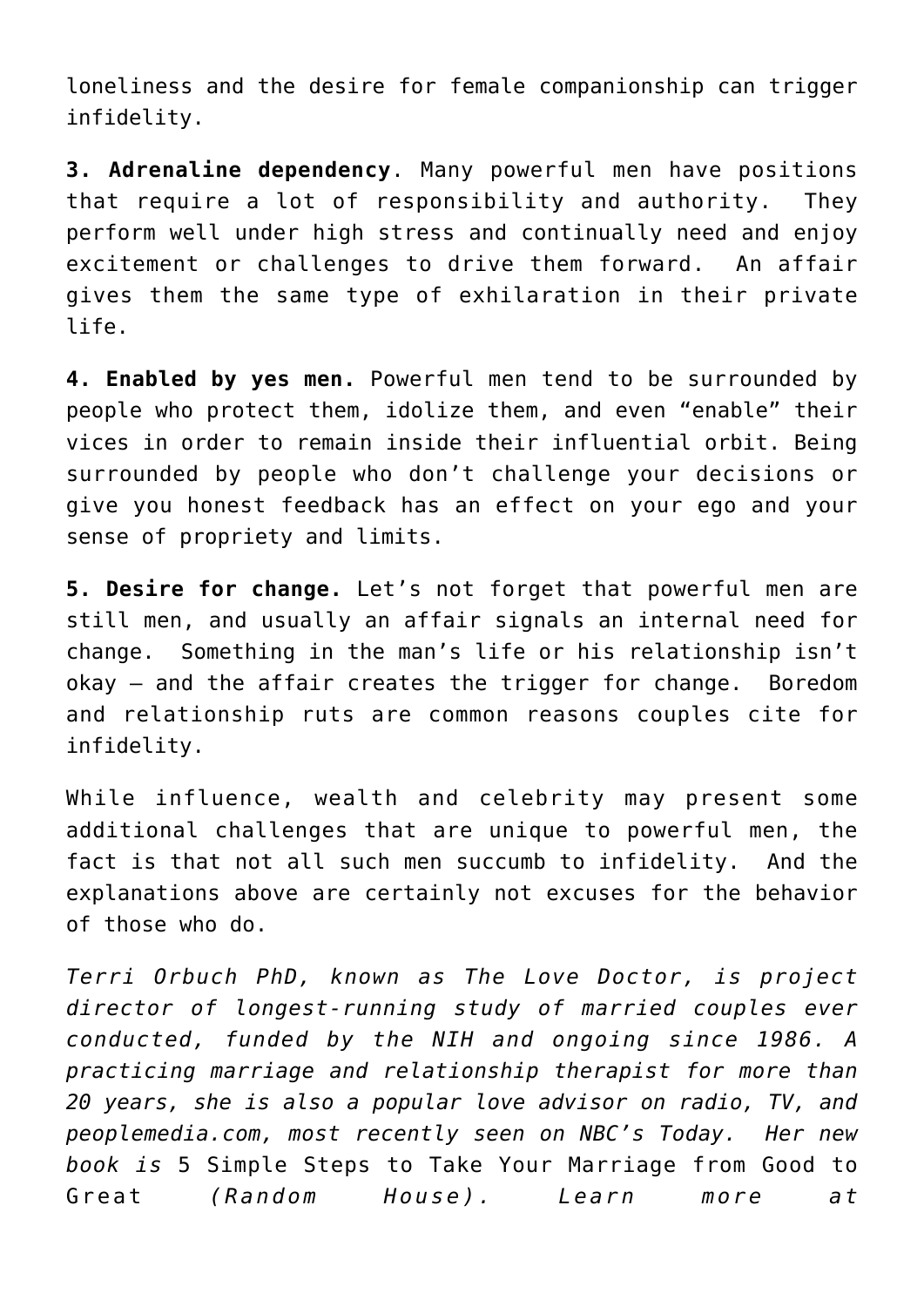# **[Experts Say There's No Hope](https://cupidspulse.com/15424/experts-say-no-hope-arnold-schwarzeneggers-maria-shrivers-marriage/) [for Arnold Schwarzenegger's](https://cupidspulse.com/15424/experts-say-no-hope-arnold-schwarzeneggers-maria-shrivers-marriage/) [Marriage](https://cupidspulse.com/15424/experts-say-no-hope-arnold-schwarzeneggers-maria-shrivers-marriage/)**



By Diamon Hall

Juggling a career and relationship in Hollywood is one difficult task; between the flashing cameras of the paparazzi and the constant stream of gossip, there's just too much to live up to. To top it all off, men can be easily caught off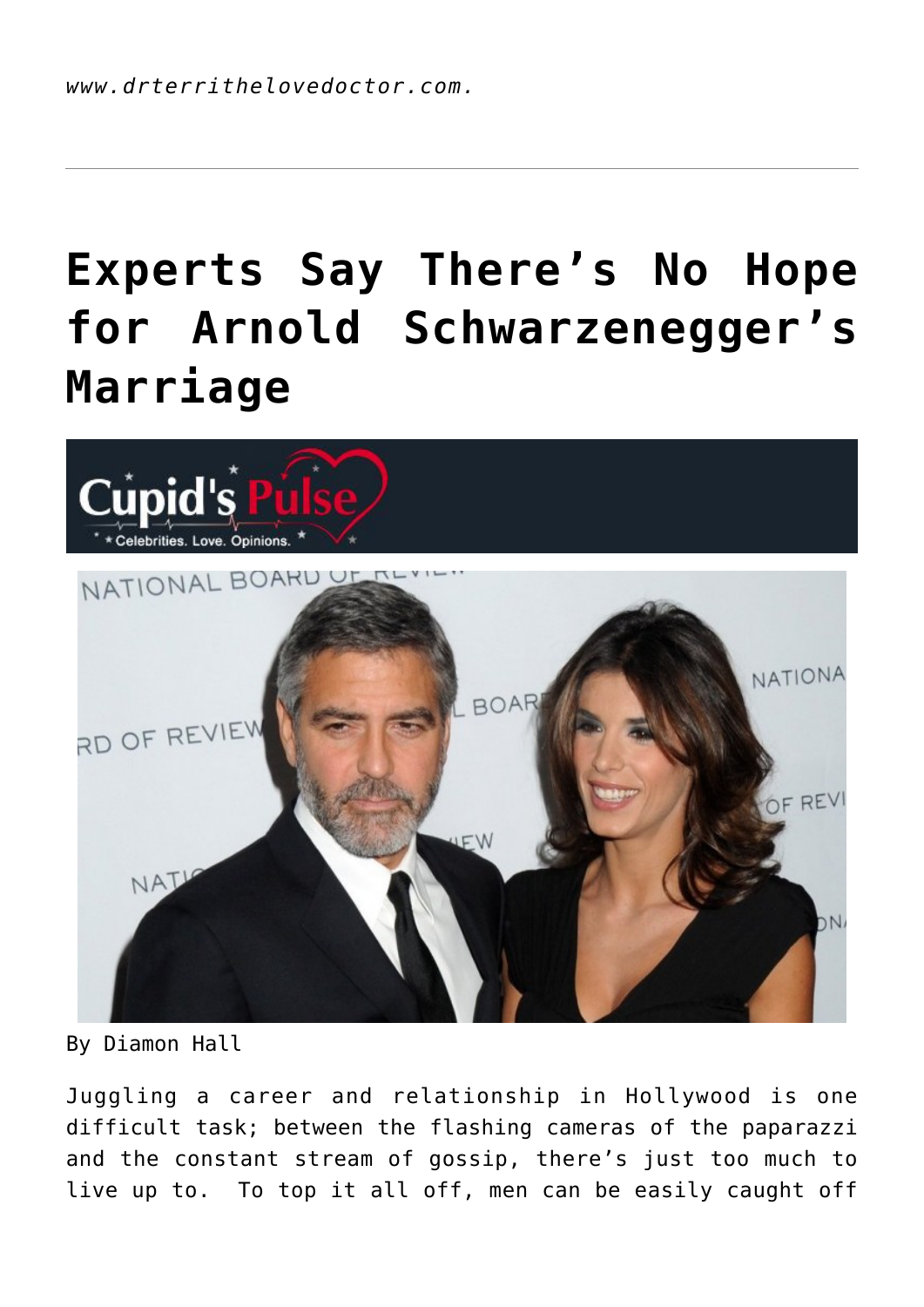guard by the plethora of eye-catching women in Tinseltown, causing some stars to take their gaze off their wives and dive into an affair. Arnold Schwarzenegger is the most recent man to fall into this category.

The 38th governor of California is currently facing backlash from the media after his extramarital affair with his housekeeper was made public. If that wasn't enough, a 13 year-old son erupted from the incident, adding to the drama of his separation from his wife of 25 years, Maria Shriver.

Schwarzenegger's case is far from unusual considering his fame status. As a former professional body builder, actor and politician, he's among the many celebrities before him that have succumbed to marital infidelity. We decided to dig deeper into exactly why he may have had this affair and how it resulted in a love child.

Sex expert and clinical psychologist Dr. Victoria Zdrok Wilson is the author of *The 30-Day Sex Solution*, which was co-written with her husband, John Wilson, a marriage and family therapist. The couple said the decision to write this book came from their own personal relationship problems. In addition, they knew they weren't the only couple having troubles and believe their book can help.

"We felt there was a real need for couples to reconnect," said Victoria. "Couples are more disconnected now than ever before." The book is a guide for couples to build intimacy, enhance their sex life and strengthen their relationship in one month's time.

The Wilson's offered detailed reasoning about what they thought caused the Schwarzenegger affair. For starters, testosterone may have been an issue.

"A lot of body builders are high on testosterone," said John. "Before he even met his wife, he wanted immediate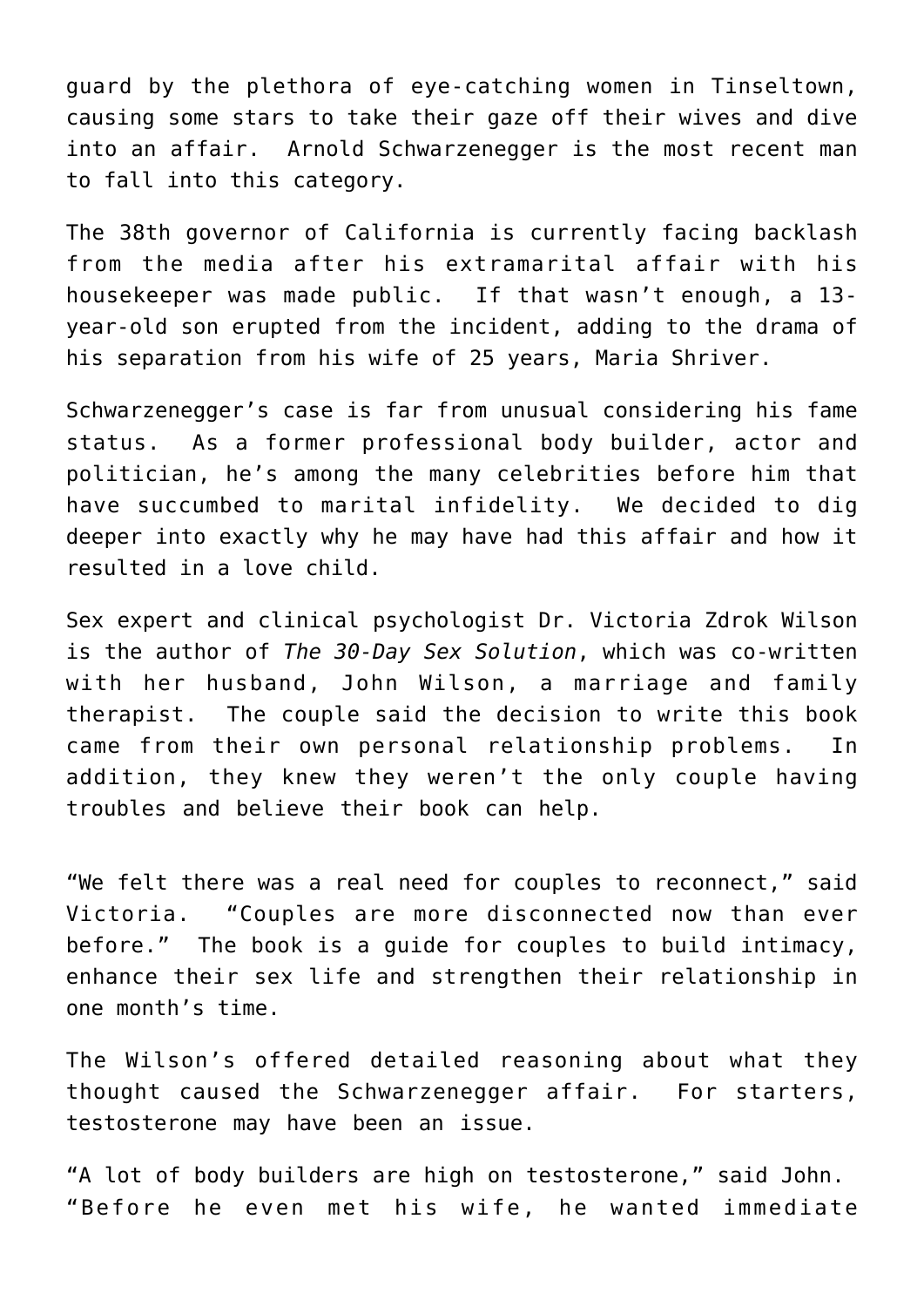gratification. People who have those traits have problems with commitment."

Victoria also thought his political career made him egoistical, causing him to want more attention from his wife.

"Politics seems to draw a certain kind of male and testosterone is a very important factor in this," she said. "Their marriage suffered from them being consumed with social life."

She also brought up the fact that after women give birth, they start paying more attention to their children. In turn, husbands feel left out when the mother and child are together while he is on the other side of the fence. In addition, she said many women may become conservative and less sexual after having children, making the man feel as if their wife is now boring and no longer adventurous.

"We think Arnold was very egotistical and felt that when he wanted attention, he was going to get it any way that he could," said Victoria.

Neither of the experts believes that Schwarzenegger's reasons for cheating are true for most other affairs. Their explanation: Not everyone is in front of the cameras every day. Arnold is.

"I think this relationship was going downhill for awhile," said John. "He should've read our *30-Day Sex Solution*!"

However, Victoria stressed that producing a child from this affair made matters much worse.

"It was just an act of recklessness and carelessness," she said. "Not only did he have this affair, he slept with someone unprotected, which is the ultimate level of disrespect."

Schwarzenegger's mistake has not only hurt his wife and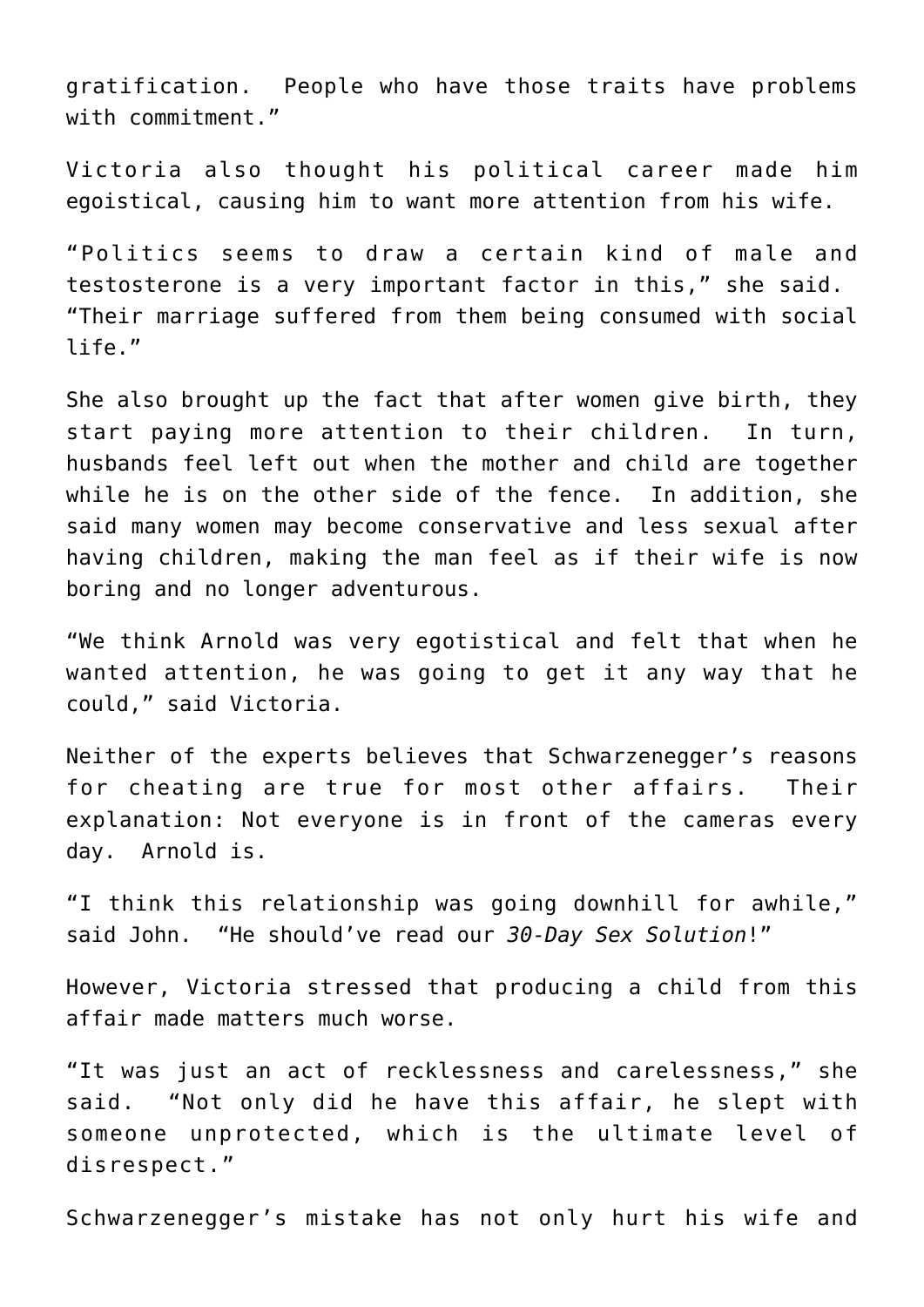children, but has also hurt himself, with ABC News reporting that he's needed to put his move career on hold to focus on these family issues. Furthermore, the Wilsons don't believe these two will get back together anytime soon.

"Arnold needs divorce mediation and I'll be happy to work his case," said John.

The Wilsons reside in Pompton Lakes, N.J. where they will open a divorce meditation office. For ways to keep a healthy relationship, pick up their book, *The 30-Day Sex Solution*, on Amazon .

# **[Maria Shriver Seeks Advice](https://cupidspulse.com/15362/maria-shriver-seeks-advice-after-arnold-schwarzenegger-affair/) [After Arnold Schwarzenegger](https://cupidspulse.com/15362/maria-shriver-seeks-advice-after-arnold-schwarzenegger-affair/) [Affair](https://cupidspulse.com/15362/maria-shriver-seeks-advice-after-arnold-schwarzenegger-affair/)**

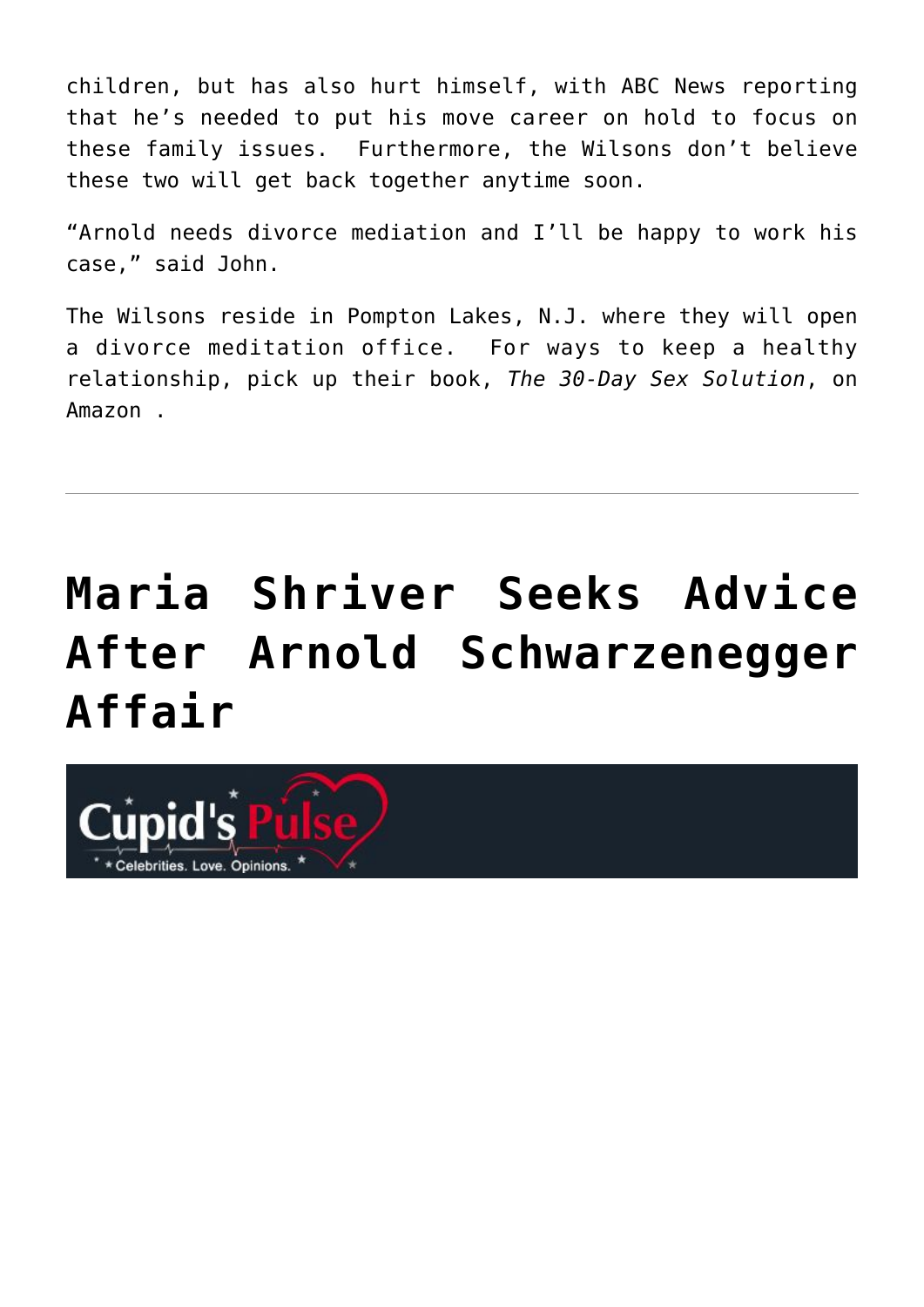

By Dr. Judy Kuriansky

After 25 years of marriage to Maria Shriver, Arnold Schwarzenegger revealed that he had been hiding a love child from the public. Arnold's behavior is a serious insult – and the ultimate betrayal – to Maria, especially having this affair in her household and keeping it a secret for so long.

It will take a long time for Maria to rebuild trust in any relationship, and we now have a deeper understanding of her request on the web. Uncertain transitions in life can be traumatic. As stated in a video shared on YouTube, Maria says, "As you know, transitions are not easy. I'd love to get your advice on how you've handled transitions in your own life. It's so stressful to not know what you're doing next. People ask you what are you doing and then they can't believe that you don't know what you're doing."

Maria is reaching out to others for advice on how to transition to the next phase of her life. For many women, Maria's outreach is reassuring. For a public figure to express that her future is unknown is both a positive and comforting example for those experiencing similar turmoil.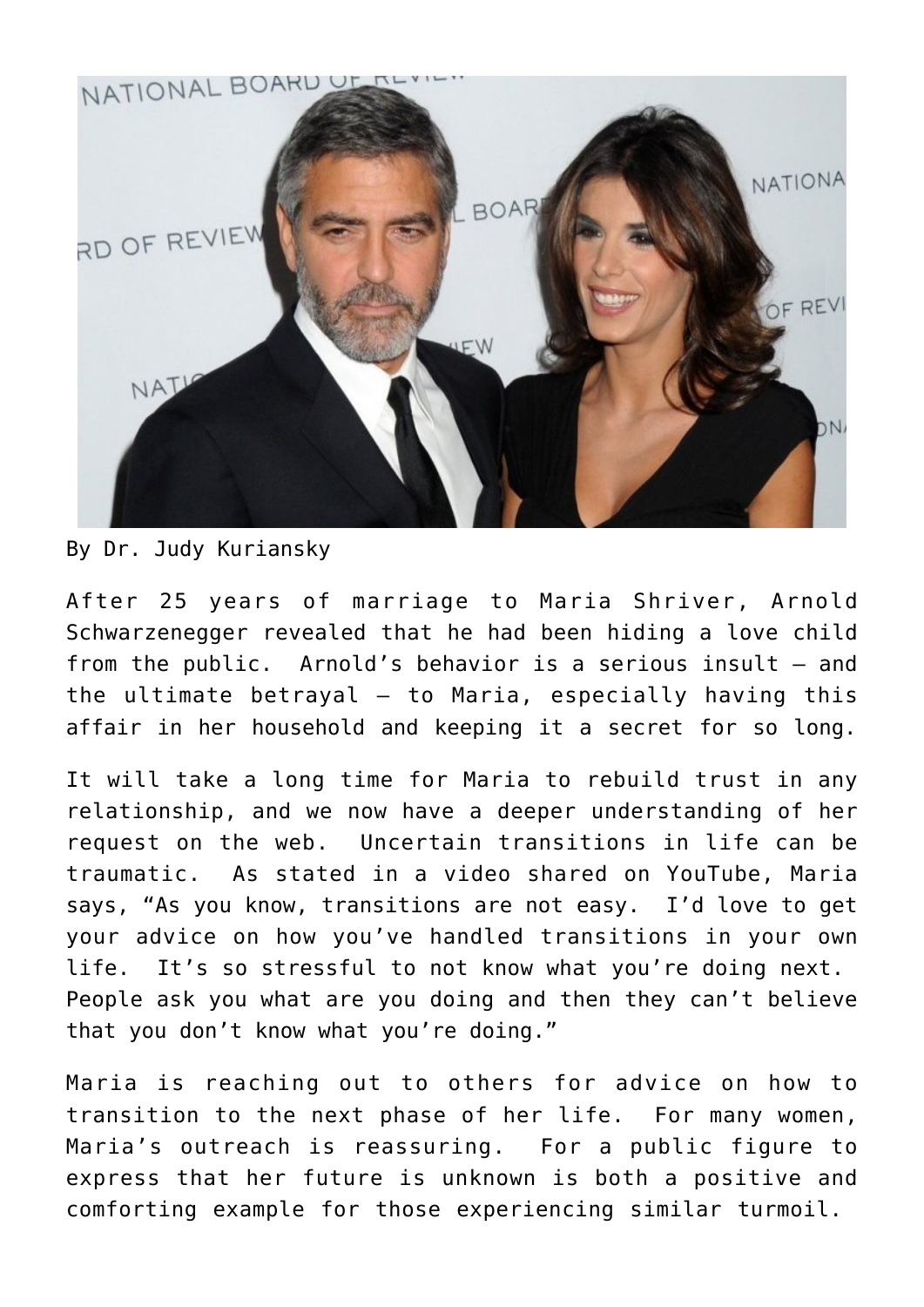Maria now has the opportunity to stand for the empowerment of women by respecting herself, having a high self-esteem, trusting her independence and not tolerating bad behavior.

Dr. Judy Kuriansky is a world renowned radio advice host, clinical psychologist, certified sex therapist, popular lecturer, newspaper columnist, author of many books, including The Complete Idiot's Guide ® to a Healthy Relationship and saw Arnold and Maria's love bloom firsthand at their engagement party. To help Maria and women everywhere, she has offered three suggestions to handle transitions in life:

**1. Dream big:** Allow yourself time to be quiet and meditate. Think about your ultimate dream. Do not add qualifications or possible inhabitants. Let your mind run free. Imagine without any hesitations.

**2. Re-focus your energy:** Try out the following exercises:

– Picture your future by drawing a matrix. Put yourself in the center and tasks you are completing now in bubbles around you. Look at those tasks and think of how you could turn them into a substantial activity focus.

– Host a gathering of friends. Have each of them brainstorm something that you are good at, or what you could be doing in your next stage of life. When you do this, be sure to write down all of the suggestions.

– Browse a college course brochure. Look for something new that you've always wanted to learn, but never had the time.

**3. Anxiety into action:** Transitioning can translate to both stress and excitement. Once you accept the stress and anxiety, you will gain the courage to face the unknown.

**How have you have handled a new transition in life? Share your stories with Cupid below.**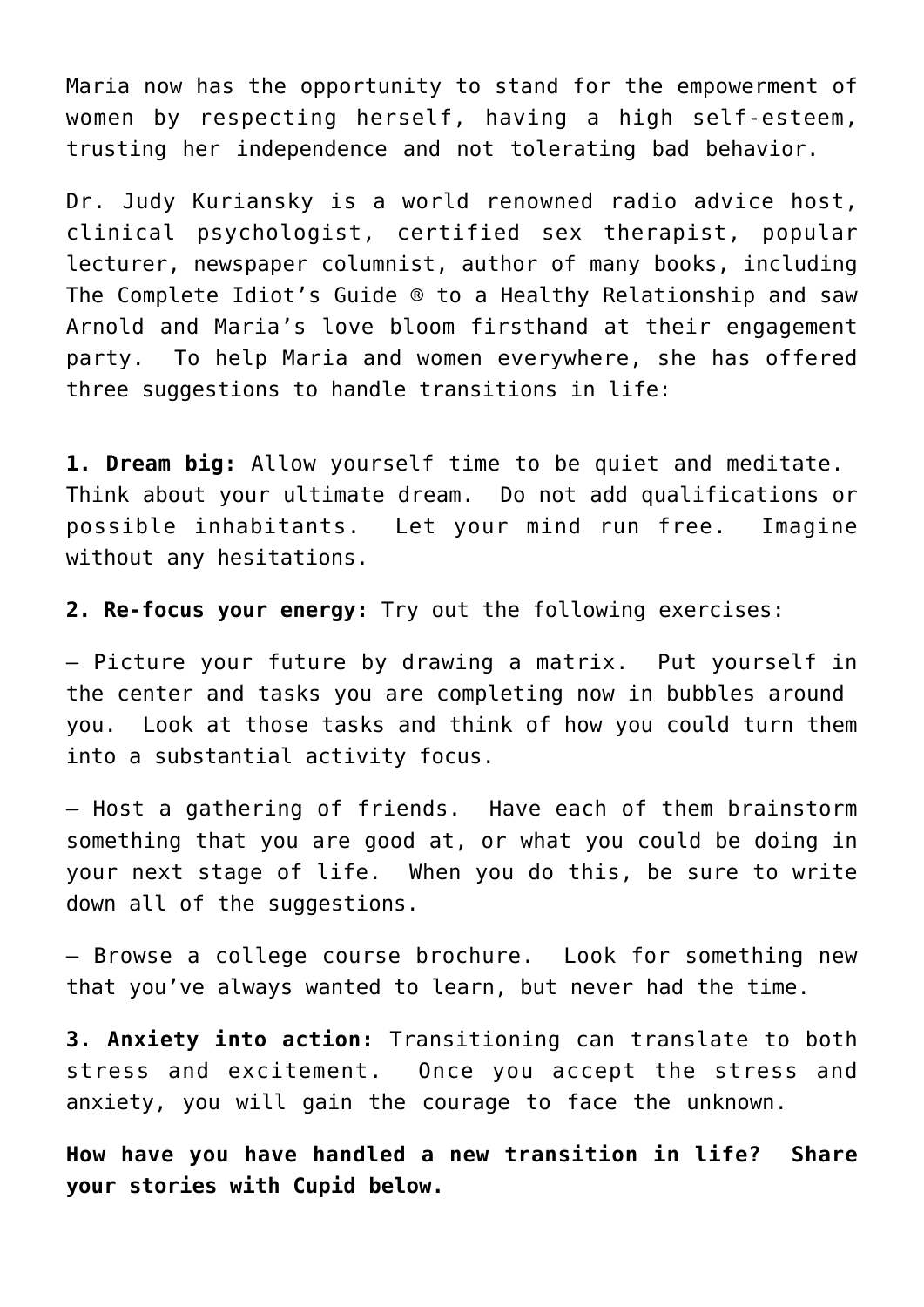## **[Beat That Beat This Memorial](https://cupidspulse.com/15446/5-cities-beat-that-beat-memorial-day-weekend/) [Day Weekend](https://cupidspulse.com/15446/5-cities-beat-that-beat-memorial-day-weekend/)**



Memorial Day weekend is only a few days away. This year, instead of staying home and firing up the same old rusty grill, why not kick this summer off by spending your weekend dancing the night away in some of the hottest cities around the country. DJ Pauly D may be shooting season 4 of MTV's *The Real World* in Italy right now, but there are tons of other tunes you can 'beat that beat' to! Here are some events taking place in some of America's biggest party locations:

**1. Las Vegas, Nev.:** Sin City drags in a New Years-size crowd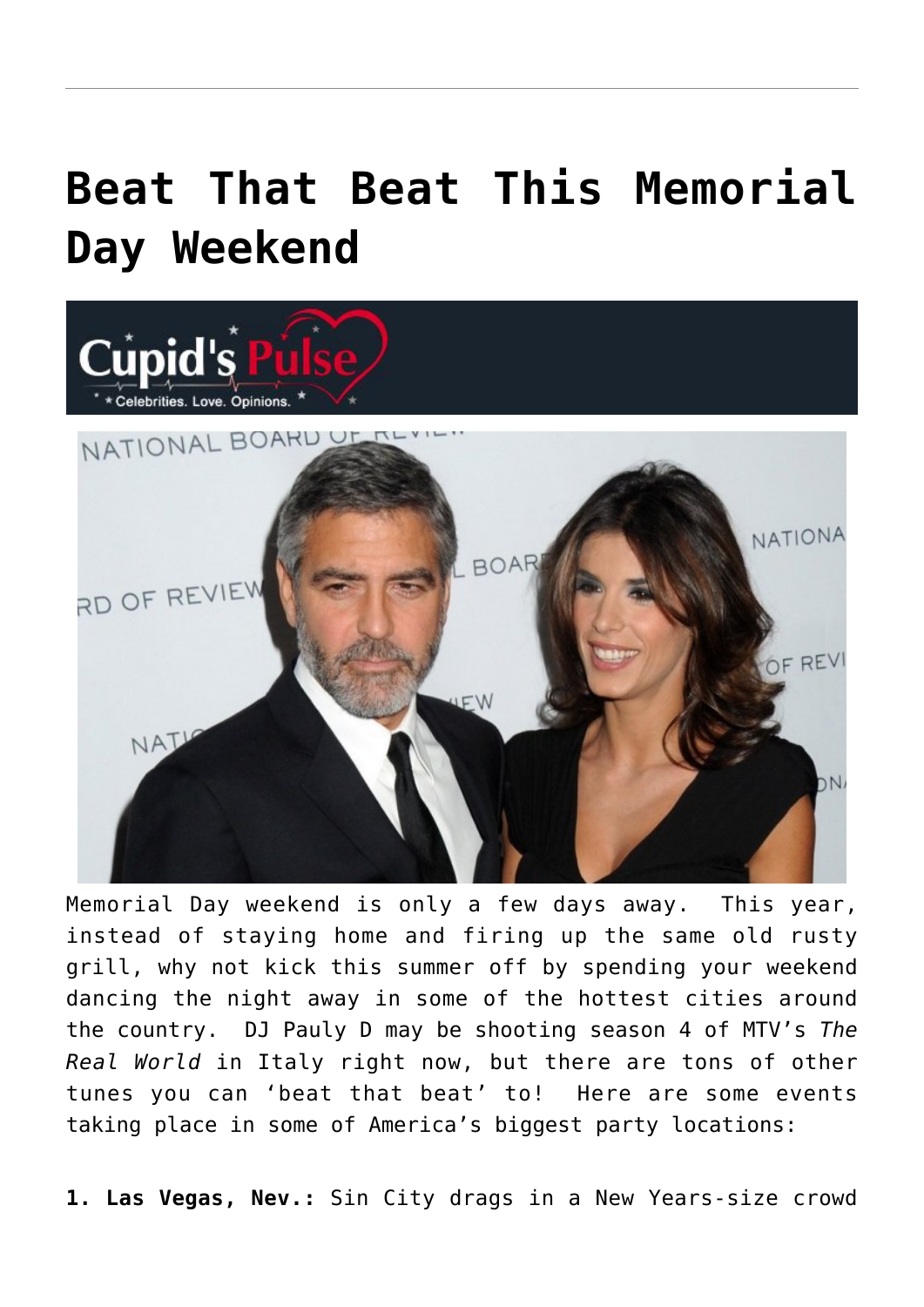to their many resorts and casinos during this three-day break. After taking in the Nevada sun poolside, head out to the hottest nightclubs on the strip – VIPnVegas lists performances from Deadmau5, Sean Paul and Drake at some of the city's top venues. Stay until the wee hours of the morning (or just don't go to bed) – maybe you'll rub shoulders with David Guetta or Tiesto at the roulette table. Now that's something you *won't* want to hide from everyone at home!

**2. Miami, Fla.:** Drink all day. Play all night. Let's get it poppin'. A spring break in Miami may be cliché, but during Memorial Day Weekend, it's where everyone will be. After all, who can resist beautiful beaches, tropical drinks on the sand and tons of physically fit eye-candy at your disposal to gawk at? Check out the "Fly-AMI" 2011 Memorial Day Weekend package, where Chris Brown, Lloyd, Keri Hilson and DJ Khaled are all slated to perform.

**3. Los Angeles, Calif.:** Bikinis, zucchinis, martinis; Snoop Dogg and Katy Perry explain why California is unforgettable. Why not take a trip yourself and see how the other half lives? Enjoy Summer Solstice at the Dorothy Chandler Pavilion, featuring fairs, theme parties and special guests. Watch out for appearances from actor and model Christian Keyes, R&B artist N'Dambi and artist Brotha Bill.

**3. Myrtle Beach, N.C.:** Head to Myrtle Beach MayFest's Memorial Day celebration if you have kids to entertain. Their event line-up includes performances and meet-and-greets with David Archuleta and some of Nickelodeon and Disney channel's finest stars.

**5. New York, N.Y.:** The city has a world of options – how can you pick just one? After you've spent a day at Coney Island or on Rockaway Beach, head to the Memorial Day rooftop BBQ at Sunset Jazz on The Empire Hotel Rooftop. The festivities begin at 5 p.m., just remember to RSVP – it's free! Complimentary domestic beers will be served during first hour.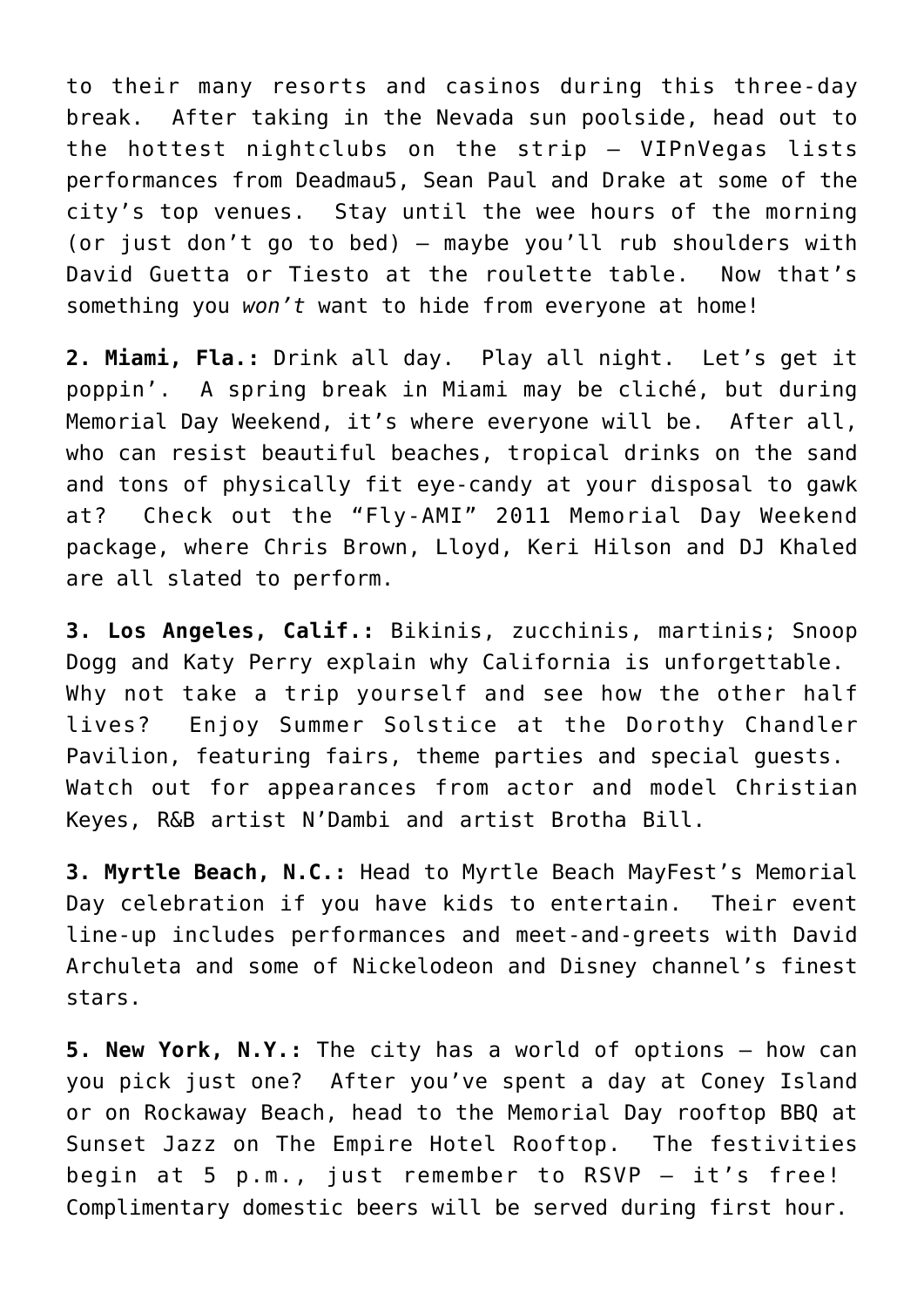# **[7 Things NOT To Do On Your](https://cupidspulse.com/14878/7-things-not-to-do-on-your-wedding-night/) [Wedding Night](https://cupidspulse.com/14878/7-things-not-to-do-on-your-wedding-night/)**



By Brea Gunn

Most women dream not only about their wedding, but also about the wedding *night*. That's right. We girls have the entire experience planned out from the minute that we wake up on that special day to the moment that we put on that slinky babydoll. What we often don't realize is that there are a number of things that are sure to ruin the experience. Here are some things to avoid:

**1. Excessive drinking:** I shouldn't need to explain why this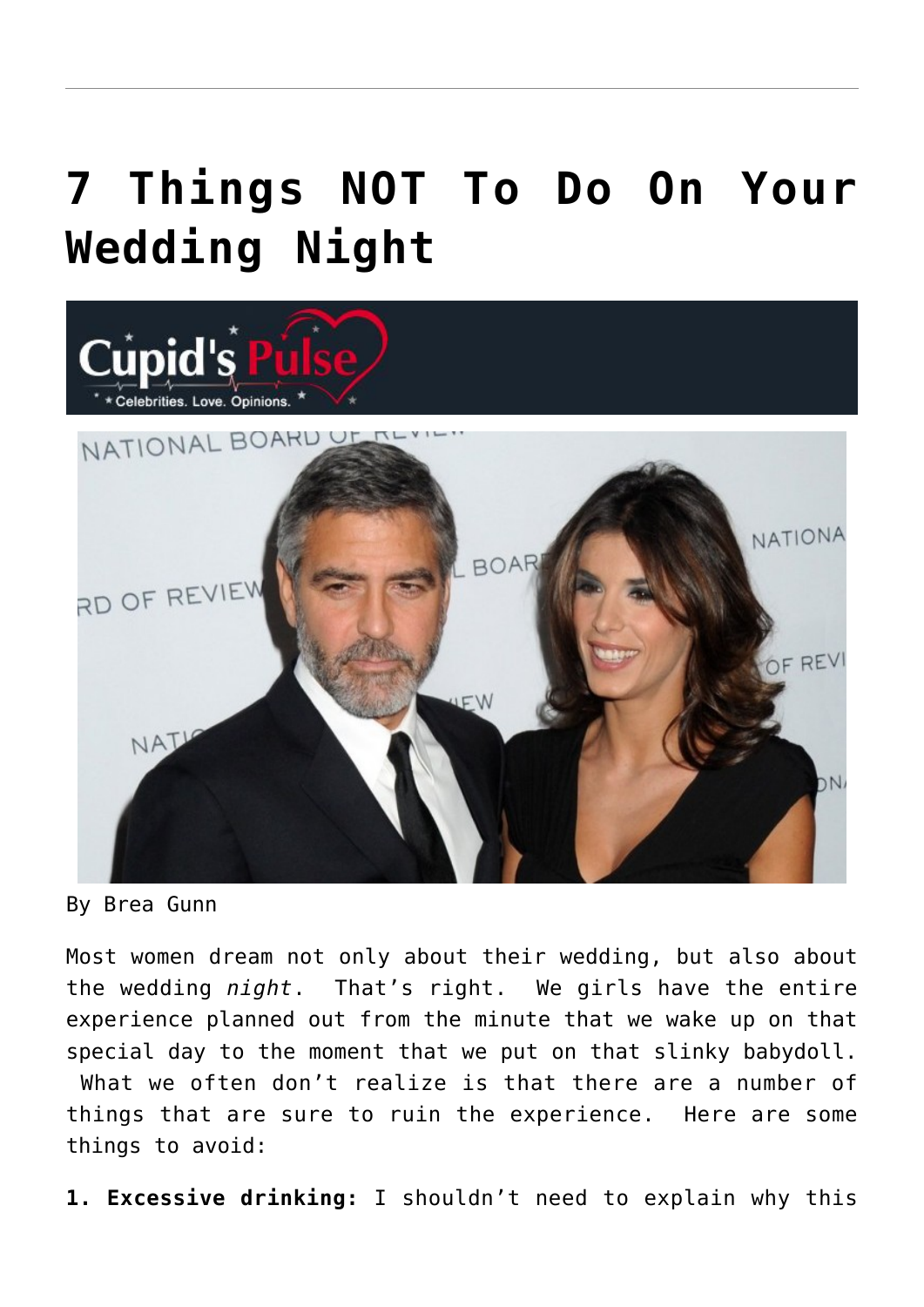would be a problem, but in case you need a refresher: do you really want to be tired, lethargic and possibly not remember your wedding night? Didn't think so. Have a talk with your groom *before* the wedding about what you both feel is appropriate so that the celebration doesn't get out of hand.

**2. Hunger:** No one feels very romantic when they're starving. So EAT! That's right. Eat. If you can't breathe in your wedding dress, be sure that your 'going away' garb has a little extra expanding room. If you can't eat at your reception, ask that a fruit, cheese or combination be brought to your changing room.

**3. A full stomach:** Yes, the food was to *die* for, but now you want to die. This is NOT GOOD. Be careful of eating too much, especially if you have a particularly decadent spread at your disposal. Ask mom, dad or your best friend to save you some good eats for the next day (unless you're leaving for your honeymoon).

**4. Thin walls**: You may not consider this, but take it from me, you may want to make some noise, and the LAST thing that you want is the old guy in the next room banging on your wall. Do yourself a favor and visit your wedding night room, suite, or B&B well before the big day. That way you know what you're getting.

**5. Older hotels and Bed & Breakfasts:** Sure, they're cool and have lots of charm, but some also have pitfalls. For example, one historic hotel that I looked at for my own wedding night had *communal bathrooms.* No thank you. There was no way I was going to change out of my dress and into lingerie only to walk down the hallway back to my room. Make sure that you have your own bathroom (You'll know this ahead of time if you follow the advice about an early visit above). I promise, it's worth the time.

**6. Fighting:** Don't start anything on your wedding night.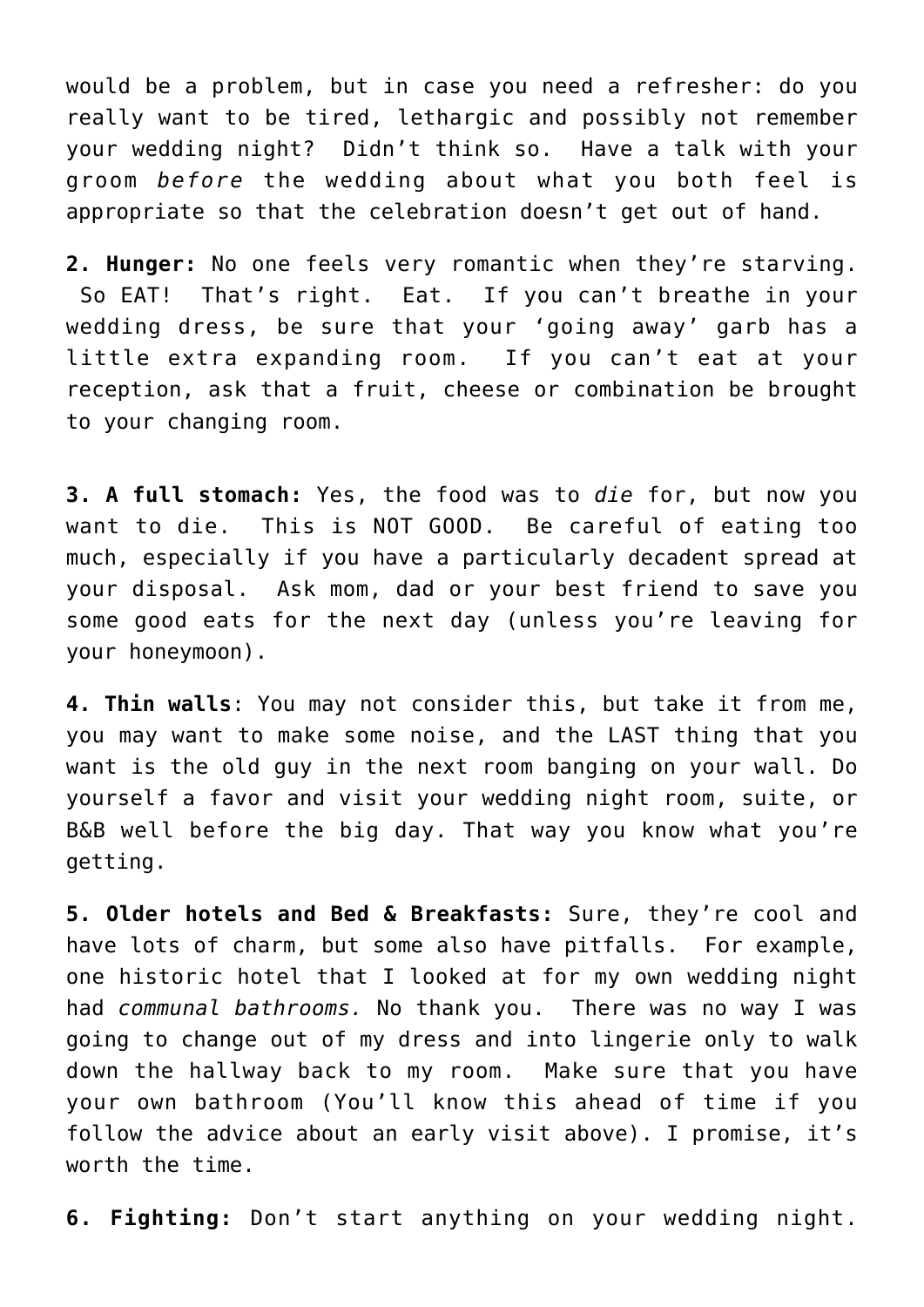Sure, the way that he wouldn't stop break dancing at the reception may have you hopping mad (and yes, it would have been nice if he had asked *you* to dance), but try to put it behind you. After all, you only get to do this night once. Make sure that your memories are happy ones. Can't keep it in? Try writing it down so that you can address your issues later.

**7. Inviting friends to the hotel:** Though it's tempting to continue the party (you just got MARRIED!!!), you and your new spouse need some time alone. If you invite friends back to your room, or even to your hotel, you run the risk of not being able to retire when you want to and forfeiting night of your dreams. They're your friends, so you'll see them later. Gracefully tell everyone thank you, and leave the party at the reception site so that you can get started on your honeymoon.

*Brea Gunn is a freelance writer and blogger about Hudson Valley Weddings and wedding business marketing, as well as other family related topics. Born and raised in Washington State, she is a southern girl at heart. She thrives on frugality and money-saving solutions, but isn't afraid to splurge once in awhile.*

## **[Flavor Flav Speaks to His](https://cupidspulse.com/15391/flavor-flav-speaks-fams-in-my-own-words/) ['Fams' Via 'In My Own Words'](https://cupidspulse.com/15391/flavor-flav-speaks-fams-in-my-own-words/)**

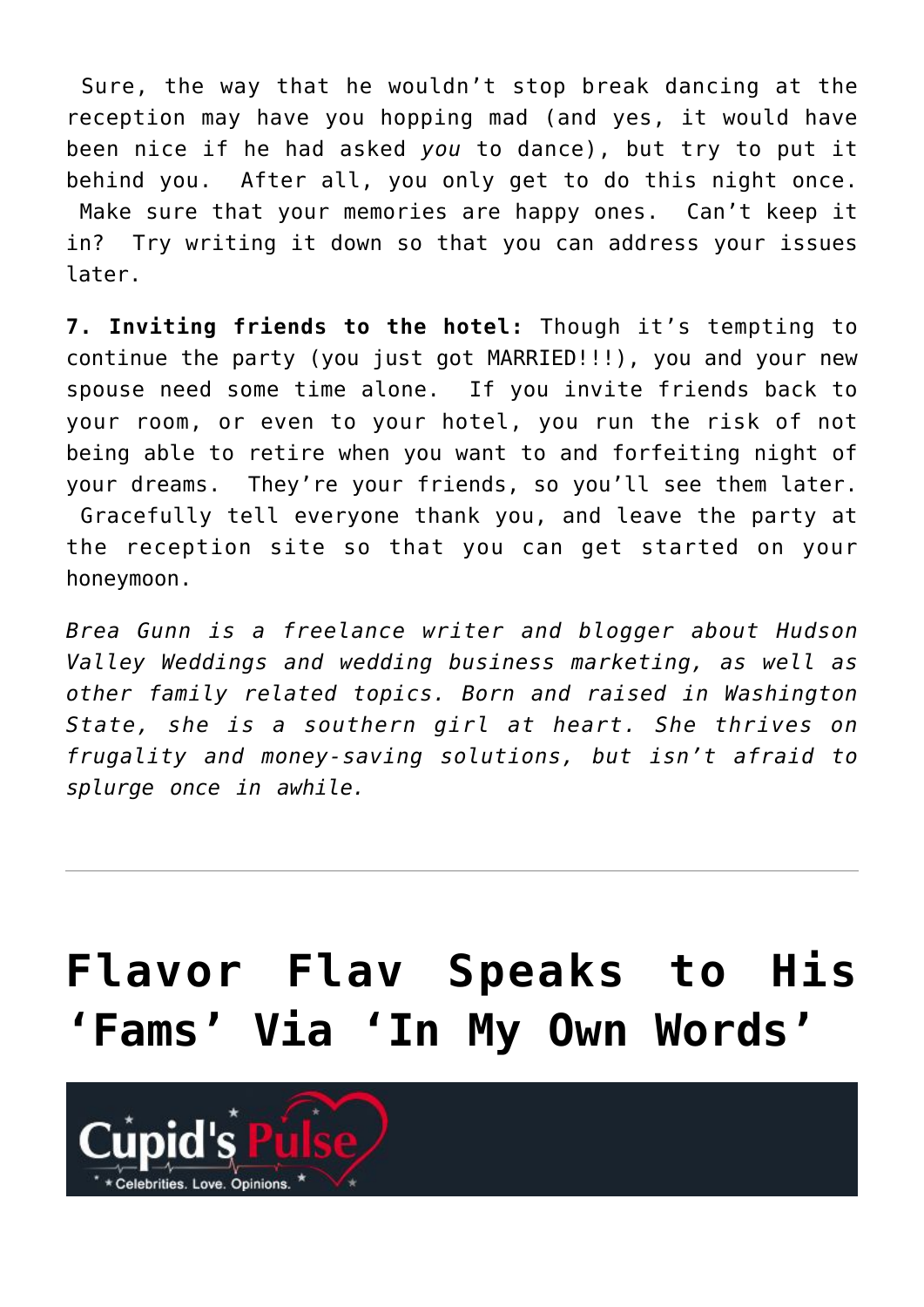

Rapper and TV personality Flavor Flav has decided to use [Ascot](http://www.ascotmedia.com/) [Media](http://www.ascotmedia.com/) and Aston Publicity Groups' innovative announcement tool, 'In My Own Words' (IMOW), to speak to his fans. Check out his statement below:

"To all of my fams (I've taken the 'n' out of fans and replaced it with an 'm,' because a fan doesn't do anything for me but cool me off when I'm hot and a 'fam' is one that supports me), I thank you all for making me who I am today. Without y'all, I would just be an ordinary person in the street, no different and no better than anyone else – the only thing that makes me different is my job description.

My life has taught me that nothing is really easy. Everything in life you want can come to you, but you really, really have to earn it and deserve it. You only get to live physically once in this lifetime, so while we are living this one time – we need to make the best of it. When we die, we become nothing but memories to other people and we want to leave them the best memories ever.

If I could influence and mentor today's youth, based on my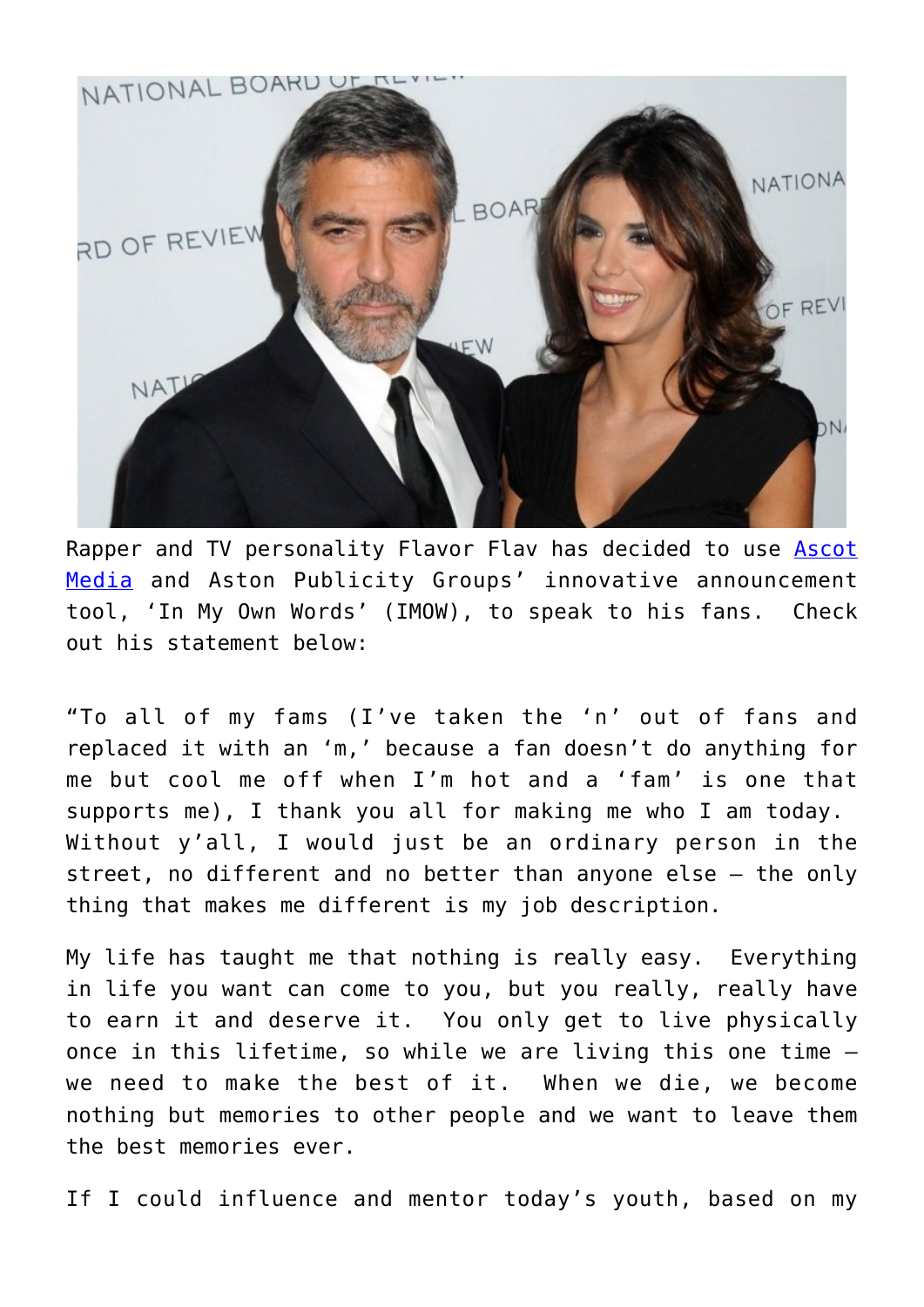past experience, I would tell them that I made some very serious mistakes in my life. I would like for everyone in the world to read my book about the mistakes I've made, so hopefully they won't make the same ones.

I have always been told I have a lot of interesting things to say and stories to tell. I've often thought about doing my own talk show. If I did, I would probably use the style of Arsenio Hall, but a Jerry Springer or Maury Povich style show should be a lot of fun. I have been asked if I would ever do Donald Trump's Celebrity Apprentice Show and my reply to that is it would be a pleasure to once again see and talk to Donald Trump. If I do come out with my own show some time, all I can say is… 'Once again, Flavor Flav has reinvented himself.'

Anyway, I decided to write a book. My new book is called Flavor Flav: The Icon The Memoir (Farrah Gray Publishing). My book is edgy, compassionate and often hilarious! My book is a thrill ride from the heights of my stardom to the depths of my despair and Yo! I'm still here to tell it. I've been down some pretty dark holes – but somehow I always found the strength to climb back out of them.

I get asked about regrets but I have no regrets in my life and I would change nothing. The reason is because it took the past to bring the future, and if I was to change something in my past then today I might not be able to teach what I've learned.

I want to add that I think Ascot/Aston's In My Own Words (IMOW) is a great idea for celebrities to say in their own words how they feel about their life and what's going on in it. That's why we, Public Enemy, made a record called Don't Believe The Hype, which means…don't believe everything you read or hear. The best source for the true information is 'from the horse's mouth!'

God bless you all with your life, your future, your goals, and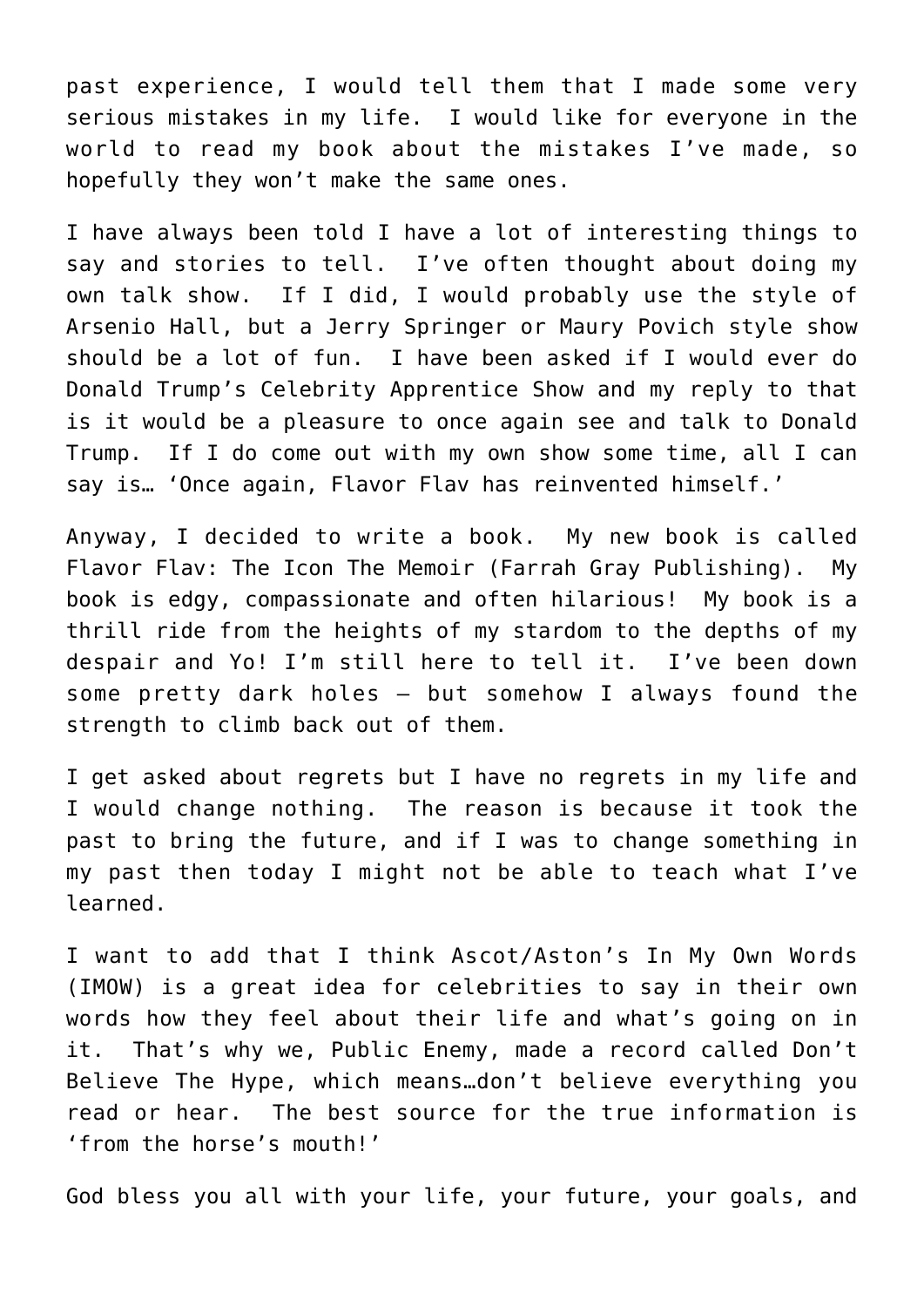your families. And once again, I thank you for making me who I am today – Flavor Flav: The Icon.

God bless and peace to all. See y'all on my book tour!

# **[5 Tips for Making Your](https://cupidspulse.com/15330/5-tips-memorial-day-memorable/) [Memorial Day Memorable](https://cupidspulse.com/15330/5-tips-memorial-day-memorable/)**



By Andrew Pryor

Though Valentine's Day gets credit for being the biggest day of love, Memorial Day should be known as the day of fresh beginnings. Although it's not officially summer, its presence symbolizes the new season and puts immediate energy back into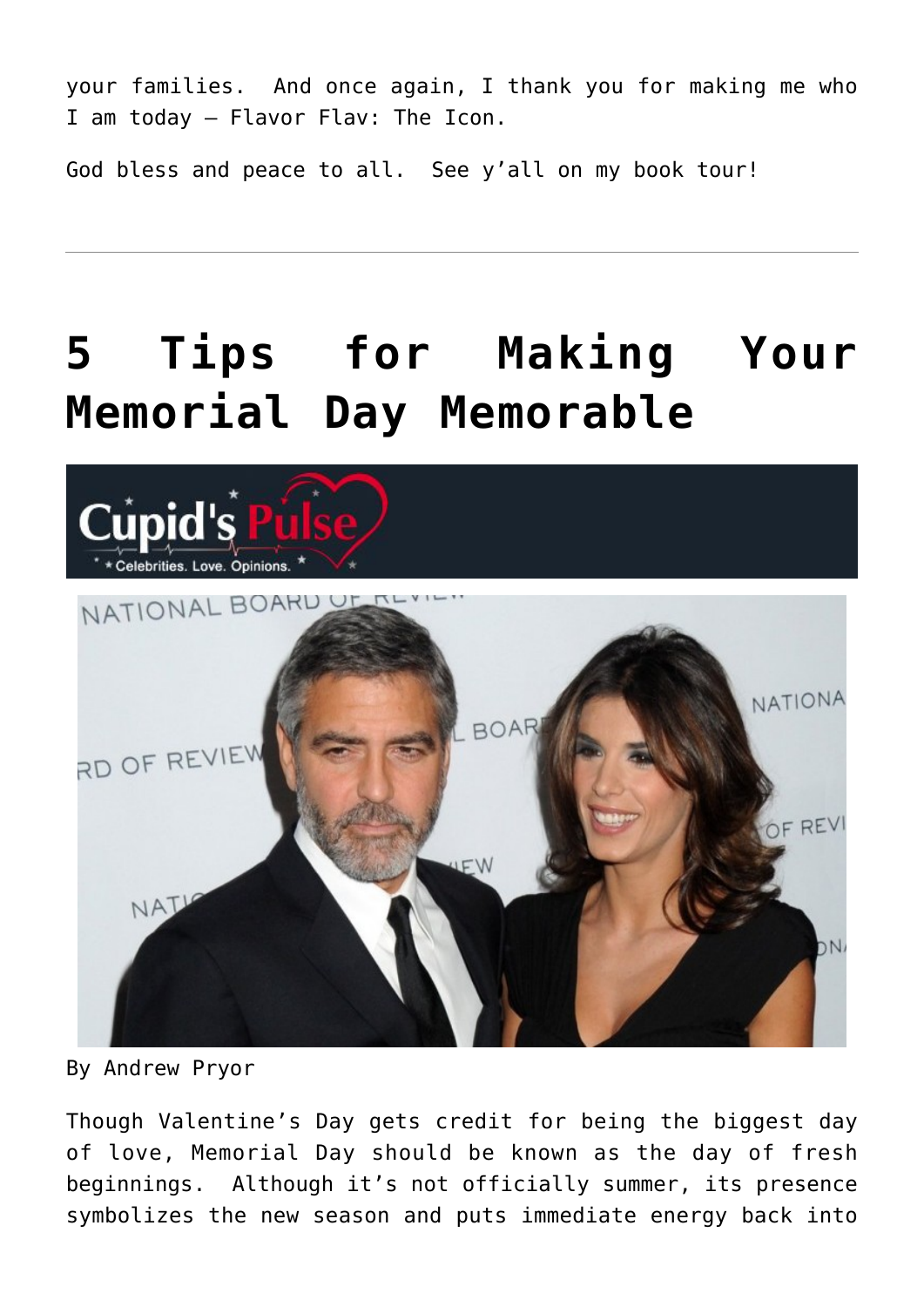dating, relationships and celebrations. It's the kickoff to so many great memories of the past and more to make in the future – backyard barbecues, laying out at the beach and summer travel.

Whether you're settled down with someone or fired up and looking for love, here are a few ways to make sure you have a Memorial Day (or weekend) to remember:

**1. Head to the beach:** There's nobetter way to enjoy a long weekend than by spending time soaking in the warm weather, especially if you live near an ocean or lake. If you're landlocked, don't despair – just get creative. Create a beach theme in your backyard, or find a local swimming pool where you can soak and sun yourself simultaneously. If you're single, strike up a conversation with the hottie two chairs over. After all, you'll need someone to rub suntan lotion on your back.

**2. Take a road trip:** If you don't want to spend Memorial Day with sand stuck between your toes, fill the car with gas and spend a day on the road. Try traveling through a state you've never had the chance to explore. Search special attractions, or just see where the highway takes you. If you're coupled up, make this an experience you'll remember for a long time to come.

**3. Pack a picnic:** Summertime is the perfect for packing a picnic and heading to the park. Grab a comfy blanket and bring the cheese, crackers, fried chicken, or homemade sandwiches with a nice bottle of Riesling to relax the day away. If you're watching your weight before summer is officially here, don't worry today. After all, you can always take a bike ride or jog around the park before you head home. This is a perfect low-budget way to spend valuable time with a loved one.

**4. Watch a parade:** Parades are *the* thing to be a part of on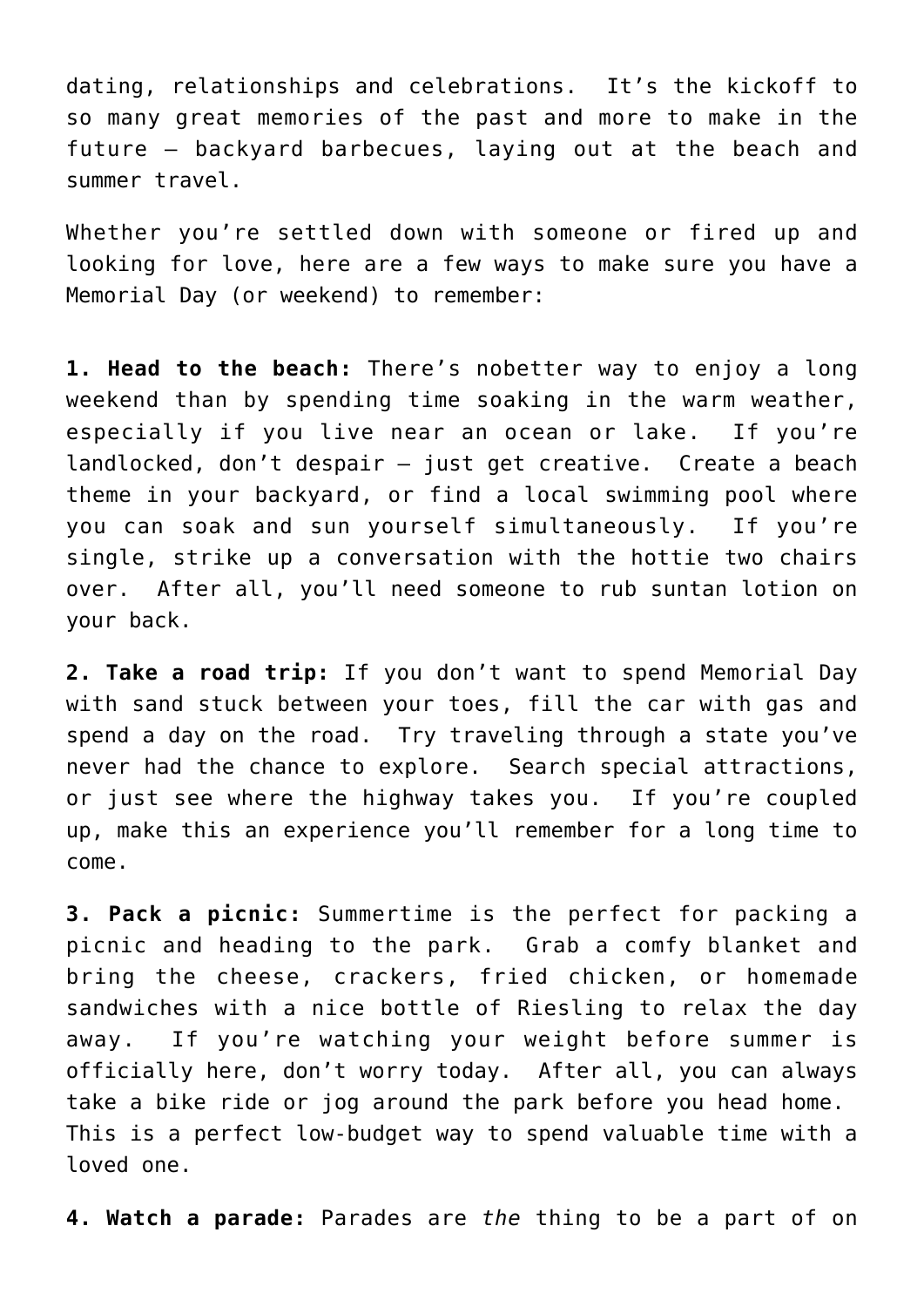Memorial Day, so don't mess with tradition – embrace it! If you're dating, take your significant other to experience the colorful and patriotic event filled with blaring fire trucks, marching veterans, wonderful songs, kids throwing candy, flag bearers and scout troops – all kinds of excitement. Spend time celebrating America, not only because of what it represents but because the person you love lives here, too.

**5. Get out there:** Yes, red, white, and blue are important colors on Memorial Day, but another important one to recognize is the color green. Green means "go," so get out there and do something fun! Seriously, what are you still doing online?

# **[Zimbio's Top 10 Sizzling](https://cupidspulse.com/15145/zimbios-top-10-sizzling-celebrity-couples/) [Celebrity Couples](https://cupidspulse.com/15145/zimbios-top-10-sizzling-celebrity-couples/)**

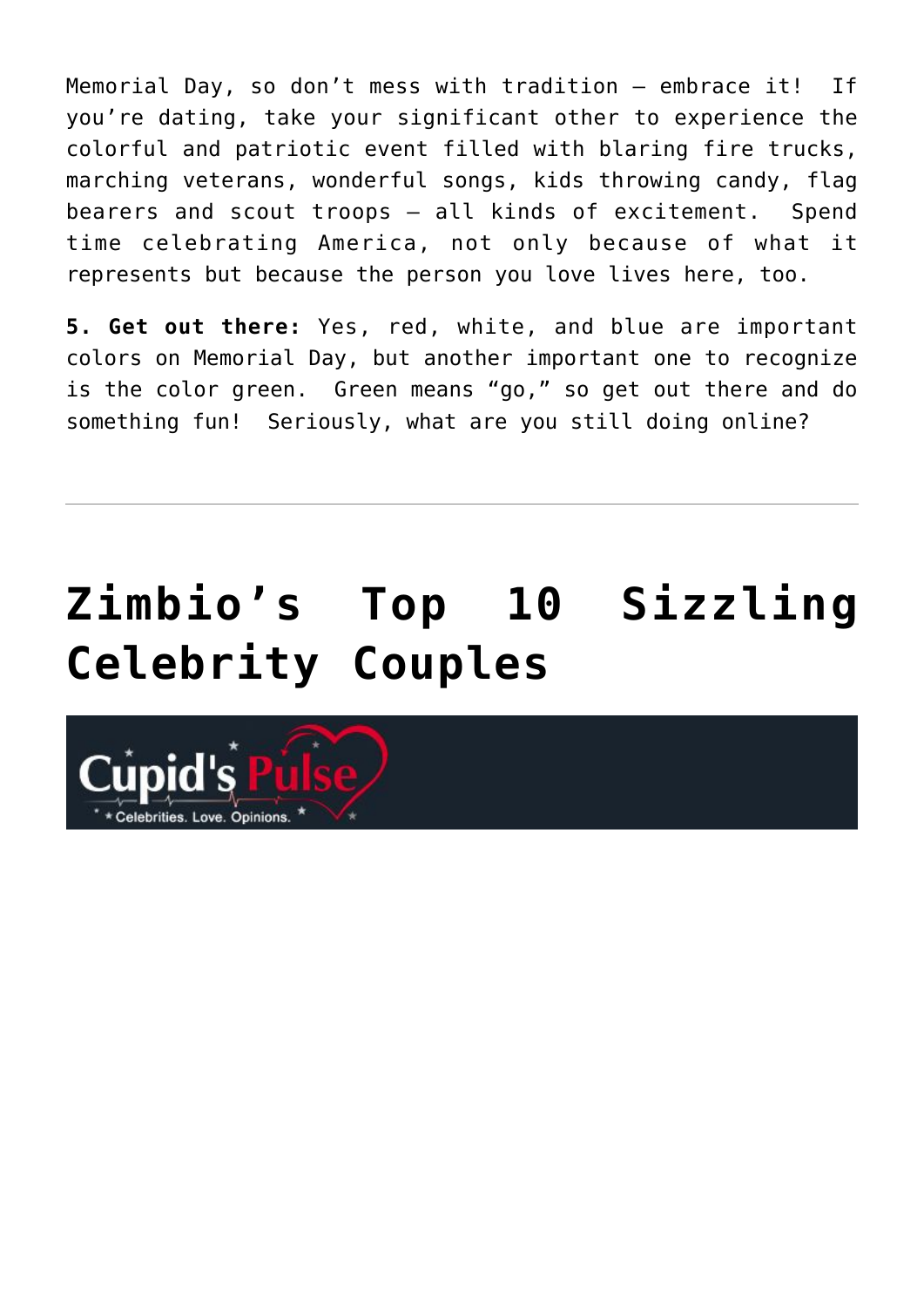

When it comes to celebrity couples, everyone wants to know which ones are hot and which ones simply don't make the cut. Zimbio came up with a list of their 100 Hottest Celebrity Couples. Celebs were rated on their levels of success, attractiveness, popularity and staying power. The total of the scores in the four categories determined each couple's rank on the list. Although one of the couples has since split, the other nine are still happily together – as of now. Let's take a look at how hot Zimbio's top 10 list is:

**1. Angelina Jolie and Brad Pitt:** Who other than "Brangelina" should get the number one spot? Jolie and Pitt's names have graced headlines ever since word got out that they were an item. On success, Zimbio said, "These two command the box office," and their attractiveness and popularity are selfexplanatory. As far as staying power, Zimbio believes they have more reasons to stay together than the average celebrity couple.

**2. Beyonce and Jay-Z:** *Parade* magazine reported that this couple racked up a total of \$162 million this year, proving their obvious success. Also, this couple keeps their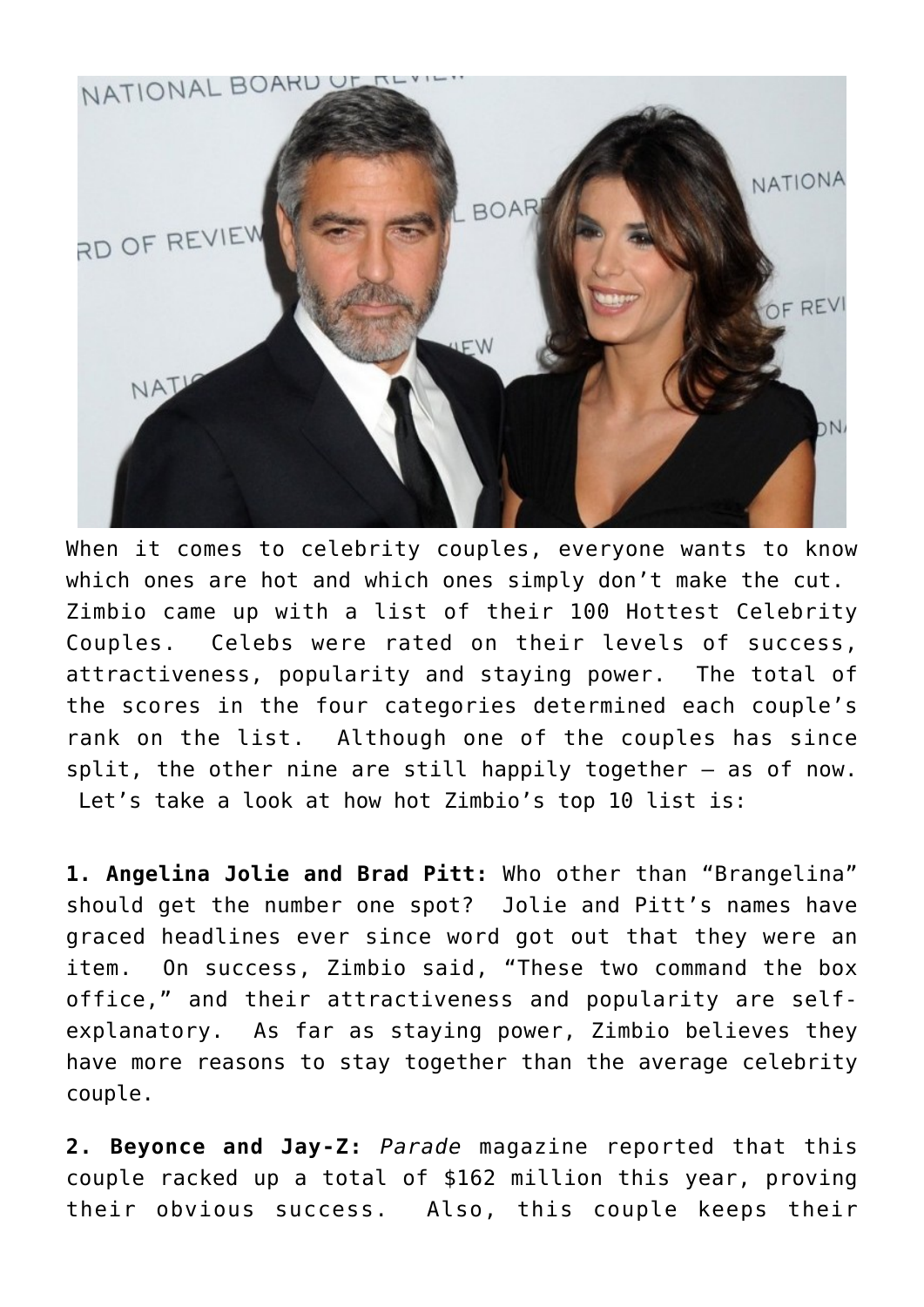relationship strictly between them, giving their relationship longevity.

**3. David and Victoria Beckham:** Their attractiveness ranked a scorching 19 on the scale of one to 20. Posh Spice remains a feisty diva who has perfected her fashion tip, and the soccer player has always been noted for his good looks. Though rumors have circulated about the couple having affairs, they are still holding strong, 12 years later.

**4. Gisele Bundchen and Tom Brady:** There's no need to speak on success, as Brady is one of the hottest names in the NFL and the former Victoria's Secret angel continues to land many cosmetic endorsements. This is a first marriage for this seemingly ageless couple – one that will hopefully last!

**5. Faith Hill and Tom McGraw:** Though Zimbio doesn't think this couple is too hot, success sums them up in a nutshell. Hill had 1.2 million Google searches last month, and McGraw's 2.25 million was enough to put them in the top tier of most popular couples, according to the site. We predict that this couple will continue their happily ever after, as their staying power ranks 20 out of 20.

**6. Will Smith and Jada Pinkett:** You should have known this hot Hollywood couple was coming! Smith and Pinkett are the epitome of the sweet, down-to-earth duo everyone loves. They have both spoken out about divorce before, and simply put, it won't happen.

**7. Jessica Biel and Justin Timberlake:** Although this couple gained a spot in the top 10 list, the fire to their flame has been blown out. However, the former pair ranked 19 out of 20 for both popularity and attractiveness.

**8. Gwen Stefani and Gavin Rossdale:** While they aren't as successful as the others, this musical couple ranks high in attractiveness. Though Stefani used to date No Doubt band mate Tony Kanal, there's "no doubt" she and Rossdale are a